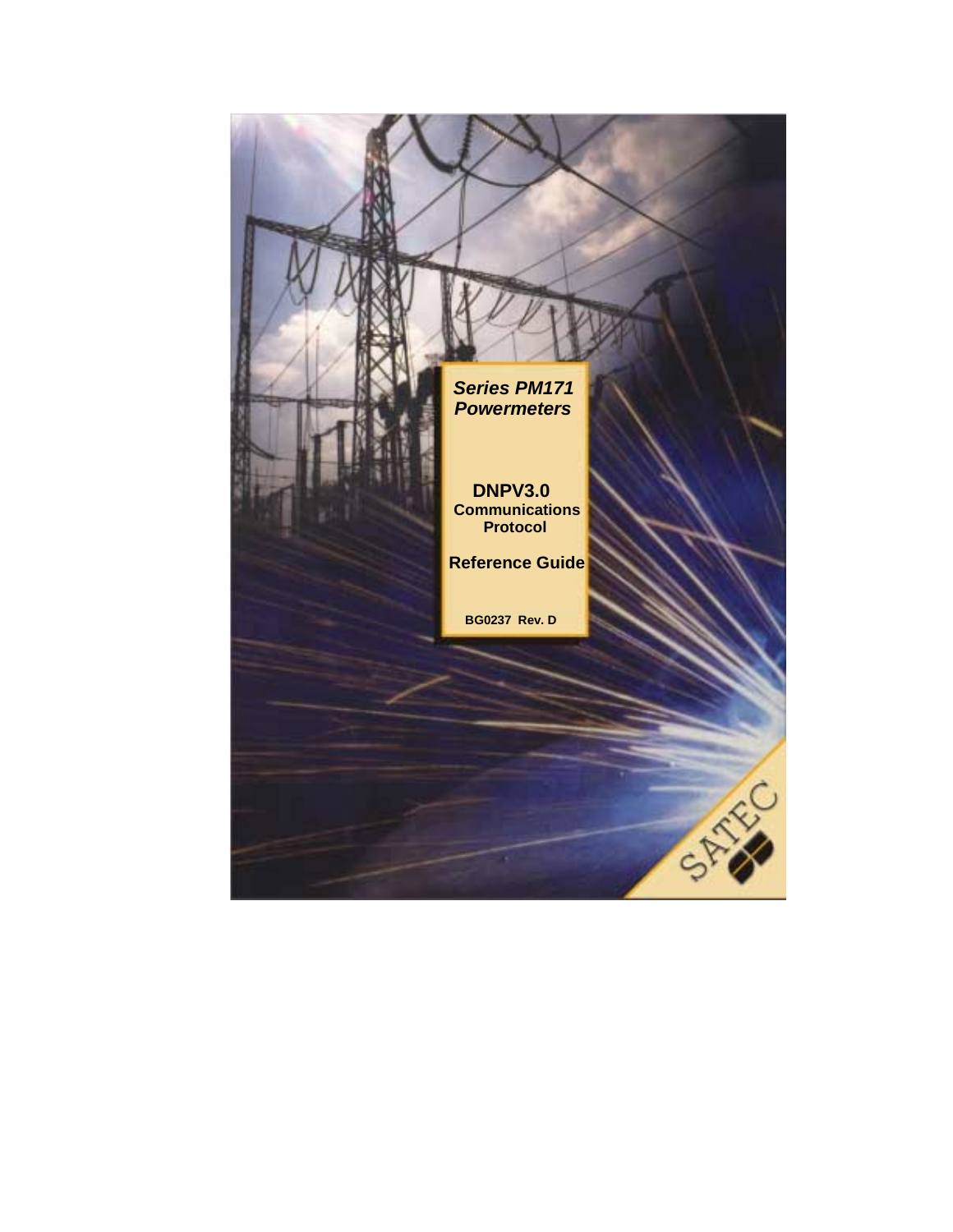# **SERIES PM171 POWERMETERS COMMUNICATIONS**

**DNP V3.0 Communications Protocol**

## **REFERENCE GUIDE**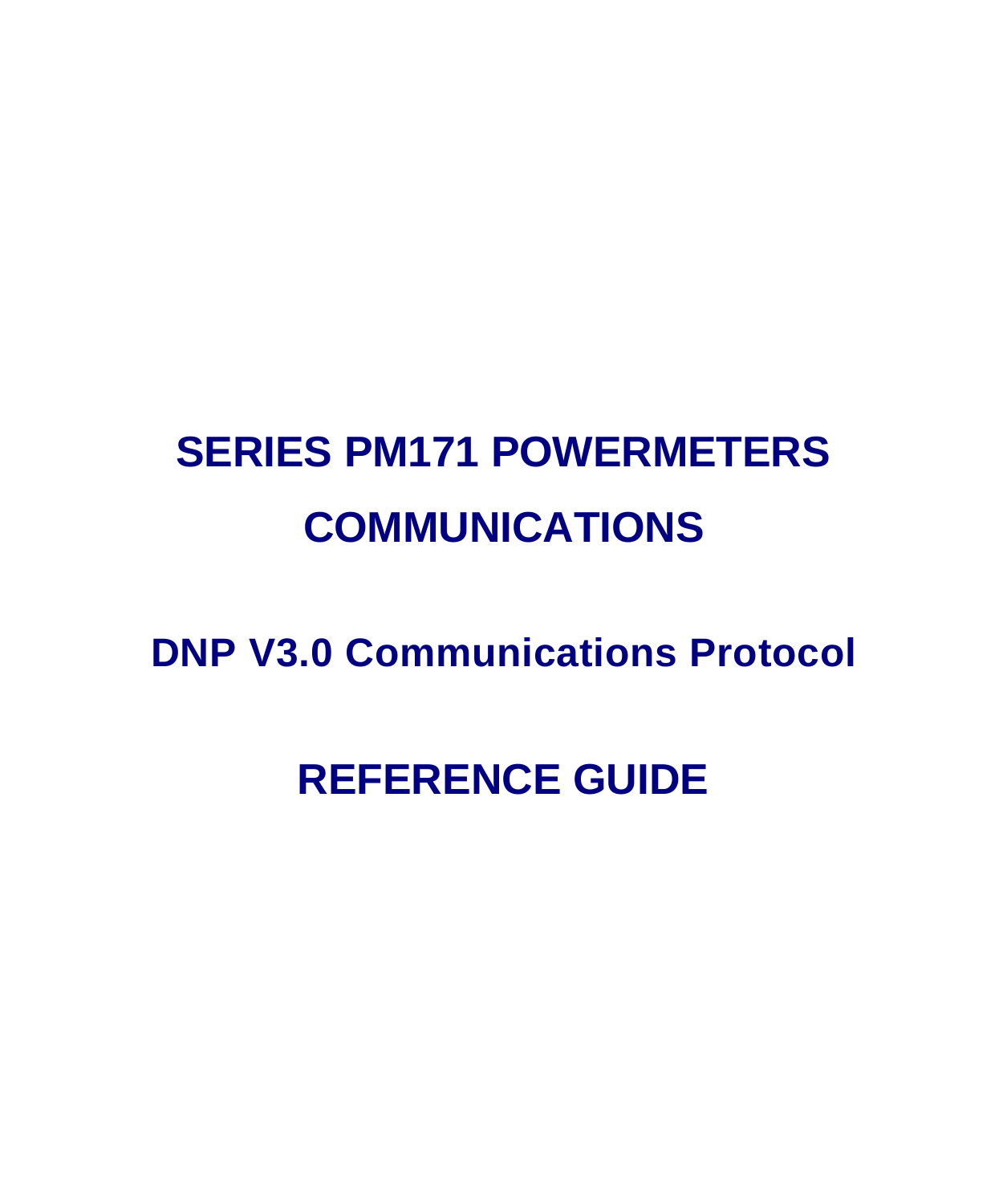Every effort has been made to ensure that the material herein is complete and accurate. However, the manufacturer is not responsible for any mistakes in printing or faulty instructions contained in this book. Notification of any errors or misprints will be received with appreciation.

For further information regarding a particular installation, operation or maintenance of equipment, contact the manufacturer or your local representative or distributor.

This book is copyrighted. No part of this book may be reproduced, stored in a retrieval system, or transmitted in any form or by any means, electronic, mechanical, photocopying, recording or otherwise without the prior written permission of the manufacturer.

This revision is applicable to Version 3.18 or later of the PM171 instrument. Version 3.18 incorporates the following changes regarding DNP3.0:

1. Scaling Analog Input Objects

BG0237 Rev. D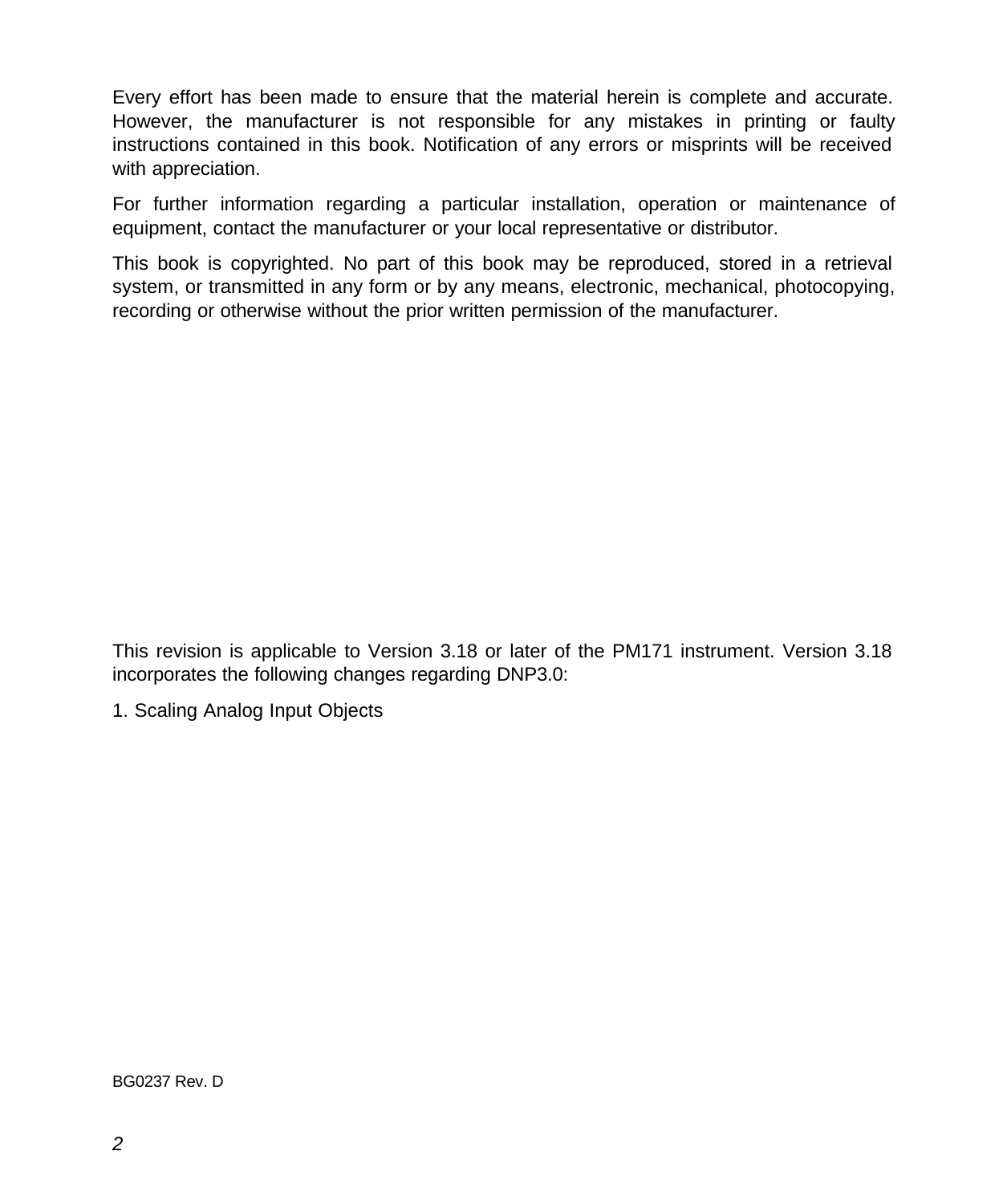### **Table of Contents**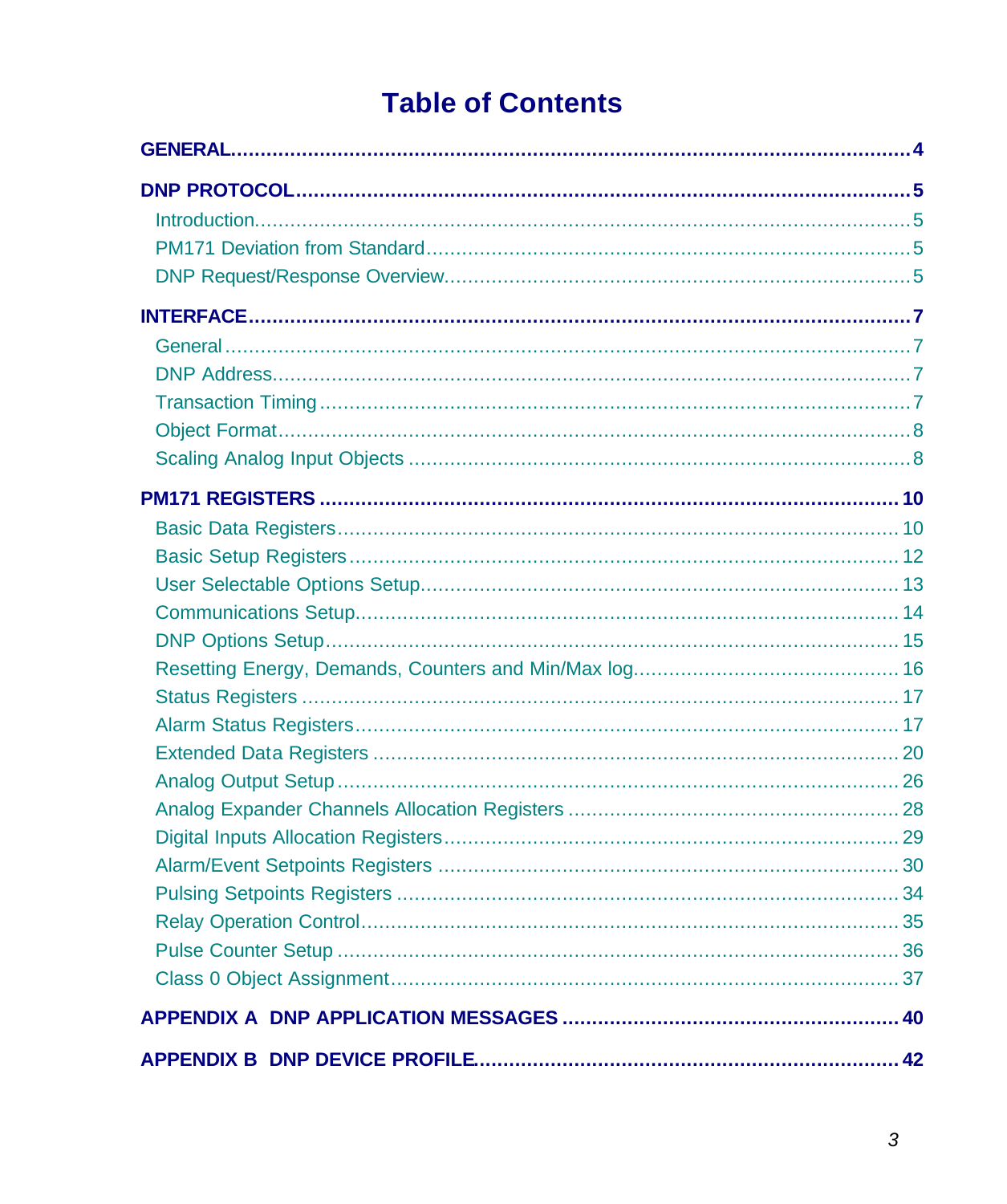### **1 GENERAL**

This document specifies a subset of the DNP V3.0 serial communications protocol used to transfer data between a master computer station and the Series PM171 Powermeters. The document provides all necessary information for developing a third-party communications software capable of communicating with the PM171.

Additional information concerning communications operation, configuration of communications parameters, and communications connections is found in the Series PM171 Installation and Operation Manual.

#### **IMPORTANT**

- 1. The voltage parameters throughout the protocol can represent line-to-neutral or line-toline voltages depending on the wiring mode selected in the instrument. When the 4LN3 or 3LN3 wiring mode is selected, the voltages will be line-to-neutral; for any other wiring mode, they will be line-to-line voltages. In 4LN3, 4LL3, 3LN3 and 3LL3 wiring modes, harmonic voltages will represent line-to-neutral voltages. In a 3-wire direct connection, harmonic voltages will represent line-to-neutral voltages as they appear on the instrument's input transformers. In a 3-wire open delta connection, harmonic voltages will comprise L12 and L23 line-to-line voltages.
- 2. In 3-wire connection schemes, the unbalanced current and phase readings for power factor, active power, and reactive power will be zeros, because they have no meaning. Only the total three-phase power values can be used.
- 3. Most of the instrument advanced features are configured using multiple setup parameters that can be accessed in contiguous registers. When writing the setup registers, it is recommended to write all the registers at once using a single request, or to clear (zero) the setup before writing into separate registers. Each written value is checked for compatibility with the other setup parameters, and if the new value does not conform to them, the request will be rejected.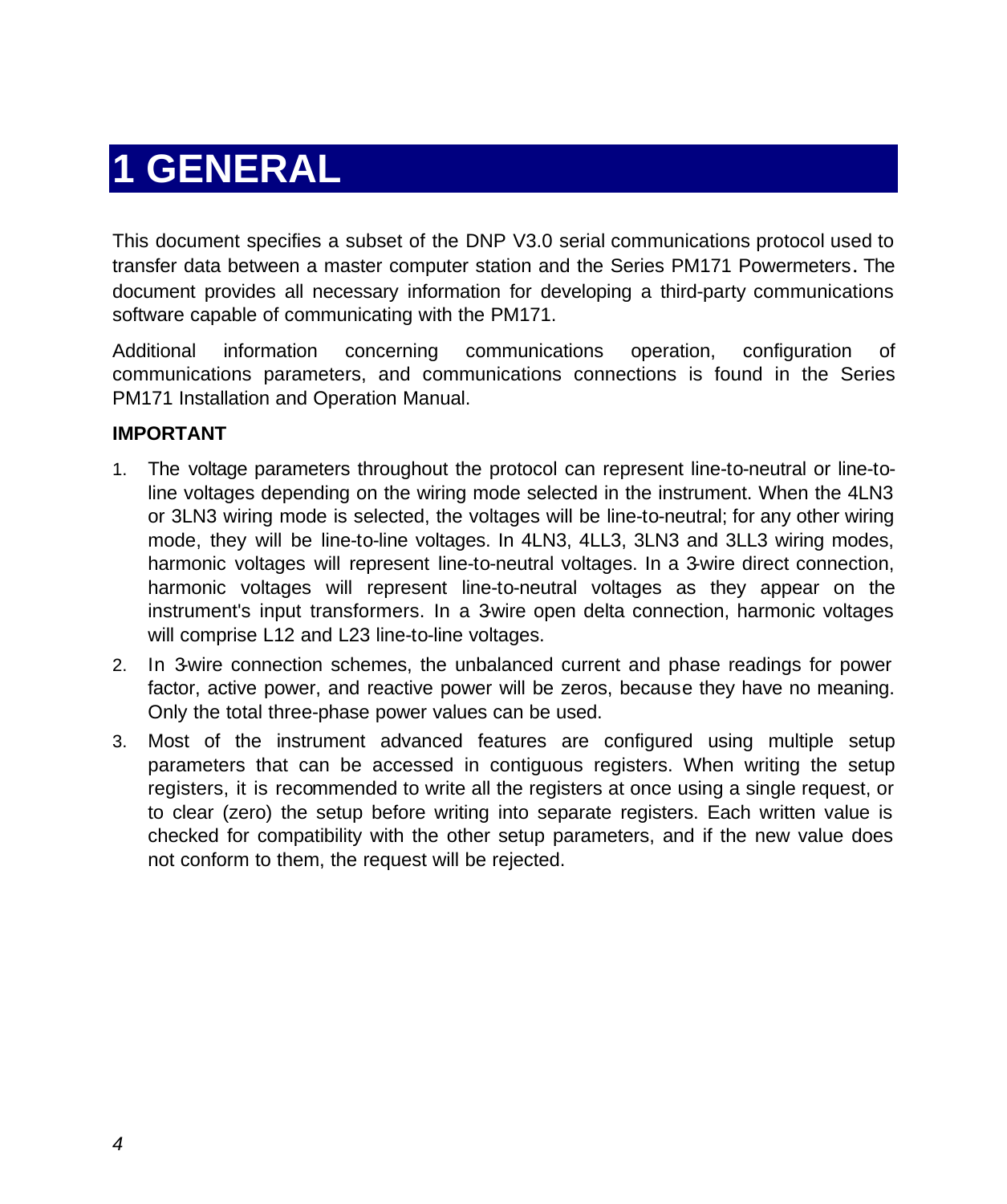### **2 DNP PROTOCOL**

#### **Introduction**

DNP V3.00 (Distributed Network Protocol) is an open standard designed by Harris Control Division. DNP defines a command-response method of communicating digital information between a master and slave device. Detailed information regarding DNP V3.00 is available in the "Basic 4 Document Set" which can obtained from the DNP User Group.

#### **PM171 Deviation from Standard**

The *PM171* does not support unsolicited requests or hardware collision avoidance.

The data link layer differs from the Basic 4 specifications because of the master-slave relationship between devices. When the Powermeter receives a request, no further requests can be sent until after the Powermeter makes the appropriate response.

#### **DNP Request/Response Overview**

The *PM171* DNP implementation supports a wide variety of messages. The most common method to extract information from the Powermeter is to issue a Read Class-0 request. The instrument responds with the value of Analog-Inputs (see Table 4-1, *Input Data Parameters*) and Analog-Output-Status (see Table 4-2, *Basic Setup Registers*) by default.

The *PM171*, like most devices, retrieves regular analog and binary data from the instrument by executing a directed (non-broadcast) Read of the configured CLASS-0 objects (object 60, variation 1, qualifier 6). Analog-Inputs are sent with or without flags and Counters are sent without flags. Binary-Output-Status objects and Analog-Output-Status objects are sent with flags that always indicate ONLINE.

A Binary-Output-Status object that indicates the current state of a control digital point (relay) uses *remote forced data* as well as *local forced data* bits. The value of a *state* bit indicates the current state of the digital output point.

The Class-0 response may be configured with specially defined software binary points (see Table 4-30, *Class 0 Object Assignment*). These points can be read via Binary-Output-Status and can be changed by issuing the Direct-Operate (or SBO/Operate or SBO/Operate or Direct-Operate-No-Acknowledge) command to points 96 through 120 of the Control-Relay-Output-Block object.

The *PM171* executes the parameter clear function and demands resets using the Direct-Operate (or SBO/Operate or Direct-Operate-No-Acknowledge) command to specified points of the Control-Relay-Output-Block object.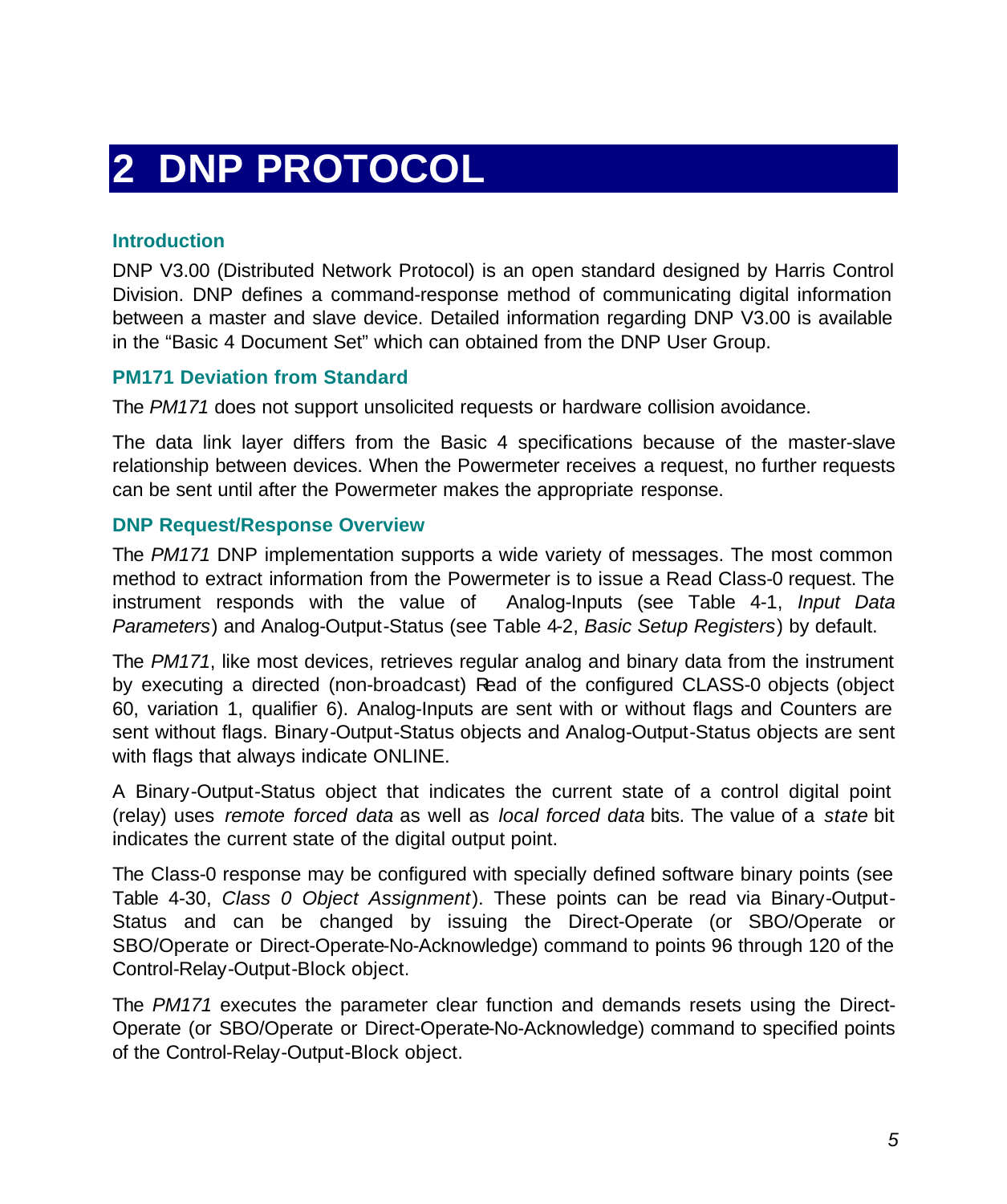Issuing the Direct-Operate (or SBO/Operate or Direct-Operate-No-Acknowledge) command to points 0 through 13 of the Analog-Output-Block object can change the setup parameters. The DNP functions Write, Cold-Restart and Delay Measurement are also supported by the *PM171*. Refer to *Appendix A* for specific requests and responses. *Appendix B* contains the standard DNP Device Profile Document.

The Powermeter attempts to respond with the same object variation and qualifier as those in the request. Exceptions to this rule include changing variation 0 to a specific variation and changing qualifier code 6 to 1.

If the Powermeter receives an invalid request, it sets the internal indication to the error code. The following internal indication bits are supported:

| <b>Octet Position I</b> | <b>Bit Position</b> | <b>Description</b>                                                                                                                                                                                                                                                  |
|-------------------------|---------------------|---------------------------------------------------------------------------------------------------------------------------------------------------------------------------------------------------------------------------------------------------------------------|
| 0                       | 0                   | Set when a request received with a broadcast<br>destination address. Cleared<br>after<br>next<br>response.                                                                                                                                                          |
| 0                       | 7                   | Device restart - set when the instrument<br>powers up or after executing Cold Restart,<br>cleared by writing zero to object 80.                                                                                                                                     |
| 0                       | 4                   | Time-synchronization required from the master.<br>Cleared when master sets the time.                                                                                                                                                                                |
| 0                       | 5                   | Set when the instrument is in the Local state (is<br>being programmed via the front panel). Cleared<br>when the instrument is in the Remote state.                                                                                                                  |
| 1                       | 5                   | Set when the current configuration in the<br>instrument is corrupted. May also be set as a<br>result of the legal changes in the setup<br>configuration whenever another<br>isl<br>setup<br>affected by the changes made. Cleared when<br>either setup is reloaded. |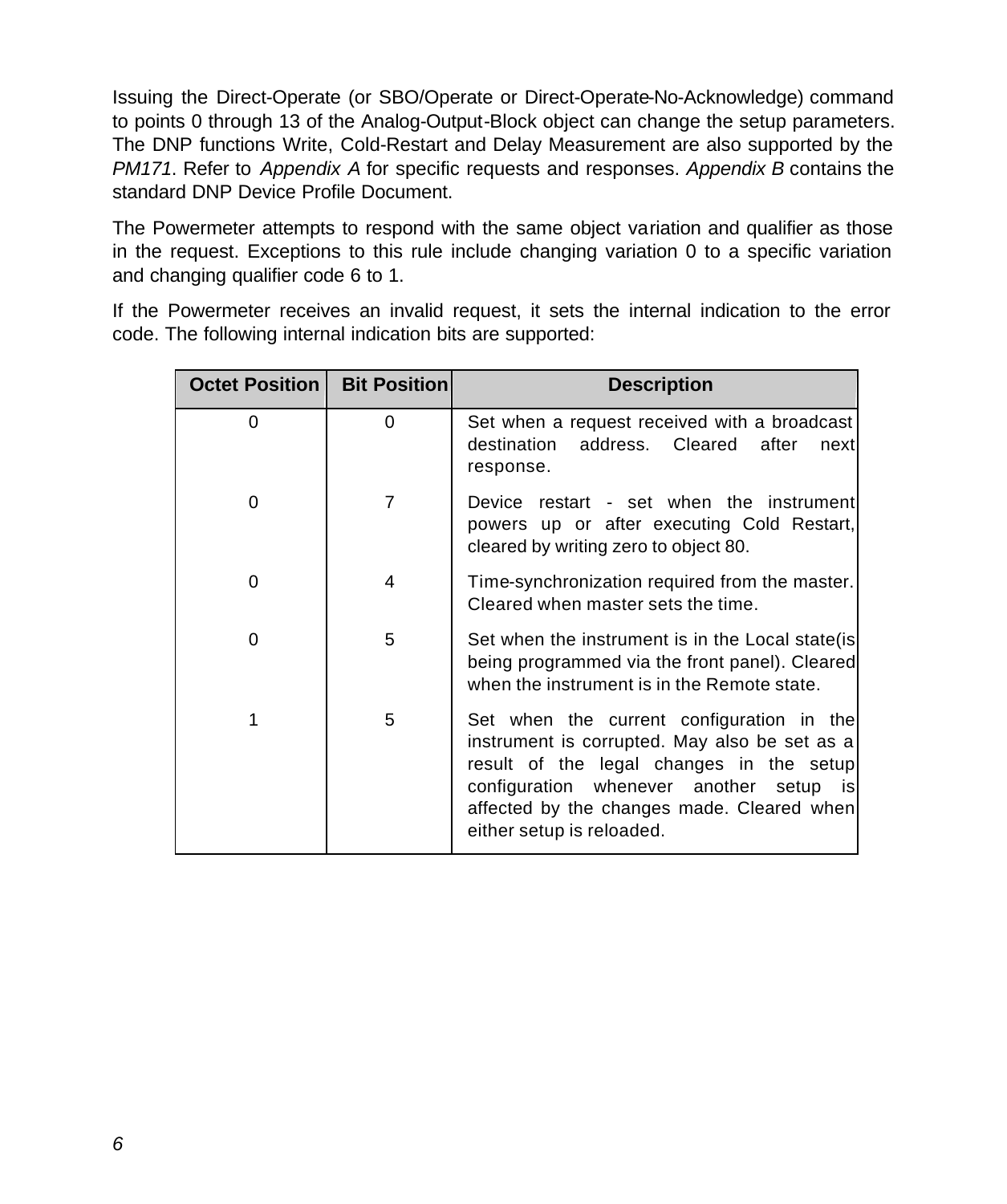### **3 DNP Interface**

#### **General**

This section describes a LEVEL 1 DNP V3.00 communication protocol implemented between a master station and a slave Powermeter*.* A DNP device (RTU, Computer, etc.) has an address in the range of 0 to 65535, and it is this address that allows a master to selectively request data from any other device. DNP uses the address 65535 for broadcast function. A broadcast request never generates a DNP response.

The DNP implementation in the *PM171* conforms to all Harris IED implementation guidelines. All data items that are available from the Powermeter can be obtained via the DNP Read Class 0 command. Individual items can also be read using the Read Analog-Input, Read Counter, Read Analog Output Status or Read Binary Input commands.

Some registers can be reset to zero by issuing the Direct-Operate (or SBO/Operate or Direct-Operate-No-Acknowledge) command to specified points of the Control-Relay-Output-Block object. The reset request to reset the Energy, Demands, Counters and Min/Max values must use a code operation Pulse On. Latch-On / Latch-Off operation codes are used to control the digital software/hardware points.

The setpoint parameters can be changed by issuing the Direct-Operate (or SBO/Operate or Direct-Operate-No-Acknowledge) command using the Analog-Output-Block object.

#### **DNP Address**

The instrument on a DNP link must have a unique address. The *PM171* allows one of 256 addresses to be selected. The selectable addresses have a range of 0-255.

#### **Transaction Timing**

To allow the master to switch the communication link, it is guaranteed that the Powermeter minimum response time be at least 3.5 character time (depending on the baud rate) and at least 5 ms. Table 3-1 shows the actual response time measured at 9600 bps.

| <b>Number of Parameters</b> | Typical response time, ms | Maximum response time, ms |
|-----------------------------|---------------------------|---------------------------|
|                             |                           |                           |
|                             |                           |                           |
|                             |                           |                           |
| 43 (Object 30:3)            |                           |                           |

#### *Table 3-1 Response Time*

Note that Direct-Operate (or SBO/Operate or Direct-Operate-No-Acknowledge) requests for reset/clear registers and setpoint changing are immediately confirmed.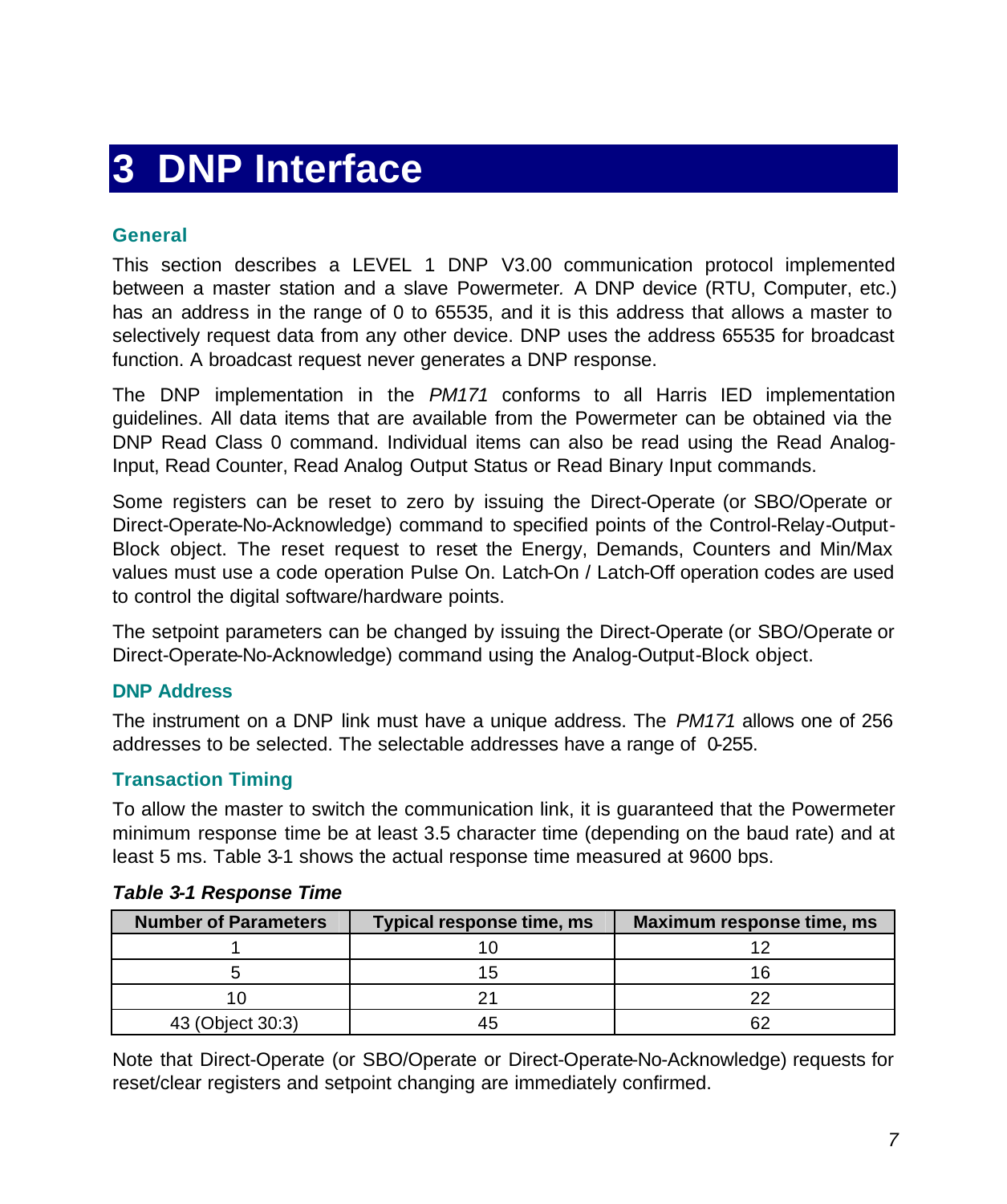#### <span id="page-8-0"></span>**Object Format**

The *PM171* uses two objects, which correspond to instrument measurements. These are Counter (object 20, variations 5 and 6) and Analog-Input (object 30, variations 1,2, 3 and 4).

The Single-Bit Binary-Input (object 1, variation 1) and Binary-Output-Status (object 10, variation 2) are used to represent the state of digital input/output points (software or hardware). The Control-Relay-Ouput-Block (object 12, variation 1) is used to control digital points.

The *PM171* supports a response when a value is requested as a variation 0 and will respond as if the requested variation was for a 32 bit Counter or  $32/16$  bit Analog-Input  $\sigma$  16 bit Analog-Output-Status. By the default Class 0 reads are treated as a request for Analog-Input (see Table 4-1, *Input Data Parameters*) and Analog-Output-Status points (see Table 4- 2, *Basic Setup Registers*). To configure the Class 0 assignment use the Binary points 96- 120. Table 4-30 lists the assignment meaning of these points.

#### **Scaling Analog Input Objects**

With Analog-Input objects, any of variations 1 through 4 can be used. Variations specified in the tables in Section 4 show those that should be used to read a full-range value without a possible over-range error when no scaling is used to accommodate the value to the requested object size.

When over-range occurs, a positive value is reported as 32767 and a negative value as -32768, with the over-range bit being set to 1 in the flag octet if variation 2 is requested. To avoid over-range errors when variation 2 or 4 is required, a liner scaling may be used (see Section DNP Options Setup) to scale 32-bit analog readings to 16-bit Analog Input objects. By default, scaling is disabled.

When scaling is enabled, either analog input requested with variation 2 or 4 will be scaled to the range of -32768 to 32767 for bi-directional parameters (such as power and power factor), and to the range of 0 to 32767 for single-ended positive parameters (voltage, current, frequency, etc.). To get a true reading, the reverse conversion should be performed using the following formula:

 $Y = ((X - DNP LO) \times (HI - LO)) / (DNP HI - DNP LO) + LO$ 

where:

| Y      | $\sim$         | the true reading in engineering units                                                                                                          |
|--------|----------------|------------------------------------------------------------------------------------------------------------------------------------------------|
| X.     | $\sim$         | the raw input data in the range of DNP $LO - DNP$ HI                                                                                           |
| lo, hi | $\sim$         | the data low and high scales in engineering units (specified for each Analog-Input point,<br>see Section 4)                                    |
| DNP LO | $\blacksquare$ | DNP low conversion scale: DNP_LO = $-32768$ for a point with a negative LO scale,<br>DNP $LO = 0$ for a point with a zero or positive LO scale |
| DNP HI | $\sim$         | DNP high conversion scale: DNP_HI = 32767                                                                                                      |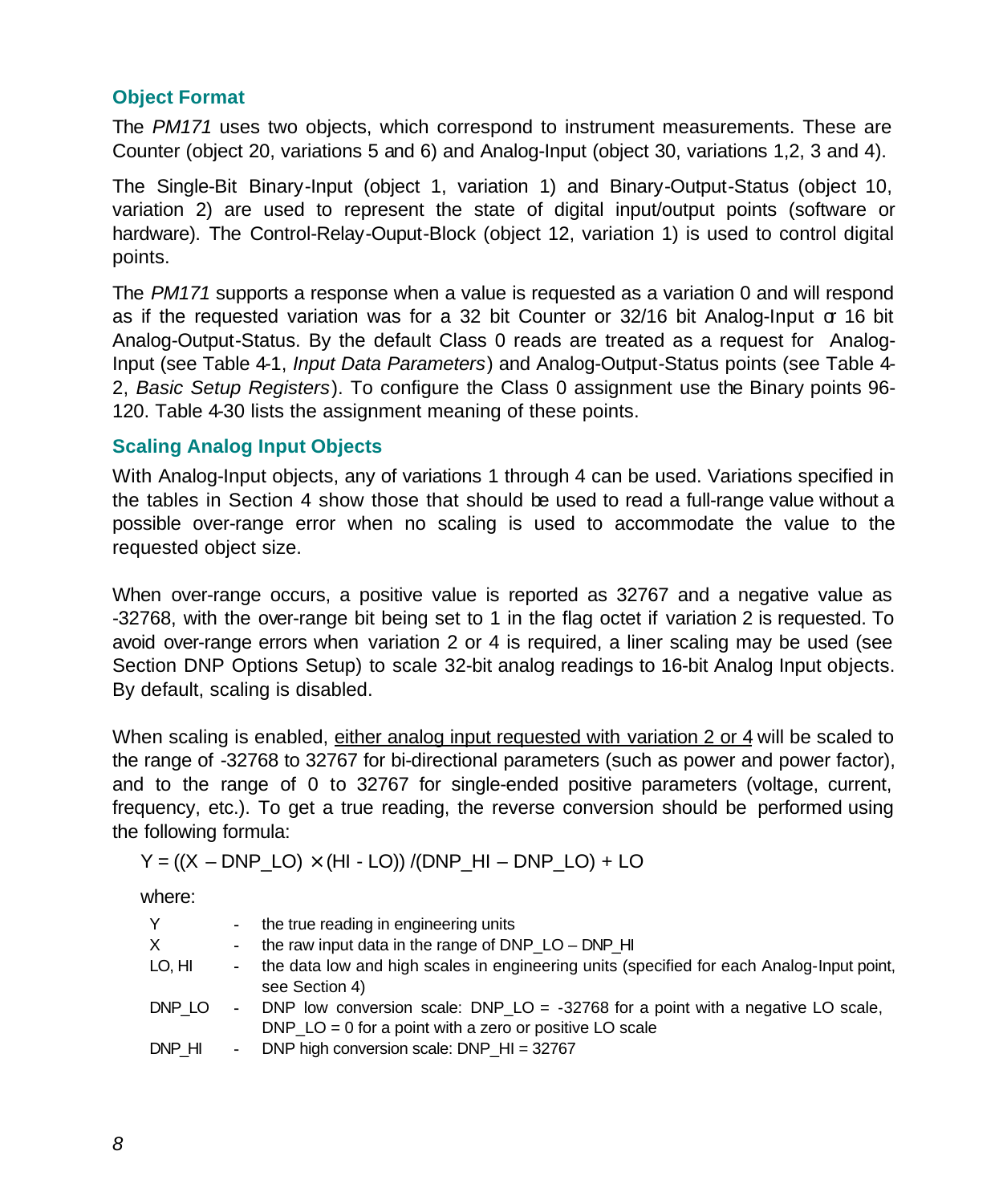#### **EXAMPLE**

Suppose you have read a value of 201 for point 3 that contains a current reading (see *Table 4-1*). If your instrument has CT primary current 5000 A, then the current high scale is HI =  $1.5\times$ 5000 = 7500, and in accordance with the above formula, the current reading in engineering units will be as follows:

 $(201 - 0) \times (7500 - 0)/(32767 - 0) + 0 = 46A$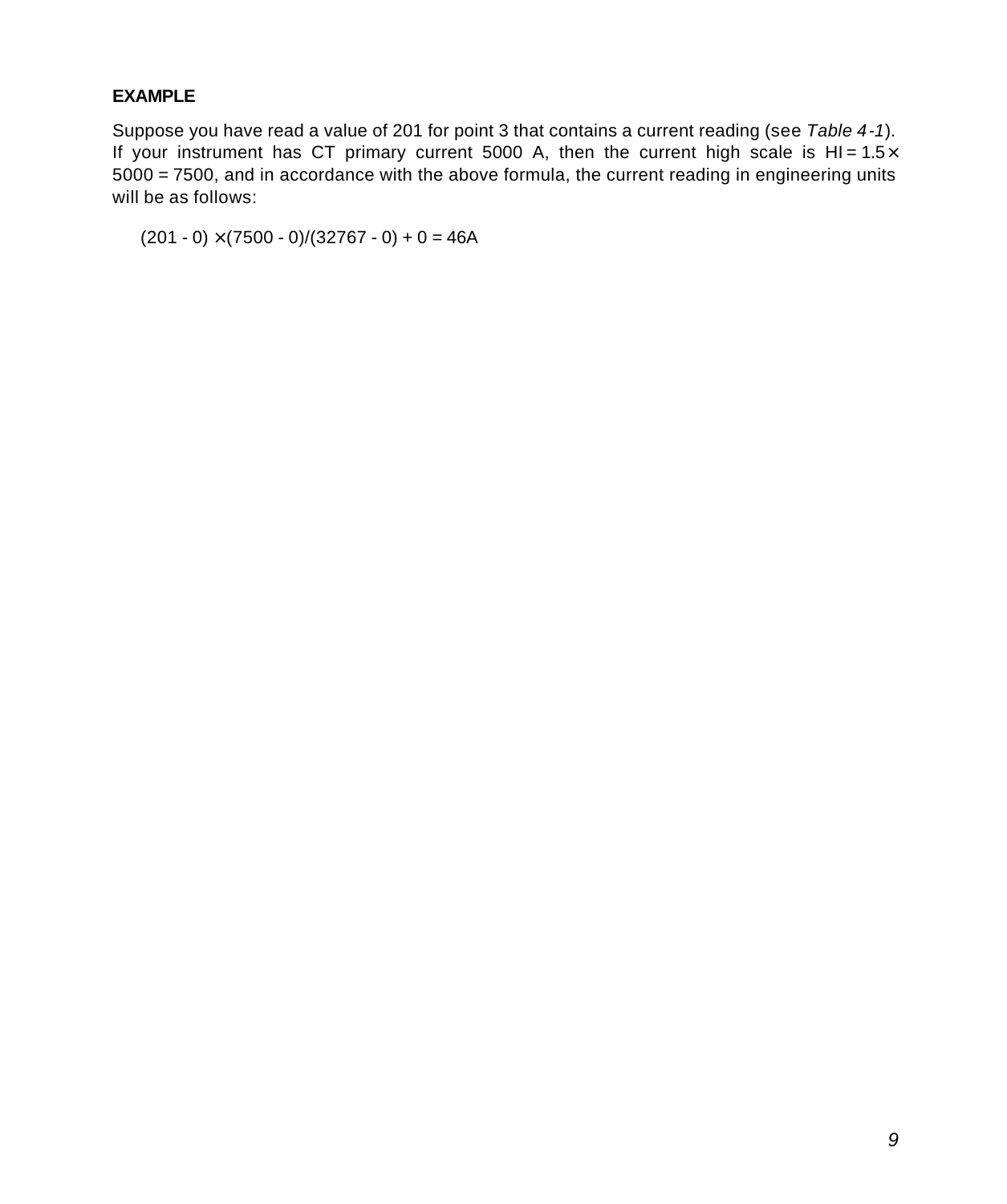### <span id="page-10-0"></span>**4 PM171 Registers**

#### **Basic Data Registers**

These registers are used to retrieve a predefined set of the data measured by the Powermeter. All electrical parameters are averaged values over the specified number of realtime measurements.

| Object/  | <b>Parameter</b>                                  | Object/      | Unit       | Value range 1 | Com-           |
|----------|---------------------------------------------------|--------------|------------|---------------|----------------|
| Var. $3$ |                                                   | <b>Point</b> |            |               | ment           |
| 30:3     | Voltage L1/L12                                    | AI:0         | V          | 0 to Vmax     |                |
| 30:3     | Voltage L2/L23                                    | Al:1         | $\vee$     | 0 to Vmax     |                |
| 30:3     | Voltage L3/L31                                    | AI:2         | $\vee$     | 0 to Vmax     |                |
| 30:3     | Current L1                                        | AI:3         | A          | 0 to Imax     |                |
| 30:3     | Current L <sub>2</sub>                            | AI:4         | A          | 0 to Imax     |                |
| 30:3     | Current L3                                        | AI:5         | A          | 0 to Imax     |                |
| 30:3     | kW <sub>L1</sub>                                  | AI:6         | <b>kW</b>  | -Pmax to Pmax |                |
| 30:3     | kW <sub>L2</sub>                                  | AI:7         | <b>kW</b>  | -Pmax to Pmax |                |
| 30:3     | kW <sub>L3</sub>                                  | AI:8         | kW         | -Pmax to Pmax |                |
| 30:3     | kvar L1                                           | AI:9         | kvar       | -Pmax to Pmax |                |
| 30:3     | kvar L <sub>2</sub>                               | AI:10        | kvar       | -Pmax to Pmax |                |
| 30:3     | kvar L3                                           | Al:11        | kvar       | -Pmax to Pmax |                |
| 30:3     | kVAL1                                             | Al:12        | <b>kVA</b> | 0 to Pmax     |                |
| 30:3     | kVA <sub>L2</sub>                                 | Al:13        | <b>kVA</b> | 0 to Pmax     |                |
| 30:3     | kVAL3                                             | Al:14        | <b>kVA</b> | 0 to Pmax     |                |
| 30:4     | Power factor L1                                   | AI:15        |            | -999 to 1000  | $\times$ 0.001 |
| 30:4     | Power factor L2                                   | AI:16        |            | -999 to 1000  | $\times 0.001$ |
| 30:4     | Power factor L3                                   | Al:17        |            | -999 to 1000  | $\times 0.001$ |
| 30:4     | <b>Total Power factor</b>                         | AI:18        |            | -999 to 1000  | $\times$ 0.001 |
| 30:3     | <b>Total kW</b>                                   | AI:19        | kW         | -Pmax to Pmax |                |
| 30:3     | Total kvar                                        | AI:20        | kvar       | -Pmax to Pmax |                |
| 30:3     | Total kVA                                         | AI:21        | <b>kVA</b> | 0 to Pmax     |                |
| 30:3     | Neutral current                                   | AI:22        | A          | 0 to Imax     |                |
| 30:4     | Frequency                                         | AI:23        | <b>Hz</b>  | 4500 to 6500  | $\times 0.01$  |
| 30:3     | Maximum sliding window kW<br>demand $\oslash$ (E) | AI:24        | kW         | 0 to Pmax     |                |
| 30:3     | Accumulated kW demand (E)                         | AI:25        | kW         | 0 to Pmax     |                |

#### *Table 4-1 Input Data Parameters*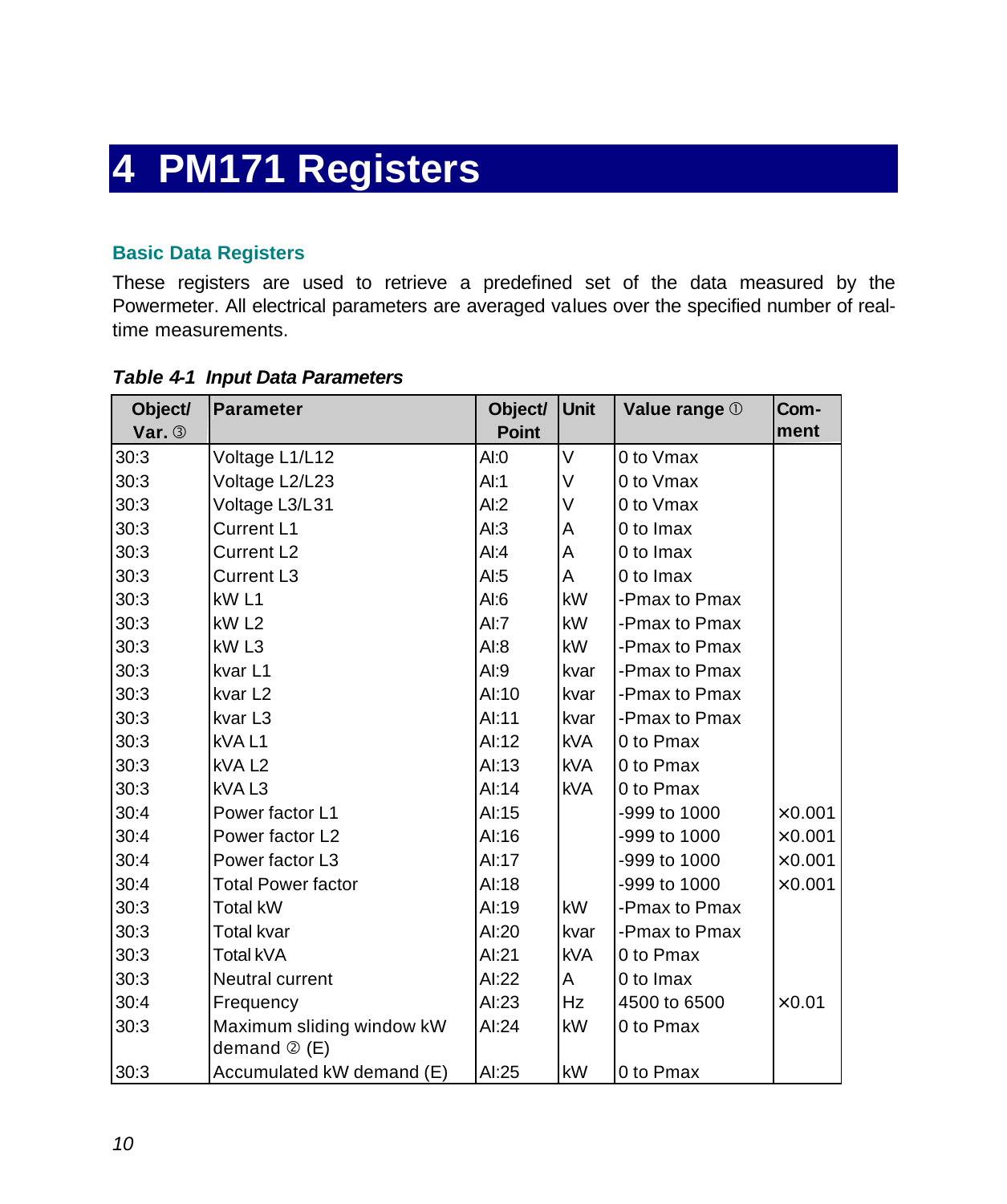| Object/  | <b>Parameter</b>           | Object/      | Unit        | Value range 1    | Com-           |
|----------|----------------------------|--------------|-------------|------------------|----------------|
| Var. $3$ |                            | <b>Point</b> |             |                  | ment           |
| 30:3     | Maximum sliding window kVA | AI:26        | <b>kVA</b>  | 0 to Pmax        |                |
|          | demand $\oslash$ (E)       |              |             |                  |                |
| 30:3     | Accumulated kVA demand (E) | AI:27        | <b>kVA</b>  | 0 to Pmax        |                |
| 30:3     | Maximum ampere demand L1   | AI:28        | A           | 0 to Imax        |                |
| 30:3     | Maximum ampere demand L2   | AI:29        | A           | 0 to Imax        |                |
| 30:3     | Maximum ampere demand L3   | AI:30        | A           | 0 to Imax        |                |
| 30:3     | Present sliding window kW  | AI:31        | kW          | 0 to Pmax        |                |
|          | demand $\circledcirc$ (E)  |              |             |                  |                |
| 30:3     | Present sliding window kVA | AI:32        | <b>kVA</b>  | 0 to Pmax        |                |
|          | demand $\oslash$ (E)       |              |             |                  |                |
| 30:4     | PF at maximum kVA sliding  | AI:33        |             | 0 to 1000        | $\times 0.001$ |
|          | window demand $(E)$        |              |             |                  |                |
| 30:4     | Voltage THD L1/L12         | AI:34        | %           | 0 to 9999        | $\times$ 0.1   |
| 30:4     | Voltage THD L2/L23         | AI:35        | %           | 0 to 9999        | $\times$ 0.1   |
| 30:4     | Voltage THD L3             | AI:36        | %           | 0 to 9999        | $\times$ 0.1   |
| 30:4     | Current THD L1             | AI:37        | %           | 0 to 9999        | $\times$ 0.1   |
| 30:4     | Current THD L2             | AI:38        | $\%$        | 0 to 9999        | $\times$ 0.1   |
| 30:4     | Current THD L3             | AI:39        | $\%$        | 0 to 9999        | $\times$ 0.1   |
| 30:4     | <b>Current TDD L1</b>      | AI:40        | %           | 0 to 1000        | $\times$ 0.1   |
| 30:4     | Current TDD L2             | AI:41        | $\%$        | 0 to 1000        | $\times$ 0.1   |
| 30:4     | Current TDD L3             | AI:42        | $\%$        | 0 to 1000        | $\times$ 0.1   |
| 20:5     | $kWh$ import $(E)$         | CT:0         | kWh         | 0 to 999,999,999 |                |
| 20:5     | kWh export (E)             | CT:1         | <b>kWh</b>  | 0 to 999,999,999 |                |
| 20:5     | kvarh net (E)              | CT:2         | kvarh       | -999,999,999 to  |                |
|          |                            |              |             | 999,999,999      |                |
| 20:5     | kVAh(E)                    | CT:3         | <b>kVAh</b> | 0 to 999,999,999 |                |

AI indicates Analog-Input point, CT - Counter point. All these points are assigned to Class 0 by default.

 $<sup>①</sup>$  The parameter limits are as follows:</sup>

**Vmax** (690 V input option) = 828 V @ PT Ratio = 1 **Vmax** (690 V input option) = 144 \* PT Ratio [V] @ PT Ratio > 1 **Vmax** (120 V input option) =  $144 * PT$  Ratio [V] **Imax** (20% over-range) =  $1.2$  \* CT primary current [A] **Imax** = 1.5 \* CT primary current [A] for the instruments with 50% over-range **Pmax** = (Imax \* Vmax \* 3)/1000 [kW] if wiring mode is 4LN3 or 3LN3 **Pmax** = (Imax \* Vmax \* 2)/1000 [kW] if wiring mode is 4LL3, 3OP2, 3DIR2, 3OP3 or 3LL3

- Ç To get block interval demand readings, set the number of demand periods to 1 (see Table 4-2)
- É Variations specified in the table show those that should be used to read a full-range value without a possible over-range error when no scaling is used to accommodate the value to the requested object size (see Section *Scaling Analog Input Objects*).
- (E) Available in the PM171E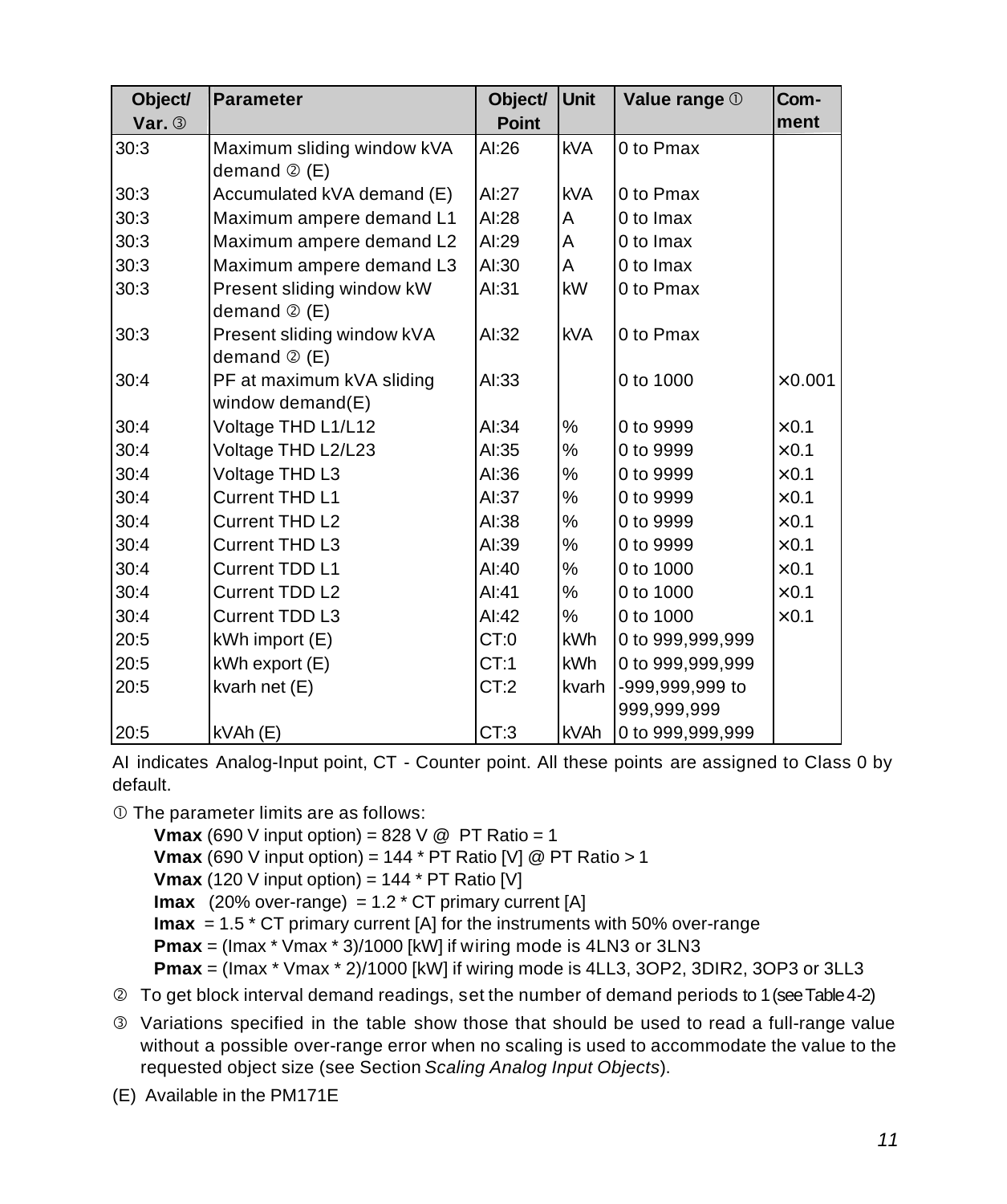#### <span id="page-12-0"></span>**Basic Setup Registers**

These registers are used to access the basic setup parameters. In the event that the modulus field is not equal to 1, the value received from the Powermeter must be multiplied by the modulus. When written, such a number should be divided by the modulus. The basic setup registers (Object 40, Variation 2) are assigned to Class 0 by default.

| Object/          | <b>Parameter</b>          | Object/      | Range                                             | Com-         |
|------------------|---------------------------|--------------|---------------------------------------------------|--------------|
| <b>Variation</b> |                           | <b>Point</b> |                                                   | ment         |
| 40:2 (read)      | Wiring mode $\mathbb O$   | AO:0         | $0 = 3$ OP2, 1 = 4LN3,2 = 3DIR2,                  |              |
| 41:2 (write)     |                           |              | $3 = 4LL3$ , $4 = 3OP3$ , $5 = 3LN3$ , $6 = 3LL3$ |              |
| 40:1 (read)      | <b>PT</b> ratio           | AO:1         | 10 to 65000                                       | $\times$ 0.1 |
| 41:1 (write)     |                           |              |                                                   |              |
| 40:1 (read)      | CT primary current        | AO:2         | 1 to 50000 A                                      |              |
| 41:1 (write)     |                           |              |                                                   |              |
| 40:2 (read)      | Power demand period (E)   | AO:3         | 1,2,5,10,15,20,30,60 min                          |              |
| 41:2 (write)     |                           |              | 255 = external synchronization                    |              |
| 40:2 (read)      | Volt/ampere demand period | AO:4         | 0 to 1800 sec                                     |              |
| 41:2 (write)     |                           |              |                                                   |              |
| 40:2 (read)      | Averaging buffer size     | AO:5         | 8, 16, 32                                         |              |
| 41:2 (write)     |                           |              |                                                   |              |
| 40:2 (read)      | Reset enable/disable      | AO:6         | $0 =$ disable, $1 =$ enable                       |              |
| 41:2 (write)     |                           |              |                                                   |              |
| 40:1 (read)      | Reserved                  | AO:7         | <b>Read as 65535</b>                              |              |
| 40:2 (read)      | The number of demand      | AO:8         | $1 - 15$                                          |              |
| 41:2 (write)     | periods (E)               |              |                                                   |              |
| 40:1 (read)      | Reserved                  | AO:9         | <b>Read as 65535</b>                              |              |
| 40:1 (read)      | Reserved                  | AO:10        | <b>Read as 65535</b>                              |              |
| 40:2 (read)      | Nominal frequency         | AO:11        | 50,60                                             |              |
| 41:2 (write)     |                           |              |                                                   |              |
| 40:2 (read)      | Maximum demand load       | AO:12        | 1 to 50000                                        |              |
| 41:2 (write)     | current                   |              |                                                   |              |

*Table 4-2 Basic Setup Registers*

AO indicates Analog-Output-Status (Read) and Analog-Output-Block (Write) points.

 $<sup>①</sup>$  The wiring mode options are as follows:</sup>

- 3OP2 3-wire open delta using 2 CTs (2 element)
- 4LN3 4-wire WYE using 3 PTs (3 element), line to neutral voltage readings
- 3DIR2 3-wire direct connection using 2 CTs (2 element)
- 4LL3 4-wire WYE using 3 PTs (3 element), line to line voltage readings
- 3OP3 3-wire open delta using 3 CTs (2 1/2 element)
- 3LN3 4-wire WYE using 2 PTs (2 1/2 element), line to neutral voltage readings
- 3LL3 4-wire WYE using 2 PTs (2 1/2 element), line to line voltage readings
- (E) Available in the PM171E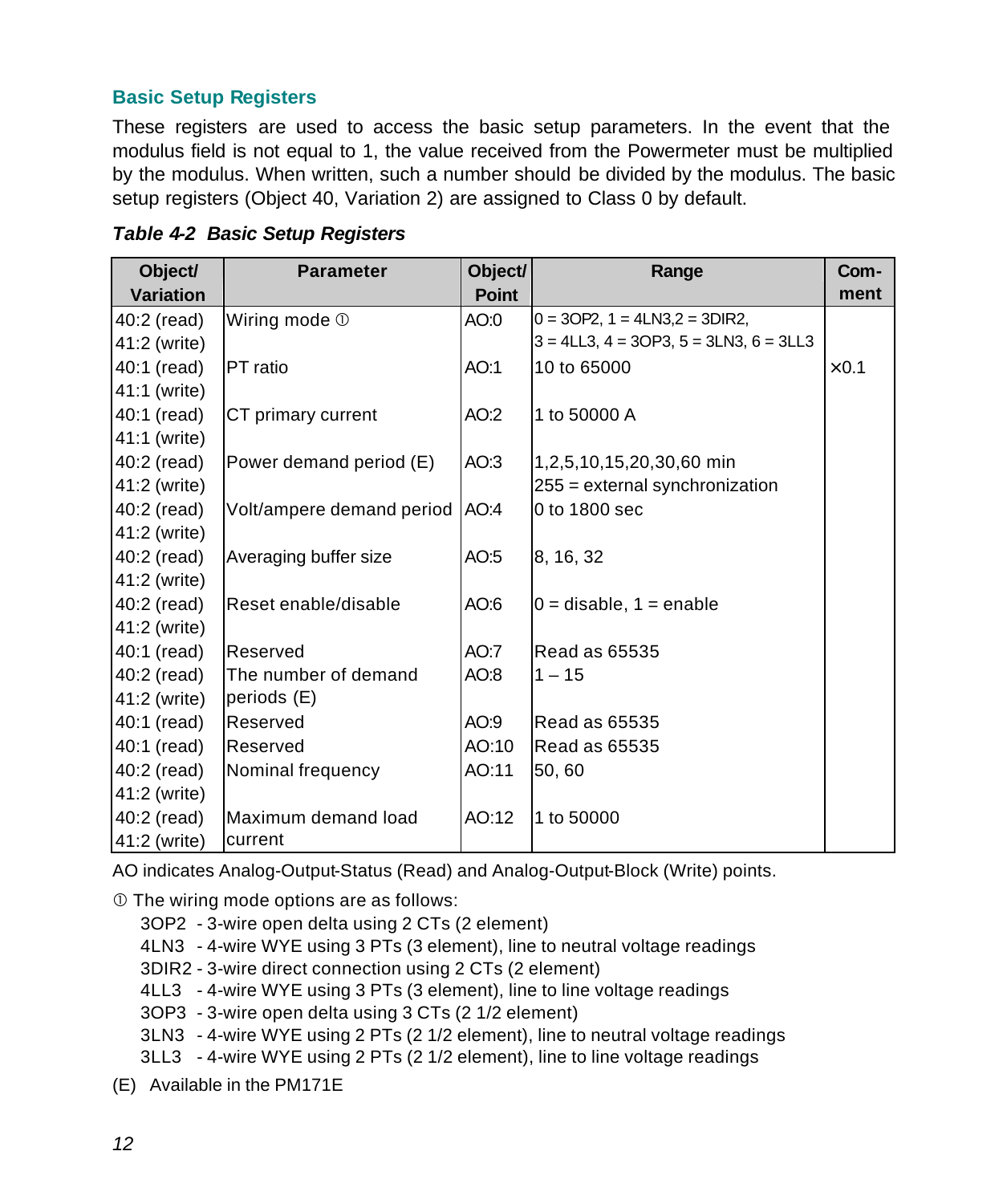#### **User Selectable Options Setup**

| Object/<br><b>Variation</b>   | <b>Parameter</b>                    | Object/<br><b>Point</b> | Range                                                                                                                                      |
|-------------------------------|-------------------------------------|-------------------------|--------------------------------------------------------------------------------------------------------------------------------------------|
| $40:2$ (read)<br>41:2 (write) | Power calculation mode              | AO:92                   | $0 =$ using reactive power,<br>$1 =$ using non-active<br>power                                                                             |
| 40:2 (read)<br>41:2 (write)   | Energy roll value (E)               | AO:93                   | $0 = 1 \times 10^{4}$<br>$1 = 1 \times 10^5$<br>$2 = 1 \times 10^6$<br>$3 = 1 \times 10^{7}$<br>$4 = 1 \times 10^8$<br>$5 = 1 \times 10^9$ |
| 40:2 (read)<br>41:2 (write)   | Phase energy calculation<br>mode(E) | AO:94                   | $0 =$ disable, $1 =$ enable                                                                                                                |
| 40:2 (read)<br>41:2 (write)   | Analog output option                | AO:95                   | $0 = none$ $3 = 0.1$ mA<br>$1 = 0-20$ mA $4 = \pm 1$ mA<br>$2 = 4 - 20$ mA                                                                 |
| 40:2 (read)<br>41:2 (write)   | Analog expander output ①            | AO:96                   | $0 = none$ $3 = 0.1$ mA<br>$1 = 0-20$ mA $4 = \pm 1$ mA<br>$2 = 4 - 20$ mA                                                                 |

*Table 4-3 User Selectable Options Registers*

Å Do not enable the analog expander output if the analog expander is not connected to the instrument, otherwise the computer communications will become garbled.

(E) Available in the PM171E (in the PM171P read as 65535)

The registers shown in *Table 4-4* are used to retrieve the firmware version number and instrument options.

*Table 4-4 Firmware & Instrument Option Registers*

| Object/          | <b>Parameter</b>        | Object/      | Read/ | Range         |
|------------------|-------------------------|--------------|-------|---------------|
| <b>Variation</b> |                         | <b>Point</b> | Write |               |
| 30:4             | Firmware version number | AI:1024      | Read  | 0-65535       |
| 30:3             | Instrument option 1     | AI:1025      | Read  | see Table 4-5 |
| 30:3             | Instrument option 2     | AI:1026      | Read  | see Table 4-5 |

AI indicates Analog-Input points.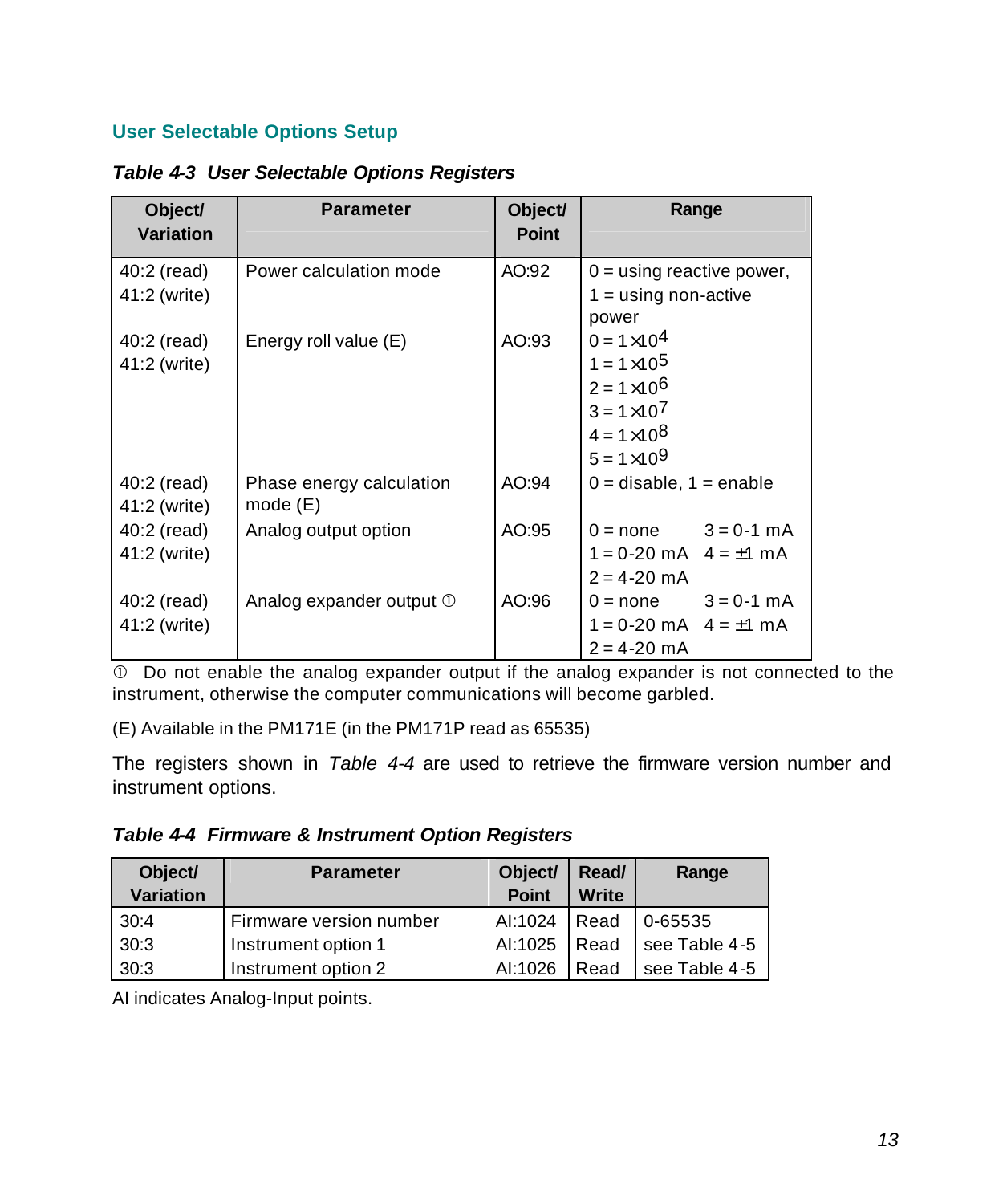#### <span id="page-14-0"></span>*Table 4-5 Instrument Options*

| <b>Options</b><br>register | <b>Bit number</b> | <b>Description</b>              |
|----------------------------|-------------------|---------------------------------|
| Options 1                  | 0                 | 120V option                     |
| (AI:1025)                  | 1                 | 690V option                     |
|                            | $2 - 5$           | Reserved                        |
|                            | 6                 | Analog output 0/4-20 mA         |
|                            | $\overline{7}$    | Analog output 0-1 mA            |
|                            | 8                 | Analog output -1-+1 mA          |
|                            | 9                 | Relays option                   |
|                            | 10                | Digital inputs option           |
|                            | $11 - 13$         | Reserved                        |
|                            | 14                | Analog expander output -1-+1 mA |
|                            | 15                | Reserved                        |
| Options 2                  | $0 - 2$           | Number of relays $-1$           |
| (AI:1026)                  | $3-6$             | Number of digital inputs - 1    |
|                            | $7 - 8$           | Number of analog outputs -1     |
|                            | $9 - 15$          | Reserved                        |

#### **Communications Setup**

These registers are used to access the communications setup parameters.

#### **NOTE**

When changing the instrument address, baudrate or data format, the new communications parameters will take effect in 100 ms after the instrument responds to the master's request.

*Table 4-6 Communications Setup Registers*

| Object/<br>Variation | <b>Parameter</b> | Object/<br><b>Point</b> |                                       | Range           |
|----------------------|------------------|-------------------------|---------------------------------------|-----------------|
| 40:1 (read)          | Reserved         | AO:64                   | Read as 65535                         |                 |
| 40:2 (read)          | Interface        | AO:65                   | $0 = RS-232$ , 1 = RS-422, 2 = RS-485 |                 |
| 41:2 (write)         |                  |                         |                                       |                 |
| 40:2 (read)          | Address          | AO:66                   | 0 to 255                              |                 |
| 41:2 (write)         |                  |                         |                                       |                 |
| 40:2 (read)          | <b>Baudrate</b>  | AO:67                   | $0 = 110$ bps                         | $4 = 2400$ bps  |
| 41:2 (write)         |                  |                         | $1 = 300$ bps                         | $5 = 4800$ bps  |
|                      |                  |                         | $2 = 600$ bps                         | $6 = 9600$ bps  |
|                      |                  |                         | $3 = 1200$ bps                        | $7 = 19200$ bps |
| $40:2$ (read)        | Data format      | AO:68                   | $1 = 8$ bits/no parity                |                 |
| 41:2 (write)         |                  |                         | $2 = 8$ bits/even parity              |                 |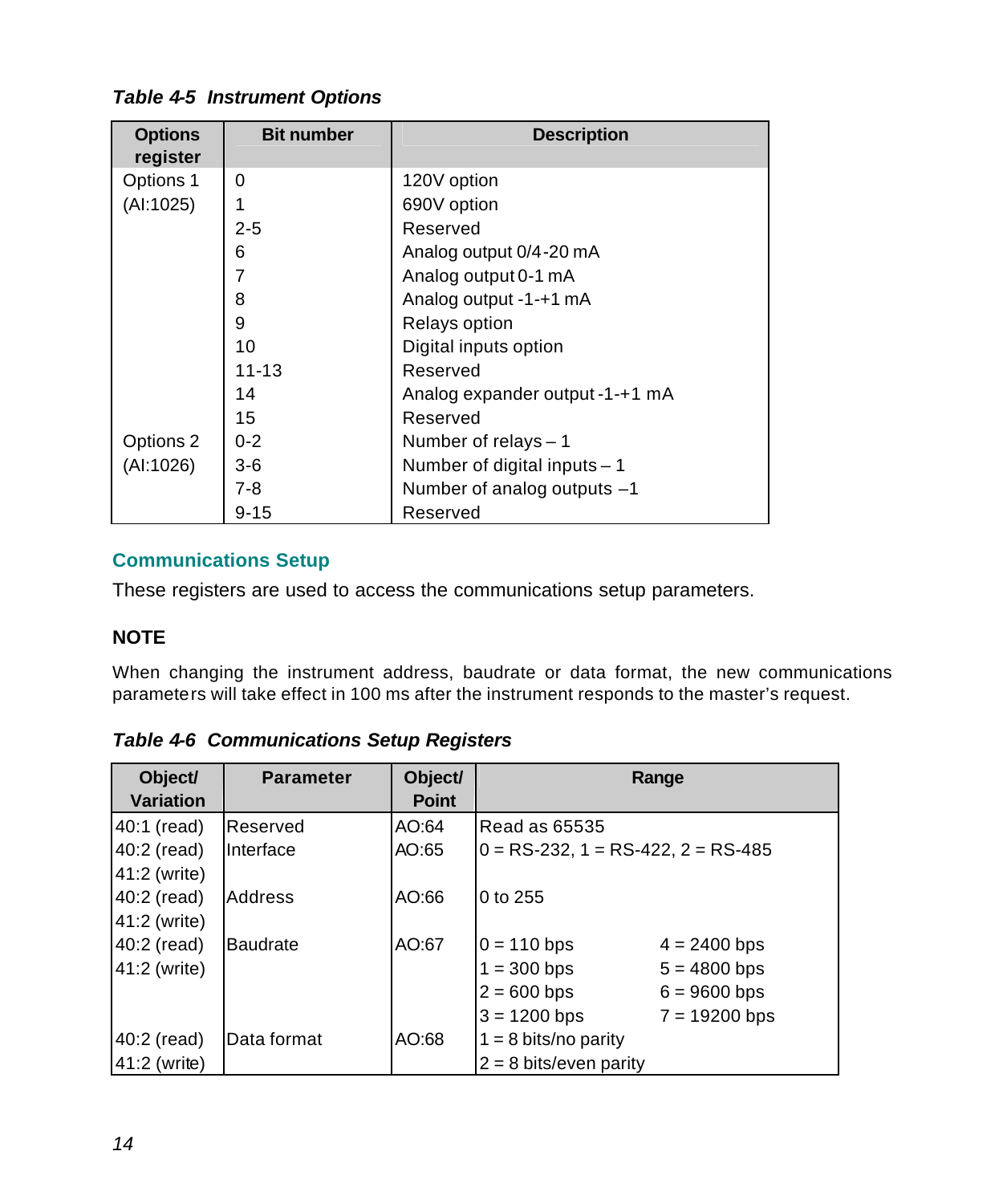<span id="page-15-0"></span>

| Object/<br><b>Variation</b> | <b>Parameter</b>  | Object/<br><b>Point</b> | Range                                        |
|-----------------------------|-------------------|-------------------------|----------------------------------------------|
| 40:2 (read)                 | Incoming flow     | AO:69                   | $0 = no$ handshaking                         |
| 41:2 (write)                | control           |                         | 1 = software handshaking (XON/XOFF protocol) |
|                             | (handshaking)     |                         | 2 = hardware handshaking (CTS protocol)      |
| 40:2 (read)                 | Outgoing flow     | AO:70                   | $0 = RTS$ signal not used                    |
| 41:2 (write)                | control (RTS/DTR) |                         | 1 = RTS permanently asserted (DTR mode)      |
|                             |                   |                         | $2 = RTS$ asserted during the transmission   |

AO indicates Analog-Output points.

#### **NOTE**

When changing the instrument address, baud rate or data format, the new communications parameters will take effect 100 ms after the instrument responds to the master's request.

#### **DNP Options Setup**

These registers are used to access the DNP Options Setup parameters.

*Table 4-7 DNP Options Setup Registers*

| Object/          | <b>Parameter</b>       | Object/      | Range                           |
|------------------|------------------------|--------------|---------------------------------|
| <b>Variation</b> |                        | <b>Point</b> |                                 |
| 40:1 (read)      | Reserved               | AO:32-37     | Read as 65535                   |
| 40:1 (read)      | Analog Input variation | AO:38        | 0-obj:30var:1, 1 - obj:30var:3, |
| 41:1 (write)     |                        |              | 2-obj:30var:2, 3- obj:30var:4   |
| 40:1 (read)      | <b>Reserved</b>        | AO:39-43     | Read as 65535                   |
| 40:1 (read)      | <b>DNP Scaling</b>     | AO:44        | $0$ – scaling OFF, 1-scaling ON |
| 41:2 (write)     |                        |              |                                 |
| 40:2 (read)      | <b>Reserved</b>        | AO:45-47     | Read as 65535                   |
| 40:2 (read)      | Select/Operate Timeout | AO:48        | 2 to 30 seconds                 |
| 41:2 (write)     |                        |              |                                 |
| 40:2 (read)      | Reserved               | AO:49-52     | Read as 65535                   |
| 40:2 (read)      | Time Synch Period(E)   | AO:53        | 1 to 84600 seconds              |
| 41:2 (write)     |                        |              |                                 |

AO indicates Analog-Output points.

(E) Available in the PM171E

The Analog Input variation defines the default variation of the Analog Input object that is selected when no specific variation is requested for the Analog Input object by a master station, particularly with the Class 0 polling requests and Analog Input object requests using Qualifier code 06 (variation 0). By default it is set to the 16-bit Analog Input object without flag (object 30, variation 4).

The DNP Scaling is used to control the scaling mechanism. The scaling is turned ON if this parameter is set to 1. By default this parameter is set to 0 and scaling is OFF. Choosing 32-bit Analog Input objects (object 30, variation 1, 3) disables this parameter.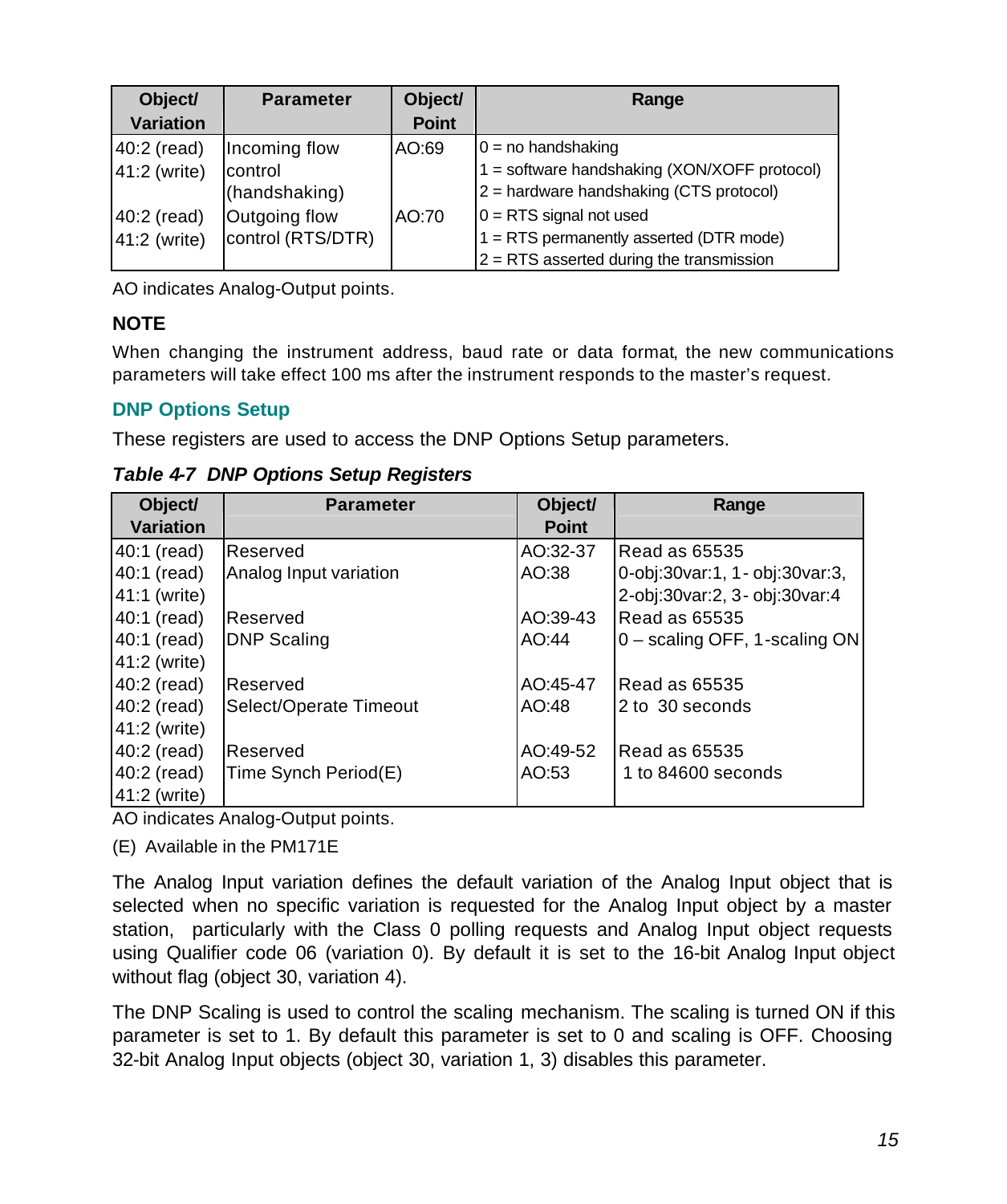<span id="page-16-0"></span>The Select Before Operate command causes the *PM171* to start a timer. The Operate command must be received correctly before the value specified by the Select / Operate Timeout parameter expires.

The *PM171* requests for time synchs when the time specified by the TimeSyhchPeriod parameter elapsed. The bit 4 of the first octet of the internal indication word is set. The master synchronizes the time by writing the Time and Date object to Powermeter.

#### **Resetting Energy, Demands, Counters and Min/Max log**

The energy value can be reset to zero by issuing the Direct-Operate (or SBO/Operate or Direct-Operate-No-Acknowledge) command using the Control-Relay-Output-Block object to point 0. The request must use the operation Pulse-On. Issuing the same parameters and Direct-Operate (or SBO/Operate or Direct-Operate-No-Acknowledge) command to points 1- 3 can reset the maximum demands.

| Object/ | <b>Register function</b>                | Object/      | Read/        | <b>Description</b> |
|---------|-----------------------------------------|--------------|--------------|--------------------|
| Var.    |                                         | <b>Point</b> | <b>Write</b> |                    |
| 10:2    | Clear total energy registers (E)        | BO:0         | Read         | Return zero        |
| 12:1    |                                         | CROB:0       | Write        | PULSE ON           |
| 10:2    | Clear total maximum demand              | <b>BO:1</b>  | Read         | Return zero        |
| 12:1    | registers (all demands)                 | CROB:1       | Write        | PULSE ON           |
| 10:2    | Clear power demands(E)                  | BO:2         | Read         | Return zero        |
| 12:1    |                                         | CROB:2       | Write        | PULSE ON           |
| 10:2    | Clear volt/ampere demands               | <b>BO:3</b>  | Read         | Return zero        |
| 12:1    |                                         | CROB:3       | Write        | PULSE ON           |
| 10:2    | Reserved                                | BO:4-11      | Read         | Return zero        |
| 12:1    |                                         | CROB:4-11    | Write        |                    |
| 10:2    | Clear pulse counters (all counters) (E) | <b>BO:12</b> | Read         | Return zero        |
| 12:1    |                                         | CROB:12      | Write        | PULSE ON           |
| 10:2    | Clear pulse counter #1 (E)              | BO:13        | Read         | Return zero        |
| 12:1    |                                         | CROB:13      | Write        | PULSE ON           |
| 10:2    | Clear pulse counter #2 (E)              | BO:14        | Read         | Return zero        |
| 12:1    |                                         | CROB:14      | Write        | PULSE ON           |
| 10:2    | Clear pulse counter #3 (E)              | <b>BO:15</b> | Read         | Return zero        |
| 12:1    |                                         | CROB:15      | Write        | PULSE ON           |
| 10:2    | Clear pulse counters $#4(E)$            | BO:16        | Read         | Return zero        |
| 12:1    |                                         | CROB:16      | Write        | PULSE ON           |
| 10:2    | Reserved                                | BO:17-20     | Read         | Return zero        |
| 12:1    |                                         | CROB:17-20   | Write        |                    |
| 10:2    | Clear Min/Max log                       | BO:21        | Read         | Return zero        |
| 12:1    |                                         | CROB:21      | Write        | PULSE ON           |

#### *Table 4-8 Reset/Clear Registers*

BO indicates Binary Output Status. CROB indicates Control-Relay-Output-Block point.

(E) Available in the PM171E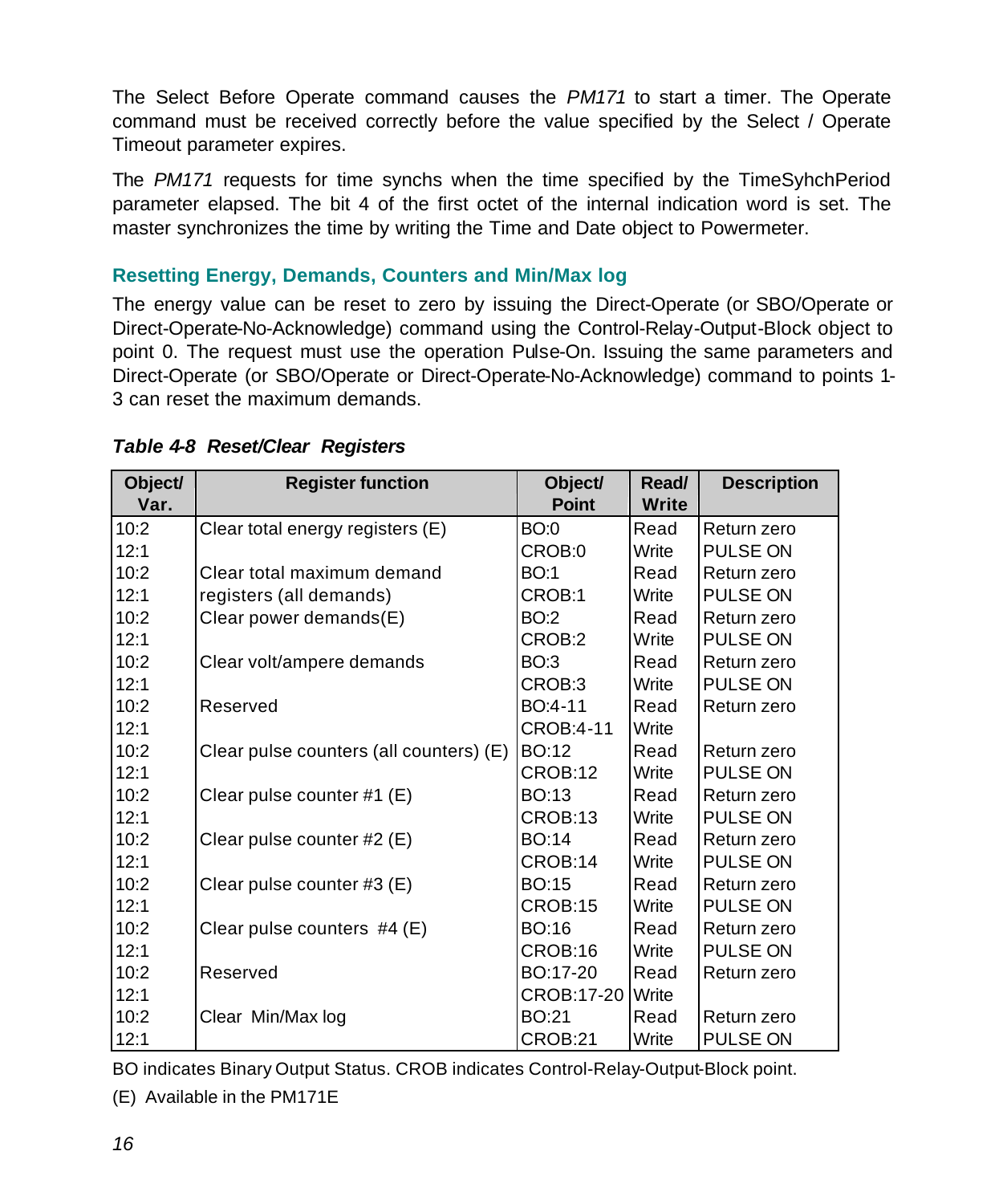<span id="page-17-0"></span>The following restriction should be noticed when using object 12 to control the listed points.

- The *Count* byte is ignored. The *Control Code* byte is checked for the following: a code of *Pulse On* (1) is valid for all points; all other codes are invalid and will be rejected.
- The *On Time* and *Off Time* fields are ignored.
- The status byte in the response will reflect the success or failure of the control operation: a status of *Request Accepted* (0) will be returned if the command was accepted;

a status of *Request not Accepted due to Formatting Errors* (3) will be returned if the *Control Code* byte was incorrectly formatted or if an invalid code was present in the command;

a status of *Control Operation not Supported for this Point* (4) will be returned if the Control Point was out of control (for instance, reset is disabled via Basic Setup).

Issuing the same parameters and Direct-Operate (or SBO/Operate or Direct-Operate-No-Acknowledge) command to point 12-16 can clear the Pulse Counters.

Issuing the same parameters and Direct-Operate (or SBO/Operate or Direct-Operate-No-Acknowledge) command to point 21 can reset the Min/Max log.

#### **Status Registers**

These registers are used to retrieve the status of digital input/output points (hardware or software) from the instrument.

| Object/<br>Var. | <b>Description</b> | Object/<br><b>Point</b> | <b>Bit meaning</b>                |
|-----------------|--------------------|-------------------------|-----------------------------------|
| 01:1            | Relay #1 status    | BI:0                    | Relay status:                     |
| 01:1            | Relay #2 status    | BI:1                    | $0 =$ released, $1 =$ operated    |
| 01:1            | Reserved           | $BI:2-15$               | Not used (permanently set to 0)   |
| 01:1            | Status input #1    | BI:16                   | Contact: $0 =$ open, $1 =$ closed |
| 01:1            | Status input #2    | BI:17                   |                                   |
| 01:1            | Reserved           | BI:18-31                | Not used (permanently set to 0)   |
| 01:1            | Setpoints #1 - #16 | BI:32-47                | Setpoint status:                  |
|                 |                    |                         | 0-is released;1-is operated       |

*Table 4-9 Status Registers (***Read***)*

BI indicates Single-Bit Binary-Input points (Read).

#### **Alarm Status Registers**

These registers are used to retrieve the status alarm parameters from the instrument.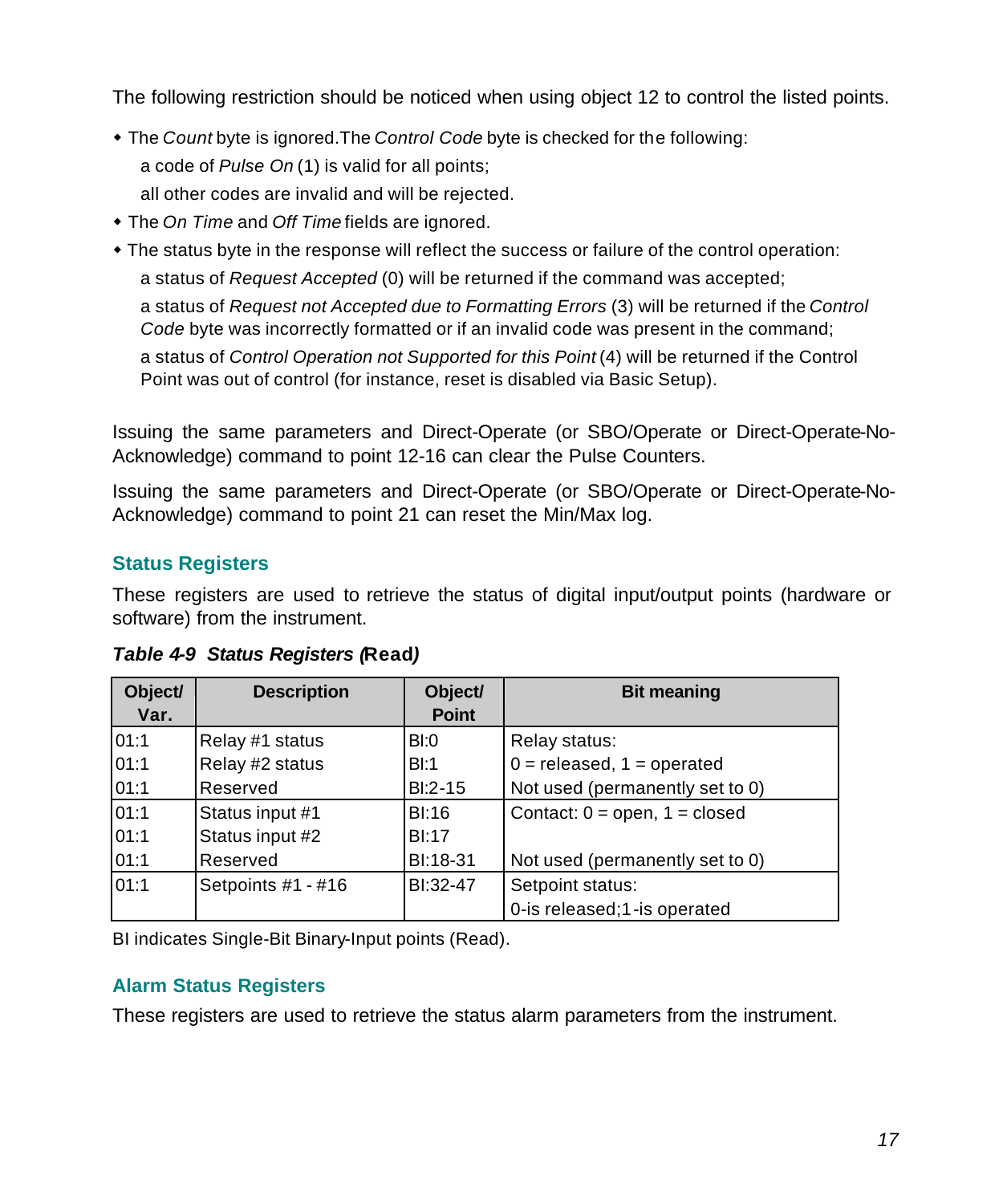#### **NOTE**

The PM171 provides two alarm registers: the first is the setpoint alarm register, and the second is the self-check alarm register.

The setpoint alarm points store the status of the operated alarm setpoints by setting the appropriate bits to 1. The alarm status points can be reset by issuing the Direct-Operate (or SBO/Operate or Direct-Operate-No-Acknowledge) command using the Control-Relay-Output-Block (object 12, variation 1) to points 48 to 63. Only the Latch-Off operation code is accepted. It is possible to reset each alarm status point separately by writing 0 to a corresponding alarm point.

The self-check alarm points indicate possible problems with the instrument hardware or setup configuration. The hardware problems are indicated by the appropriate points, which are set whenever the instrument fails self-test diagnostics, or in the event of loss of power. The dedicated binary point indicates the setup configuration problems, which is set when either configuration register is corrupted. In this event, the instrument will use the default configuration. The configuration corrupt bit may also be set as a result of the legal changes in the setup configuration since the instrument might implicitly change or clear other setups if they are affected by the changes made.

Issuing the Direct-Operate (or SBO/Operate or Direct-Operate-No-Acknowledge) command using the Contro-Relay-Output-Block object (with the code operation Latch-Off) to points from range 64 to 75 can reset hardware fault points. The configuration corrupt status point is also reset automatically when you change setup either via the front panel or through communications.

| Object/<br>Var.      | <b>Description</b>               | Object/<br><b>Point</b> | <b>Bit meaning</b>                  |
|----------------------|----------------------------------|-------------------------|-------------------------------------|
|                      | <b>Setpoint Alarm Register</b>   |                         | $1 =$ setpoint has been operated    |
|                      |                                  |                         | $0 =$ setpoint hasn't been operated |
| $10:2$ (read)        | Alarm #1 -#16                    | B0:48-63                |                                     |
| 12:1(write)          |                                  | CROB:48-63              |                                     |
|                      | <b>Self-check Alarm Register</b> |                         | $1 =$ alarm has been asserted       |
|                      |                                  |                         | $0 =$ alarm hasn't been asserted    |
| $10:2$ (read)        | Reserved                         | B0:64                   | Reading returns 0                   |
| 12:1(write)          |                                  | CROB:64                 |                                     |
| 10:2(read) ROM error |                                  | B0:65                   |                                     |
| 12:1(write)          |                                  | CROB:65                 |                                     |
| 10:2(read) RAM error |                                  | B0:66                   |                                     |
| 12:1(write)          |                                  | CROB:66                 |                                     |
|                      | 10:2(read) Watchdog timer reset  | B0:67                   |                                     |
| 12:1(write)          |                                  | CROB:67                 |                                     |
| $10:2$ (read)        | Sampling failure                 | B0:68                   |                                     |
| 12:1(write)          |                                  | CROB:68                 |                                     |
| $10:2$ (read)        | Out of control trap              | B0:69                   |                                     |
| 12:1(write)          |                                  | CROB:69                 |                                     |
| $10:2$ (read)        | Reserved                         | BI:70                   | Reading returns 0                   |
| 12:1(write)          |                                  | CROB:70                 |                                     |

#### *Table 4-10 Alarm Status Registers*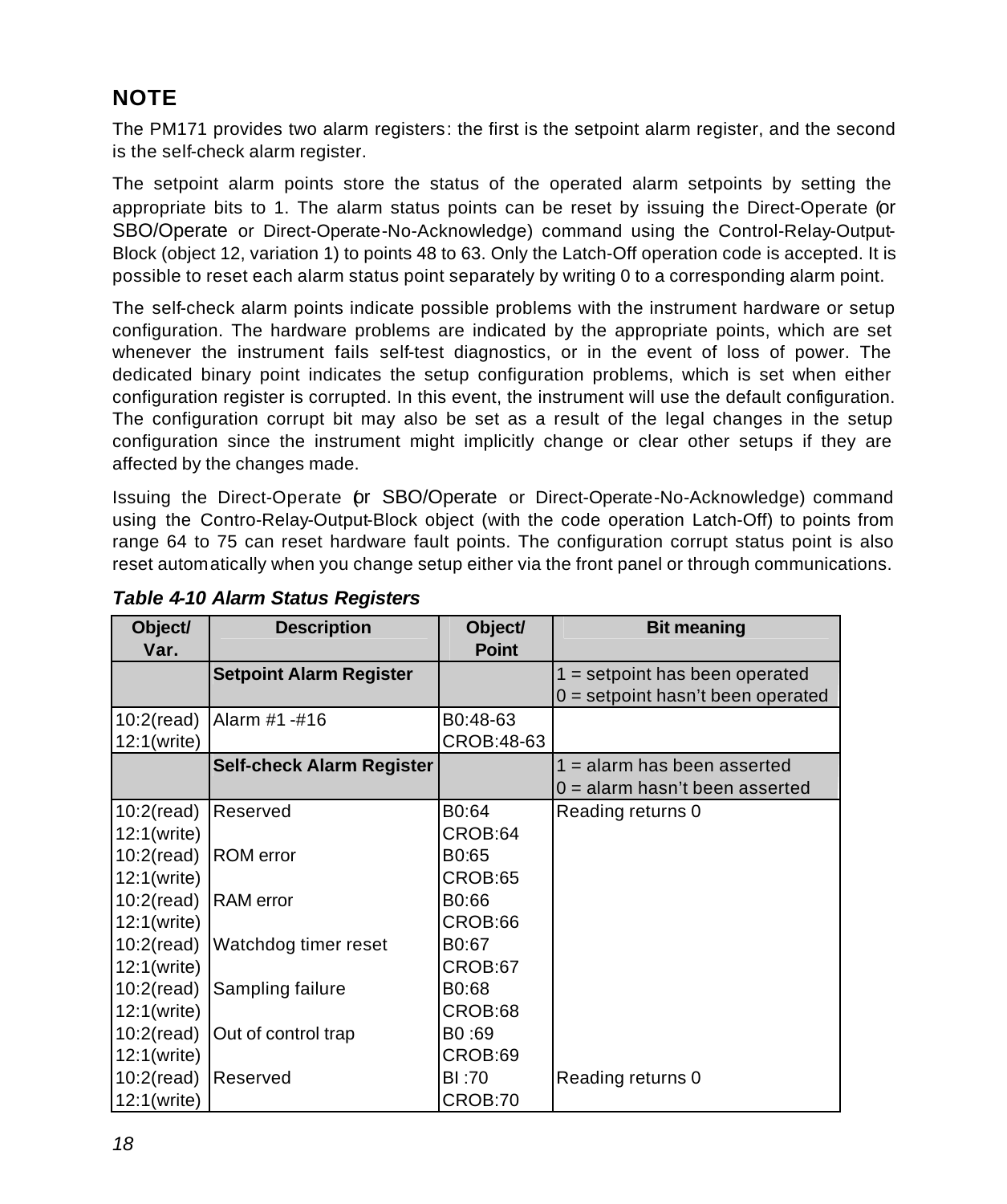| Object/                              | <b>Description</b>                         | Object/            | <b>Bit meaning</b> |
|--------------------------------------|--------------------------------------------|--------------------|--------------------|
| Var.                                 |                                            | <b>Point</b>       |                    |
|                                      | 10:2(read) Timing failure                  | B <sub>0</sub> :71 |                    |
| 12:1(write)                          |                                            | CROB:71            |                    |
|                                      | 10:2(read) Loss of power (power up)        | B <sub>0</sub> :72 |                    |
| 12:1(write)                          |                                            | CROB:72            |                    |
| $10:2$ (read)                        | External reset (Cold Restart B0:73         |                    |                    |
| 12:1(write)                          | $\Box$                                     | CROB:73            |                    |
|                                      | 10:2(read) Configuration corrupted $\odot$ | B0:74              |                    |
| 12:1(write)                          |                                            | CROB:74            |                    |
|                                      | 10:2(read) Time synchronization            | B <sub>0</sub> :75 |                    |
| 12:1(write) $ $ required $\mathbb O$ |                                            | CROB:75            |                    |
| 10:2(read) Reserved                  |                                            | 76-79              | Reading returns 0  |
| 12:1(write)                          |                                            | 76-79              |                    |

BO indicates Binary-Output -Status (Read) or Control-Relay-Output Block (Write) points.

 $<sup>①</sup>$  - these self-check alarms are doubled with the corresponding internal indication bits.</sup>

The following restrictions should be noted when using object 12 to control the listed points:

- The *Count* byte is ignored.
- $\bullet$  The *Control Code* byte is checked:

a code of *Latch Off* is valid for all points;

all other codes are invalid and wil be rejected.

- The *On Time* and *Off Time* fields are ignored.
- The status byte in the response will reflect the success or failure of the control operation:

a status of *Request Accepted* (0) will be return if the command was accepted;

a status of *Request not Accepted due to Formatting Errors* (3) will be returned if the *Control Code* byte was incorrectly formatted or if an invalid Code was present in the command.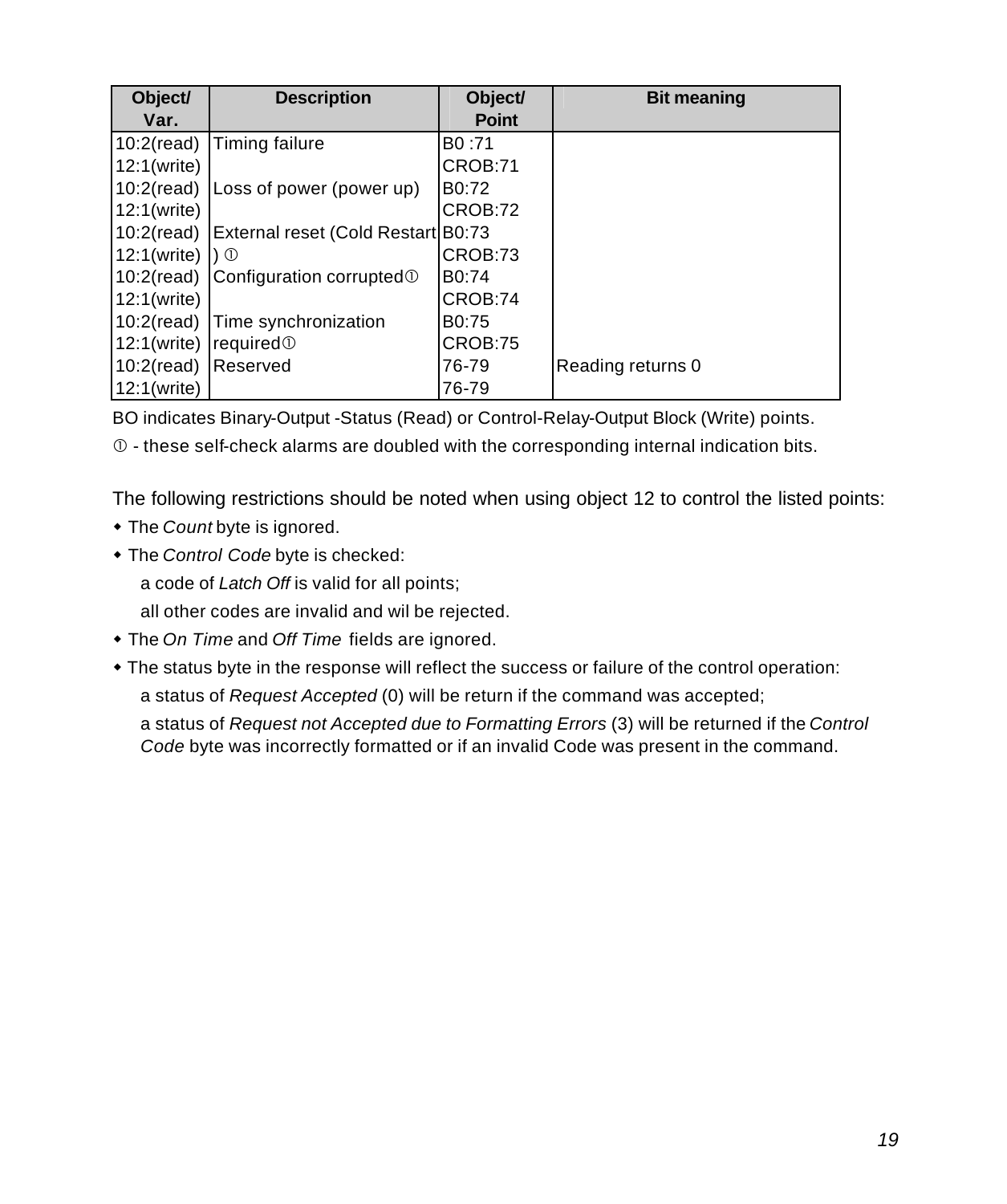#### <span id="page-20-0"></span>**Extended Data Registers**

These registers are used to retrieve any data measured by the instrument. A list of the extended data parameters, their points and value ranges are shown in Table 4-11.

| Object/                    | <b>Parameter</b>       | Object/      | <b>Unit</b> | Value, range 1 | <b>Comment</b> |
|----------------------------|------------------------|--------------|-------------|----------------|----------------|
| Var. 4                     |                        | <b>Point</b> |             |                |                |
| 30:4                       | None                   | Al:32768     | n/a         | 0              |                |
| <b>Status inputs</b>       |                        |              |             |                |                |
| 01:1                       | Status input #1        | BI:34304     | n/a         | 0/1            |                |
| 01:1                       | Status input #2        | BI:34305     | n/a         | 0/1            |                |
| 01:1                       | Reserved               | BI:34306-    | n/a         | 0/0            |                |
|                            |                        | 34319        |             |                |                |
| <b>Relay status</b>        |                        |              |             |                |                |
| 01:1                       | Relay #1 status        | BI:34816     | n/a         | 0/1            |                |
| 01:1                       | Relay #2 status        | BI:34817     | n/a         | 0/1            |                |
| 01:1                       | Reserved               | BI:34818-    | n/a         | 0/0            |                |
|                            |                        | 34831        |             |                |                |
| Pulse counters (E)         |                        |              |             |                |                |
| 20:5                       | Pulse counter #1       | BC:35328 n/a |             | 0 to 999999    |                |
| 20:5                       | Pulse counter #2       | BC:35329 n/a |             | 0 to 999999    |                |
| 20:5                       | Pulse counter #3       | BC:35330 n/a |             | 0 to 999999    |                |
| 20:5                       | Pulse counter #4       | BC:35331     | n/a         | 0 to 999999    |                |
| Real-time values per phase |                        |              |             |                |                |
| 30:3                       | Voltage L1/L12         | AI:35840     | $\sf V$     | 0 to Vmax      |                |
| 30:3                       | Voltage L2/L23         | AI:35841     | $\sf V$     | 0 to Vmax      |                |
| 30:3                       | Voltage L3/L31         | AI:35842     | V           | 0 to Vmax      |                |
| 30:3                       | Current L1             | AI:35843     | Α           | 0 to Imax      |                |
| 30:3                       | Current L <sub>2</sub> | AI:35844     | A           | 0 to Imax      |                |
| 30:3                       | Current L3             | AI:35845     | A           | 0 to Imax      |                |
| 30:3                       | kW <sub>L1</sub>       | AI:35846     | kW          | -Pmax to Pmax  |                |
| 30:3                       | kW <sub>L2</sub>       | AI:35847     | kW          | -Pmax to Pmax  |                |
| 30:3                       | kW <sub>L3</sub>       | AI:35848     | kW          | -Pmax to Pmax  |                |
| 30:3                       | kvar L1                | AI:35849     | kvar        | -Pmax to Pmax  |                |
| 30:3                       | kvar L <sub>2</sub>    | AI:35850     | kvar        | -Pmax to Pmax  |                |
| 30:3                       | kvar L <sub>3</sub>    | AI:35851     | kvar        | -Pmax to Pmax  |                |
| 30:3                       | kVAL1                  | AI:35852     | <b>kVA</b>  | 0 to Pmax      |                |
| 30:3                       | kVA L2                 | AI:35853     | <b>kVA</b>  | 0 to Pmax      |                |
| 30:3                       | kVAL3                  | AI:35854     | <b>kVA</b>  | 0 to Pmax      |                |
| 30:4                       | Power factor L1        | AI:35855     | n/a         | -999 to 1000   | $\times$ 0.001 |
| 30:4                       | Power factor L2        | Al:35856     | n/a         | -999 to 1000   | $\times$ 0.001 |
| 30:4                       | Power factor L3        | Al:35857     | n/a         | -999 to 1000   | $\times 0.001$ |
| 30:4                       | Voltage THD L1/L12     | AI:35858     | $\%$        | 0 to 9999      | $\times 0.1$   |

*Table 4-11 Extended Data Registers*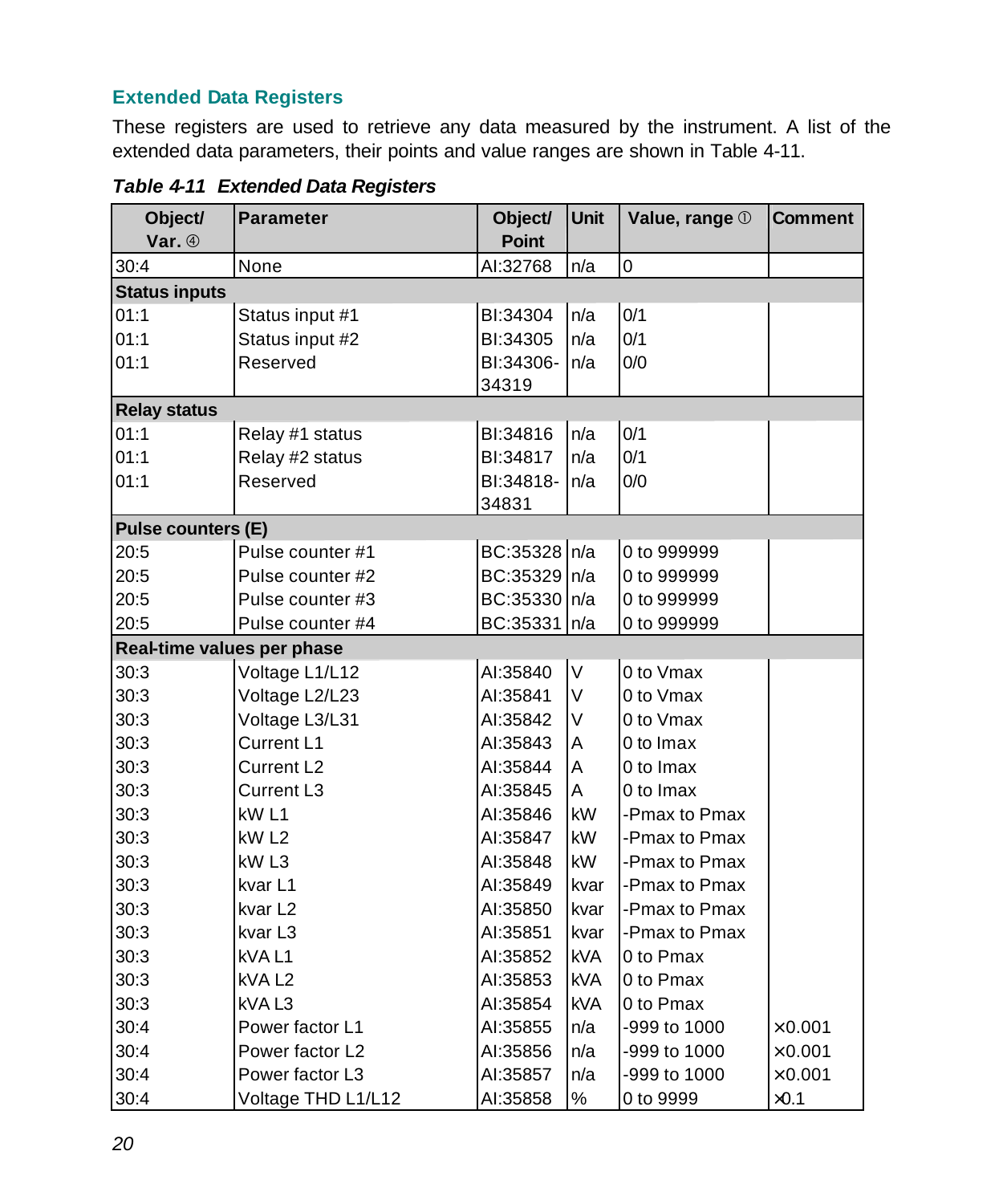| Object/                           | <b>Parameter</b>   | Object/      | <b>Unit</b> | Value, range 1 | <b>Comment</b> |
|-----------------------------------|--------------------|--------------|-------------|----------------|----------------|
| Var. 4                            |                    | <b>Point</b> |             |                |                |
| 30:4                              | Voltage THD L2/L23 | Al:35859     | $\%$        | 0 to 9999      | $\times 0.1$   |
| 30:4                              | Voltage THD L3     | AI:35860     | $\%$        | 0 to 9999      | $\times 0.1$   |
| 30:4                              | Current THD L1     | AI:35861     | $\%$        | 0 to 9999      | $\times 0.1$   |
| 30:4                              | Current THD L2     | Al:35862     | $\%$        | 0 to 9999      | $\times 0.1$   |
| 30:4                              | Current THD L3     | Al:35863     | $\%$        | 0 to 9999      | $\times 0.1$   |
| 30:4                              | K-Factor L1        | AI:35864     | $\%$        | 10 to 9999     | $\times 0.1$   |
| 30:4                              | K-Factor L2        | AI:35865     | %           | 10 to 9999     | $\times 0.1$   |
| 30:4                              | K-Factor L3        | AI:35866     | $\%$        | 10 to 9999     | $\times 0.1$   |
| 30:4                              | Current TDD L1     | Al:35867     | $\%$        | 0 to 1000      | $\times 0.1$   |
| 30:4                              | Current TDD L2     | Al:35868     | $\%$        | 0 to 1000      | $\times 0.1$   |
| 30:4                              | Current TDD L3     | AI:35869     | %           | 0 to 1000      | $\times 0.1$   |
| 30:3                              | Voltage L12        | Al:35870     | V           | 0 to Vmax      |                |
| 30:3                              | Voltage L23        | Al:35871     | $\sf V$     | 0 to Vmax      |                |
| 30:3                              | Voltage L31        | AI:35872     | V           | 0 to Vmax      |                |
| <b>Real-time total values</b>     |                    |              |             |                |                |
| 30:3                              | Total kW           | AI:36608     | kW          | -Pmax to Pmax  |                |
| 30:3                              | Total kvar         | AI:36609     | kvar        | -Pmax to Pmax  |                |
| 30:3                              | Total kVA          | Al:36610     | kVA         | 0 to Pmax      |                |
| 30:4                              | Total PF           | Al:36611     | n/a         | -999 to 1000   | $\times$ 0.001 |
| 30:4                              | Reserved           | Al:36612     | n/a         | 0              |                |
| 30:4                              | Reserved           | Al:36613     | n/a         | 0              |                |
| <b>Real-time auxiliary values</b> |                    |              |             |                |                |
| 30:4                              | Reserved           | Al:36864     |             | 0              |                |
| 30:3                              | Neutral current    | AI:36865     | A           | 0 to Imax      |                |
| 30:4                              | Frequency 2        | AI:36866     | Hz          | 0 to 10000     | $\times$ 0.01  |
| 30:4                              | Voltage unbalance  | Al:36867     | ℅           | 0 to 300       |                |
| 30:4                              | Current unbalance  | AI:36868     | $\%$        | 0 to 300       | $\times$ 0.01  |
| Average values per phase          |                    |              |             |                |                |
| 30:3                              | Voltage L1/L12     | Al:37120     | $\vee$      | 0 to Vmax      |                |
| 30:3                              | Voltage L2/L23     | Al:37121     | $\vee$      | 0 to Vmax      |                |
| 30:3                              | Voltage L3/L31     | AI:37122     | V           | 0 to Vmax      |                |
| 30:3                              | Current L1         | Al:37123     | A           | 0 to Imax      |                |
| 30:3                              | Current L2         | AI:37124     | A           | 0 to Imax      |                |
| 30:3                              | Current L3         | Al:37125     | Α           | 0 to Imax      |                |
| 30:3                              | kW L1              | Al:37126     | kW          | -Pmax to Pmax  |                |
| 30:3                              | kW <sub>L2</sub>   | AI:37127     | kW          | -Pmax to Pmax  |                |
| 30:3                              | kW <sub>L3</sub>   | Al:37128     | <b>kW</b>   | -Pmax to Pmax  |                |
| 30:3                              | kvar L1            | Al:37129     | kvar        | -Pmax to Pmax  |                |
| 30:3                              | kvar L2            | Al:37130     | kvar        | -Pmax to Pmax  |                |
| 30:3                              | kvar L3            | Al:37131     | kvar        | -Pmax to Pmax  |                |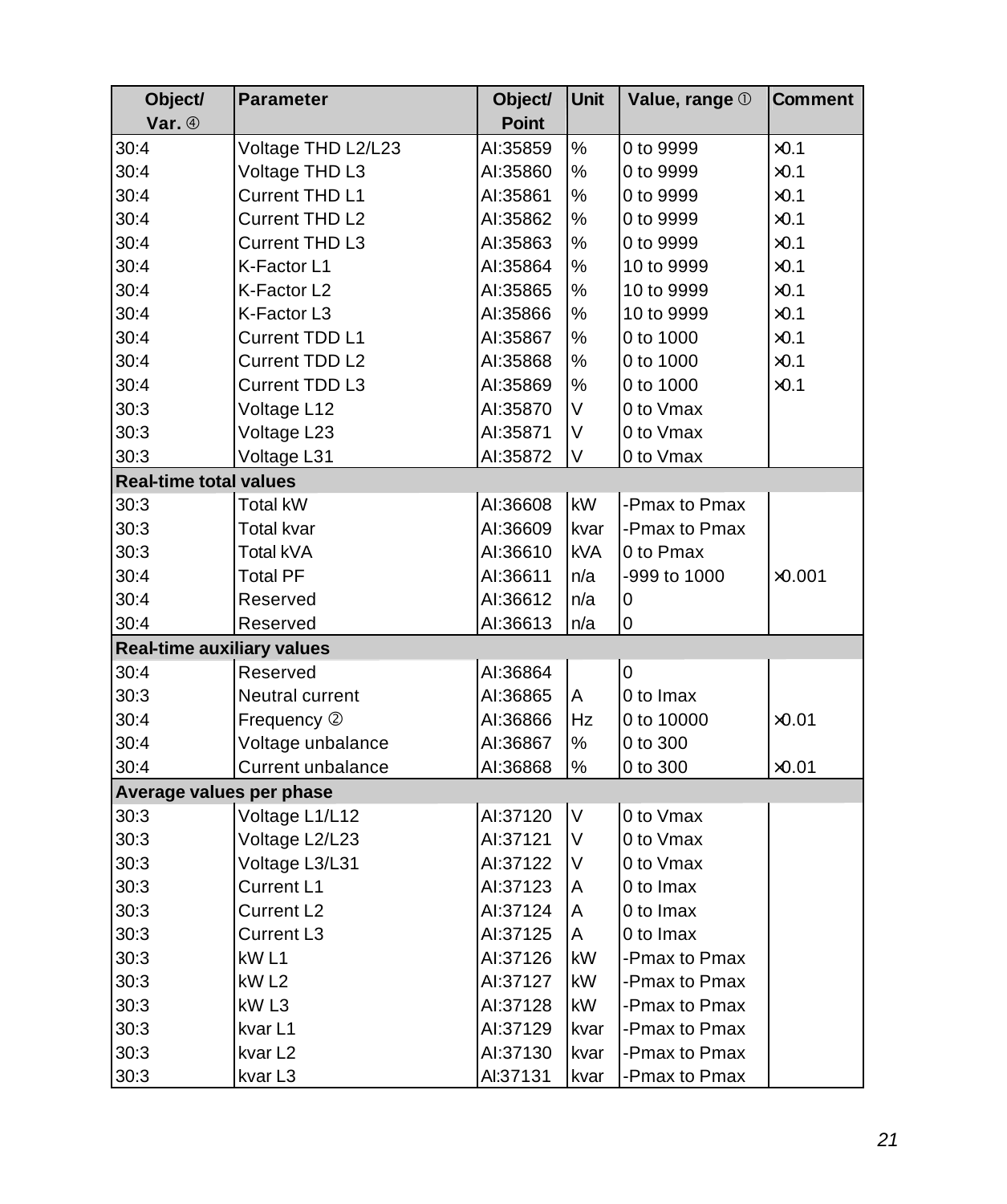| Object/                         | <b>Parameter</b>   | Object/      | Unit       | Value, range 1 | <b>Comment</b> |
|---------------------------------|--------------------|--------------|------------|----------------|----------------|
| Var. 4                          |                    | <b>Point</b> |            |                |                |
| 30:3                            | kVAL1              | Al:37132     | <b>kVA</b> | 0 to Pmax      |                |
| 30:3                            | kVAL <sub>2</sub>  | Al:37133     | <b>kVA</b> | 0 to Pmax      |                |
| 30:3                            | kVAL3              | Al:37134     | <b>kVA</b> | 0 to Pmax      |                |
| 30:4                            | Power factor L1    | Al:37135     | n/a        | -999 to 1000   | $\times$ 0.001 |
| 30:4                            | Power factor L2    | Al:37136     | n/a        | -999 to 1000   | $\times$ 0.001 |
| 30:4                            | Power factor L3    | Al:37137     | n/a        | -999 to 1000   | $\times$ 0.001 |
| 30:4                            | Voltage THD L1/L12 | Al:37138     | $\%$       | 0 to 9999      | $\times 0.1$   |
| 30:4                            | Voltage THD L2/L23 | Al:37139     | $\%$       | 0 to 9999      | $\times 0.1$   |
| 30:4                            | Voltage THD L3     | Al:37140     | %          | 0 to 9999      | $\times 0.1$   |
| 30:4                            | Current THD L1     | Al:37141     | $\%$       | 0 to 9999      | $\times 0.1$   |
| 30:4                            | Current THD L2     | Al:37142     | $\%$       | 0 to 9999      | $\times 0.1$   |
| 30:4                            | Current THD L3     | Al:37143     | ℅          | 0 to 9999      | $\times 0.1$   |
| 30:4                            | K-Factor L1        | Al:37144     | n/a        | 10 to 9999     | $\times 0.1$   |
| 30:4                            | K-Factor L2        | Al:37145     | n/a        | 10 to 9999     | $\times 0.1$   |
| 30:4                            | K-Factor L3        | Al:37146     | n/a        | 10 to 9999     | $\times 0.1$   |
| 30:4                            | Current TDD L1     | AI:37147     | %          | 0 to 1000      | $\times 0.1$   |
| 30:4                            | Current TDD L2     | Al:37148     | ℅          | 0 to 1000      | $\times 0.1$   |
| 30:4                            | Current TDD L3     | Al:37149     | $\%$       | 0 to 1000      | $\times 0.1$   |
| 30:3                            | Voltage L12        | Al:37150     | V          | 0 to Vmax      |                |
| 30:3                            | Voltage L23        | Al:37151     | V          | 0 to Vmax      |                |
| 30:3                            | Voltage L31        | Al:37152     | V          | 0 to Vmax      |                |
| <b>Average total values</b>     |                    |              |            |                |                |
| 30:3                            | <b>Total kW</b>    | Al:37888     | kW         | -Pmax to Pmax  |                |
| 30:3                            | Total kvar         | Al:37889     | kvar       | -Pmax to Pmax  |                |
| 30:3                            | Total kVA          | AI:37890     | <b>kVA</b> | 0 to Pmax      |                |
| 30:4                            | <b>Total PF</b>    | Al:37891     | n/a        | -999 to 1000   | $\times$ 0.001 |
| 30:4                            | Reserved           | Al:37892     |            | 0              |                |
| 30:4                            | Reserved           | AI:37893     |            | 0              |                |
| <b>Average auxiliary values</b> |                    |              |            |                |                |
| 30:4                            | Reserved           | Al:38144     |            | $\overline{0}$ |                |
| 30:3                            | Neutral current    | Al:38145     | A          | 0 to Imax      |                |
| 30:4                            | Frequency 2        | Al:38146     | Hz         | 0 to 10000     | $\times$ 0.01  |
| 30:4                            | Voltage unbalance  | Al:38147     | $\%$       | 0 to 300       |                |
| 30:4                            | Current unbalance  | Al:38148     | %          | 0 to 300       | $\times 0.01$  |
| <b>Present demands</b>          |                    |              |            |                |                |
| 30:3                            | Volt demand L1     | AI:38400     |            | 0 to Vmax      |                |
| 30:3                            | Volt demand L2     | Al:38401     |            | 0 to Vmax      |                |
| 30:3                            | Volt demand L3     | Al:38402     |            | 0 to Vmax      |                |
| 30:3                            | Amp. Demand L1     | AI:38403     | Α          | 0 to Imax      |                |
| 30:3                            | Amp. Demand L2     | AI:38404     | Α          | 0 to Imax      |                |
| 30:3                            | Amp. Demand L3     | Al:38405     | A          | 0 to Imax      |                |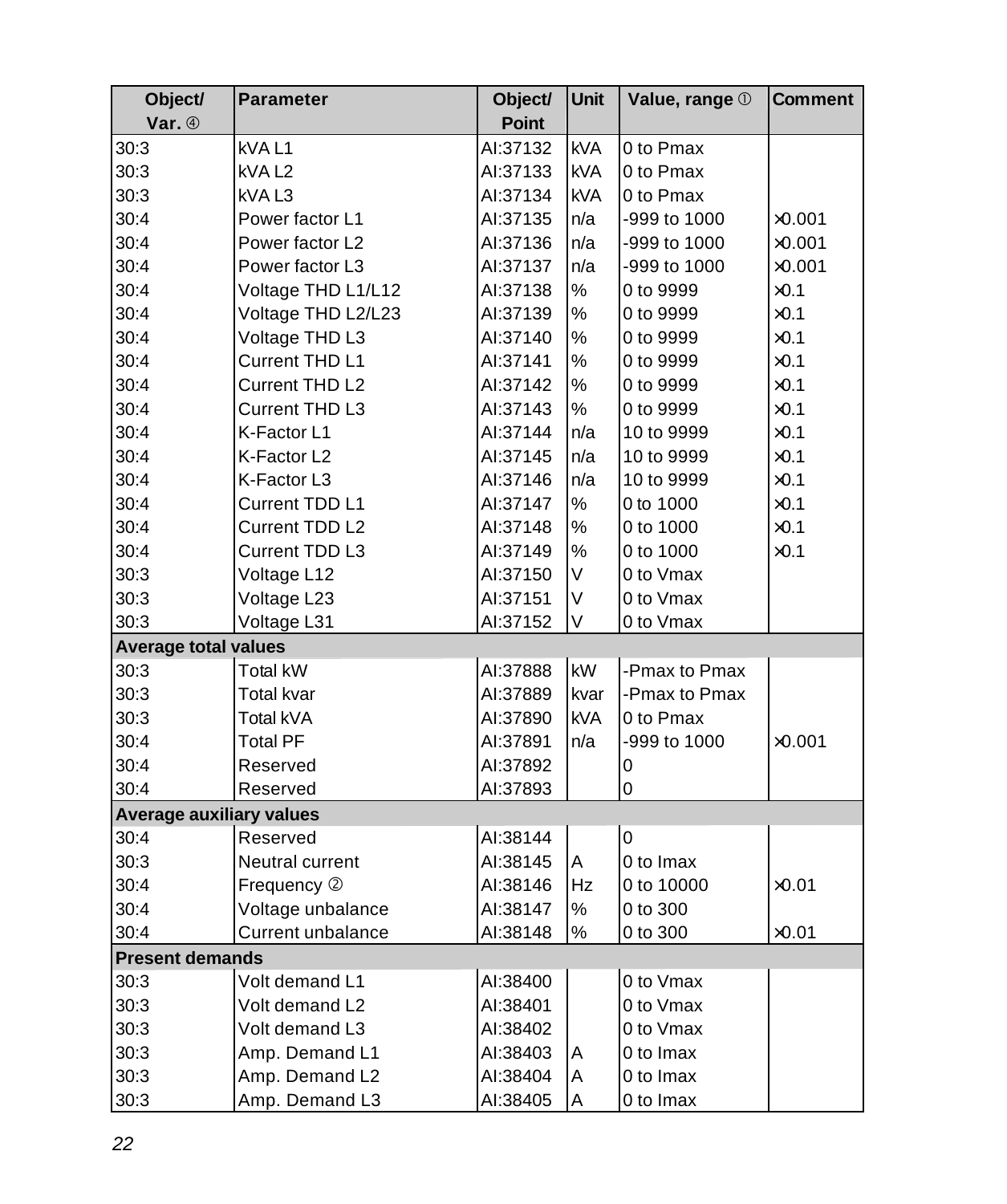| Object/                  | <b>Parameter</b>                          | Object/       | <b>Unit</b> | Value, range 1                      | Comment        |
|--------------------------|-------------------------------------------|---------------|-------------|-------------------------------------|----------------|
| Var. 4                   |                                           | <b>Point</b>  |             |                                     |                |
| 30:3                     | Block kW demand(E)                        | AI:38406      | <b>kW</b>   | 0 to Pmax                           |                |
| 30:4                     | Reserved                                  | AI:38407      |             | 0                                   |                |
| 30:3                     | Block kVA demand(E)                       | AI:38408      | <b>kVA</b>  | 0 to Pmax                           |                |
| 30:3                     | Sliding window kW                         | AI:38409      | kW          | 0 to Pmax                           |                |
|                          | demand(E)                                 |               |             |                                     |                |
| 30:4                     | Reserved                                  | Al:38410      |             | 0                                   |                |
| 30:3                     | Sliding window kVA                        | Al:38411      | <b>kVA</b>  | 0 to Pmax                           |                |
|                          | demand(E)                                 |               |             |                                     |                |
| 30:4                     | Reserved                                  | AI:38412      |             | 0                                   |                |
| 30:4                     | Reserved                                  | Al:38413      |             | 0                                   |                |
| 30:4                     | Reserved                                  | Al:38414      |             | 0                                   |                |
| 30:3                     | Accumulated kW demand<br>$(import)$ $(E)$ | Al:38415      | <b>kW</b>   | 0 to Pmax                           |                |
| 30:4                     | Reserved                                  | AI:38416      |             | 0                                   |                |
| 30:3                     | Accumulated kVA demand(E) Al:38417        |               | <b>kVA</b>  | 0 to Pmax                           |                |
| 30:3                     | Predicted sliding window kW   AI:38418    |               | <b>kW</b>   | 0 to Pmax                           |                |
|                          | demand(E)                                 |               |             |                                     |                |
| 30:4                     | Reserved                                  | Al:38419      |             |                                     |                |
| 30:3                     | Predicted sliding window kVA AI:38420     |               | <b>kVA</b>  | 0 to Pmax                           |                |
|                          | demand(E)                                 |               |             |                                     |                |
| 30:4                     | PF at maximum kVA sliding                 | AI:38421      |             | 0 to 1000                           | $\times$ 0.001 |
|                          | window (E)                                |               |             |                                     |                |
| <b>Total energies(E)</b> |                                           |               |             |                                     |                |
| 20:5                     | kWh import                                | BC:38656 KWh  |             | 0 to 999,999,999                    |                |
| 20:5                     | kWh export                                | BC:38657 KWh  |             | 0 to 999,999,999                    |                |
| 20:5                     | Reserved                                  | BC:38658      |             | 0                                   |                |
| 20:5                     | Reserved                                  | BC:38659      |             | 0                                   |                |
| 20:5                     | kvarh import (inductive)                  |               |             | BC:38660 kvarh 0 to 999,999,999     |                |
| 20:5                     | kvarh export (capacitive)                 | BC:38661      |             | kvarh 0 to 999,999,999              |                |
| 20:5                     | Reserved                                  | BC:38662      |             | 0                                   |                |
| 20:5                     | Reserved                                  | BC:38663      |             | 0                                   |                |
| 20:5                     | kVAh total                                |               |             | BC:38664 KVAh 0 to 999,999,999      |                |
| Phase energies(E)        |                                           |               |             |                                     |                |
| 20:5                     | kWh import L1                             | BC:38912 KWh  |             | 0 to 999,999,999                    |                |
| 20:5                     | kWh import L2                             | BC:38913 KWh  |             | 0 to 999,999,999                    |                |
| 20:5                     | kWh import L3                             | BC:38914 KWh  |             | 0 to 999,999,999                    |                |
| 20:5                     | kvarh import L1                           |               |             | BC:38915   kvarh   0 to 999,999,999 |                |
| 20:5                     | kvarh import L2                           |               |             | BC:38916 kvarh 0 to 999,999,999     |                |
| 20:5                     | kvarh import L3                           |               |             | BC:38917 kvarh 0 to 999,999,999     |                |
| 20:5                     | kVAh total L1                             | BC:38918 KVAh |             | 0 to 999,999,999                    |                |
| 20:5                     | kVAh total L2                             |               |             | BC:38919 KVAh 0 to 999,999,999      |                |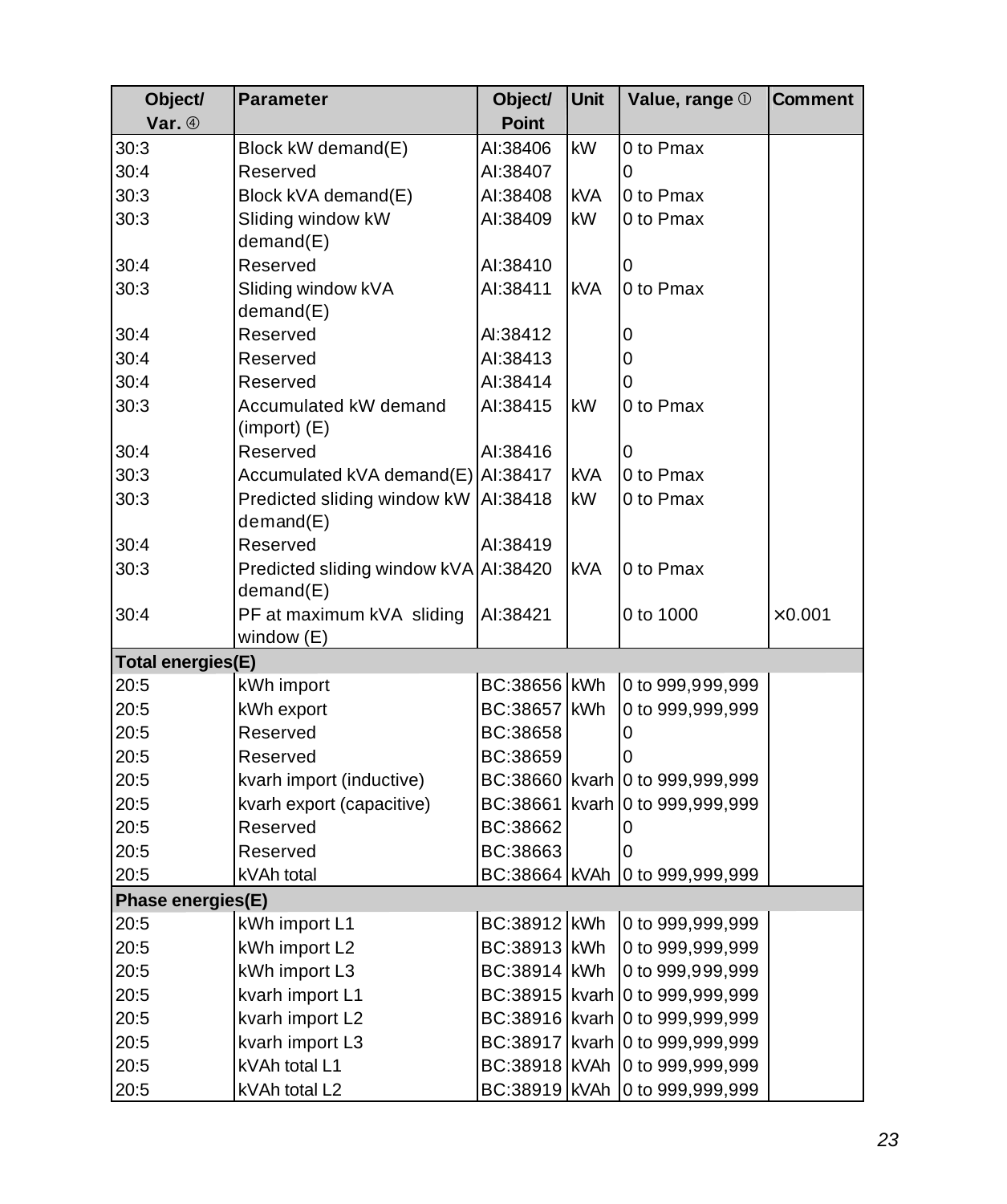| Object/ | <b>Parameter</b>                             | Object/      | <b>Unit</b> | Value, range 1   | <b>Comment</b> |
|---------|----------------------------------------------|--------------|-------------|------------------|----------------|
| Var. 4  |                                              | <b>Point</b> |             |                  |                |
| 20:5    | kVAh total L3                                | BC:38920     | kVAh        | 0 to 999,999,999 |                |
|         | Fundamental (H01) real-time values per phase |              |             |                  |                |
| 30:3    | Voltage L1/L12                               | AI:43264     | V           | 0 to Vmax        |                |
| 30:3    | Voltage L2/L23                               | AI: 43265    | V           | 0 to Vmax        |                |
| 30:3    | Voltage L3/L31                               | AI: 43266    | V           | 0 to Vmax        |                |
| 30:3    | Current L1                                   | AI: 43267    | A           | 0 to Imax        |                |
| 30:3    | Current L2                                   | AI: 43268    | A           | 0 to Imax        |                |
| 30:3    | Current L3                                   | AI: 43269    | A           | 0 to Imax        |                |
| 30:3    | kW <sub>L1</sub>                             | AI: 43270    | kW          | -Pmax to Pmax    |                |
| 30:3    | kW <sub>L2</sub>                             | AI: 43271    | kW          | -Pmax to Pmax    |                |
| 30:3    | kW <sub>L3</sub>                             | AI: 43272    | kW          | -Pmax to Pmax    |                |
| 30:3    | kvar L1                                      | Al: 43273    | kvar        | -Pmax to Pmax    |                |
| 30:3    | kvar L2                                      | AI: 43274    | kvar        | -Pmax to Pmax    |                |
| 30:3    | kvar L3                                      | AI: 43275    | kvar        | -Pmax to Pmax    |                |
| 30:3    | kVA L1                                       | AI: 43276    | kVA         | 0 to Pmax        |                |
| 30:3    | kVAL <sub>2</sub>                            | Al: 43277    | kVA         | 0 to Pmax        |                |
| 30:3    | kVAL3                                        | AI: 43278    | <b>kVA</b>  | 0 to Pmax        |                |
| 30:4    | Power factor L1                              | AI: 43279    |             | -999 to 1000     | $\times$ 0.001 |
| 30:4    | Power factor L2                              | AI: 43280    |             | -999 to 1000     | $\times$ 0.001 |
| 30:4    | Power factor L3                              | AI: 43281    |             | -999 to 1000     | $\times 0.001$ |
|         | Fundamental (H01) real-time total values     |              |             |                  |                |
| 30:3    | Total kW                                     | AI:43520     | kW          | -Pmax to Pmax    |                |
| 30:3    | Total kvar                                   | AI: 43521    | kvar        | -Pmax to Pmax    |                |
| 30:3    | Total kVA                                    | AI: 43522    | <b>kVA</b>  | 0 to Pmax        |                |
| 30:4    | <b>Total PF</b>                              | AI: 43523    |             | -999 to 1000     | $\times$ 0.001 |
|         | Minimum real-time values per phase (M)       |              |             |                  |                |
| 30:3    | Voltage L1/L12                               | AI:44032     | $\vee$      | 0 to Vmax        |                |
| 30:3    | Voltage L2/L23                               | AI:44033     | $\vee$      | 0 to Vmax        |                |
| 30:3    | Voltage L3/L31                               | AI:44034     | V           | 0 to Vmax        |                |
| 30:3    | Current L1                                   | Al:44035     | A           | 0 to Imax        |                |
| 30:3    | Current L2                                   | AI:44036     | Α           | 0 to Imax        |                |
| 30:3    | Current L3                                   | AI:44037     | A           | 0 to Imax        |                |
|         | Minimum real-time total values (M)           |              |             |                  |                |
| 30:3    | Total kW                                     | AI:44288     | kW          | -Pmax to Pmax    |                |
| 30:3    | <b>Total kvar</b>                            | AI:44289     | kvar        | -Pmax to Pmax    |                |
| 30:3    | Total kVA                                    | AI:44290     | kVA         | 0 to Pmax        |                |
| 30:4    | Total PF 3                                   | Al:44291     |             | -999 to 1000     | $\times 0.001$ |
|         | Minimum real-time auxiliary values (M)       |              |             |                  |                |
| 30:4    | Reserved                                     | AI:44544     |             | 0                |                |
| 30:3    | Neutral current                              | AI:44545     | A           | 0 to Imax        |                |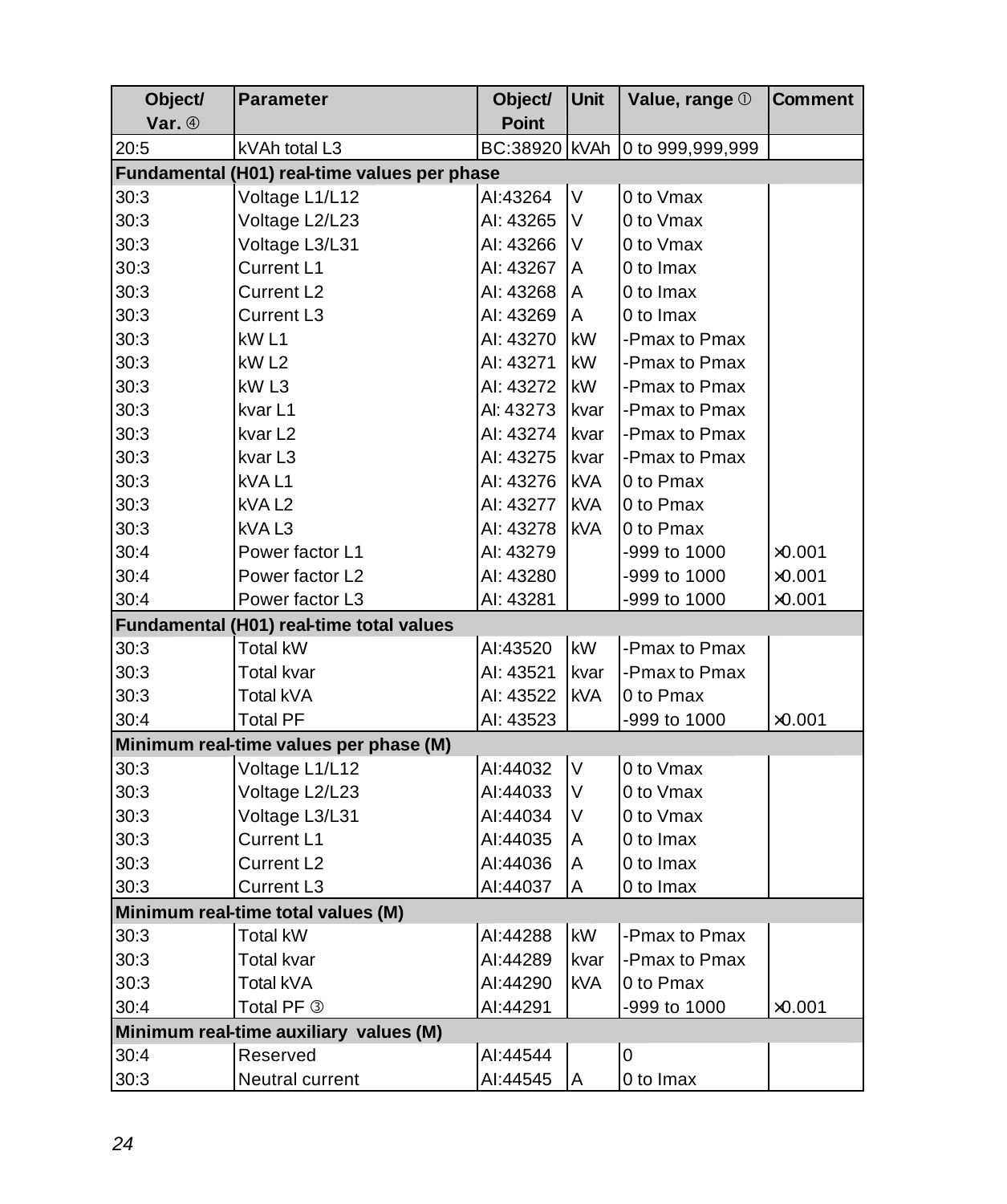| Object/<br>Var. 4          | <b>Parameter</b>                                 | Object/<br><b>Point</b> | <b>Unit</b> | Value, range 1 | <b>Comment</b> |
|----------------------------|--------------------------------------------------|-------------------------|-------------|----------------|----------------|
| 30:4                       | Frequency 2                                      | AI:44546                | Hz          | 0 to 10000     | $\times 0.01$  |
|                            | Maximum real-time values per phase (M)           |                         |             |                |                |
| 30:3                       | Voltage L1/L12                                   | AI:46080                | $\vee$      | 0 to Vmax      |                |
| 30:3                       | Voltage L2/L23                                   | AI:46081                | $\vee$      | 0 to Vmax      |                |
| 30:3                       | Voltage L3/L31                                   | AI:46082                | V           | 0 to Vmax      |                |
| 30:3                       | Current L1                                       | AI:46083                | Α           | 0 to Imax      |                |
| 30:3                       | Current L <sub>2</sub>                           | AI:46084                | Α           | 0 to Imax      |                |
| 30:3                       | Current L3                                       | AI:46085                | Α           | 0 to Imax      |                |
|                            | Maximum real-time total values (M)               |                         |             |                |                |
| 30:3                       | <b>Total kW</b>                                  | AI:46336                | kW          | -Pmax to Pmax  |                |
| 30:3                       | <b>Total kvar</b>                                | AI:46337                | kvar        | -Pmax to Pmax  |                |
| 30:3                       | Total kVA                                        | AI:46338                | <b>kVA</b>  | 0 to Pmax      |                |
| 30:4                       | Total PF 3                                       | AI:46339                |             | -999 to 1000   | $\times$ 0.001 |
|                            | Maximum real-time auxiliary values (M)           |                         |             |                |                |
| 30:4                       | Reserved                                         | AI:46592                |             | $\overline{0}$ |                |
| 30:3                       | Neutral current                                  | AI:46593                | A           | 0 to Imax      |                |
| 30:4                       | Frequency 2                                      | AI:46594                | Hz          | 0 to 10000     | $\times 0.01$  |
| <b>Maximum demands (M)</b> |                                                  |                         |             |                |                |
| 30:3                       | Maximum volt demand L1                           | AI:46848                | V           | 0 to Vmax      |                |
| 30:3                       | Maximum volt demand L2                           | AI:46849                | V           | 0 to Vm ax     |                |
| 30:3                       | Maximum volt demand L3                           | AI:46850                | V           | 0 to Vmax      |                |
| 30:3                       | Maximum ampere demand L1                         | AI:46851                | A           | 0 to Imax      |                |
| 30:3                       | Maximum ampere demand                            | AI:46852                | A           | 0 to Imax      |                |
|                            | L2                                               |                         |             |                |                |
| 30:3                       | Maximum ampere demand<br>L3                      | AI:46853                | A           | 0 to Imax      |                |
| 30:4                       | Reserved                                         | AI:46854                |             | 0              |                |
| 30:4                       | Reserved                                         | AI:46855                |             | $\mathbf 0$    |                |
| 30:4                       | Reserved                                         | AI:46856                |             | $\Omega$       |                |
| 30:3                       | Maximum sliding window kW AI:46857<br>demand (E) |                         | kW          | 0 to Pmax      |                |
| 30:4                       | Reserved                                         | AI:46858                |             | 0              |                |
| 30:3                       | Maximum sliding window<br>kVA demand (E)         | AI:46859                | <b>kVA</b>  | 0 to Pmax      |                |

 $\Phi$  For the parameter limits, see note  $\Phi$  to Table 4-1. (E) Available in the PM171E

Ç The actual frequency range is 45.00 - 65.00 Hz

É Absolute min/max value (lag or lead) (M) These parameters are logged to the Min/Max log

Ñ Variations specified in the table show those that should be used to read a full-range value without a possible over-range error when no scaling is used to accommodate the value to the requested object size (see Section *Scaling Analog Input Objects*).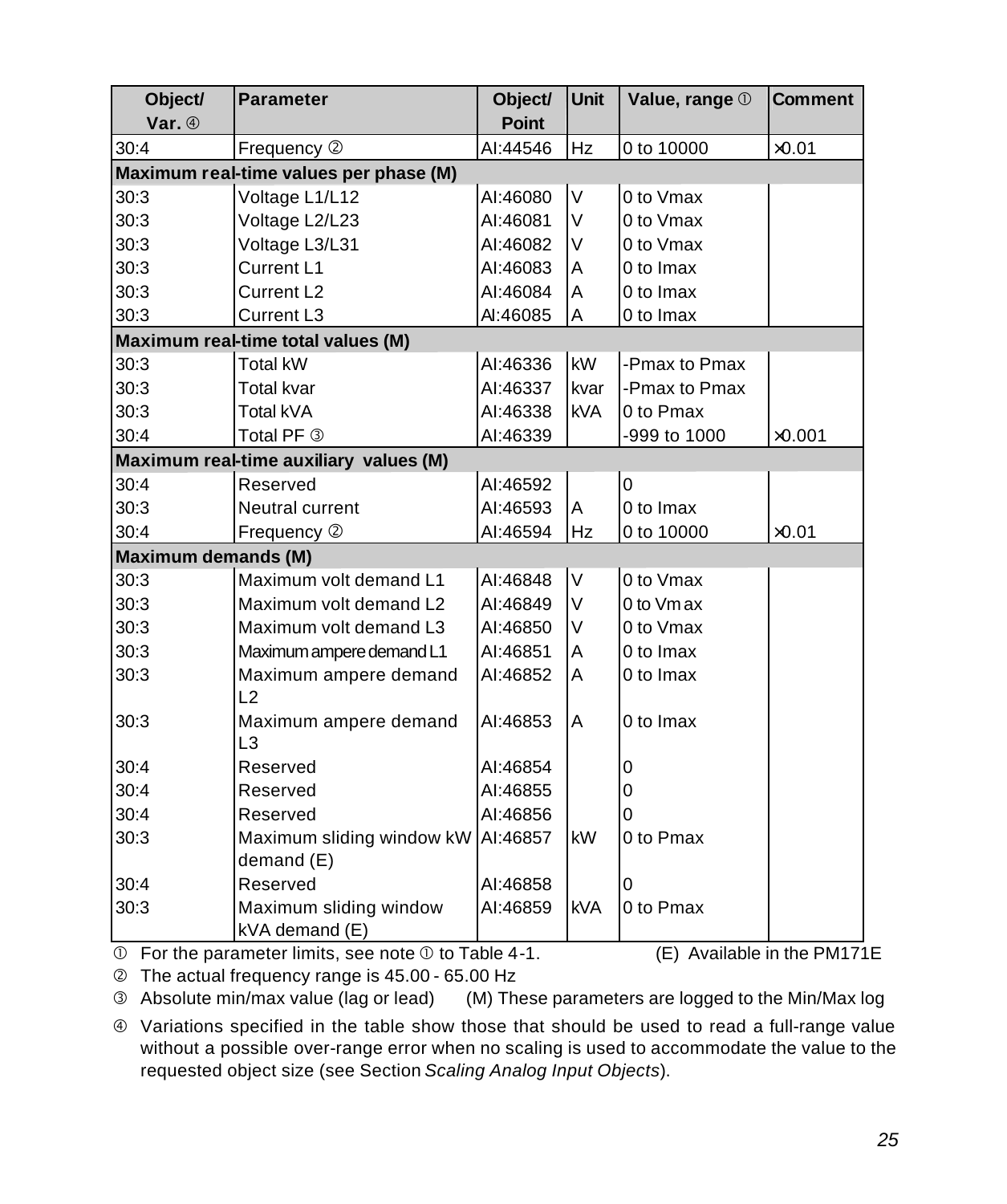#### <span id="page-26-0"></span>**Analog Output Setup**

These registers are used to obtain or change the allocation of the internal multiplexed analog output channels. For the output parameters that can be selected see Table 4-14.

*Table 4-12 Analog Output Allocation Registers*

| <b>Channel</b> | <b>Points</b> |
|----------------|---------------|
| Channel #1     | 192-194       |
| Channel #2     | 195-197       |

*Table 4-13 Analog Channel Allocation Registers*

| <b>Channel</b> | Object/<br>Var. | <b>Register contents</b> | Object/<br><b>Point</b> | Range/scale    |
|----------------|-----------------|--------------------------|-------------------------|----------------|
| #1             | $40:2$ (read)   | Output parameter ID      | AO:192                  | see Table 4-14 |
|                | 41:2(write)     |                          |                         |                |
|                | $40:1$ (read)   | Zero scale (0/4 mA)      | AO:193                  |                |
|                | 41:1(write)     |                          |                         |                |
|                | $40:1$ (read)   | Full scale (20/1 mA)     | AO:194                  |                |
|                | 41:1(write)     |                          |                         |                |
| #2             | $40:2$ (read)   | Output parameter ID      | AO:195                  | see Table 4-14 |
|                | 41:2(write)     |                          |                         |                |
|                | $40:1$ (read)   | Zero scale (0/4 mA)      | AO:196                  |                |
|                | 41:1(write)     |                          |                         |                |
|                | $40:1$ (read)   | Full scale (20/1 mA)     | AO:197                  |                |
|                | 41:1(write)     |                          |                         |                |

#### **NOTES**

- 1. Except for the signed power factor (see Note 3 to Table 4-14), the output scale is linear within the value range. The scale range will be inverted if the full scale specified is less than the zero scale.
- 2. For bi-directional analog output  $(±1)$  mA), the zero scale corresponds to the center of the scale range (0 mA) and the direction of current matches the sign of the output parameter. For signed (bi-directional) values, such as powers and signed power factor, the scale is always symmetrical with regard to 0 mA, and the full scale corresponds to +1 mA output for positive readings and to -1 mA output for negative readings. For these, the zero scale (0 mA output) is permanently set in the instrument to zero for all parameters except of signed power factor for which it is set to 1.000. In the write request, the zero scale is ignored. No error will occur when you attempt to change it. Unsigned parameters are output within the current range 0 to +1 mA and can be scaled using both zero and full scales as in the event of single-ended analog output.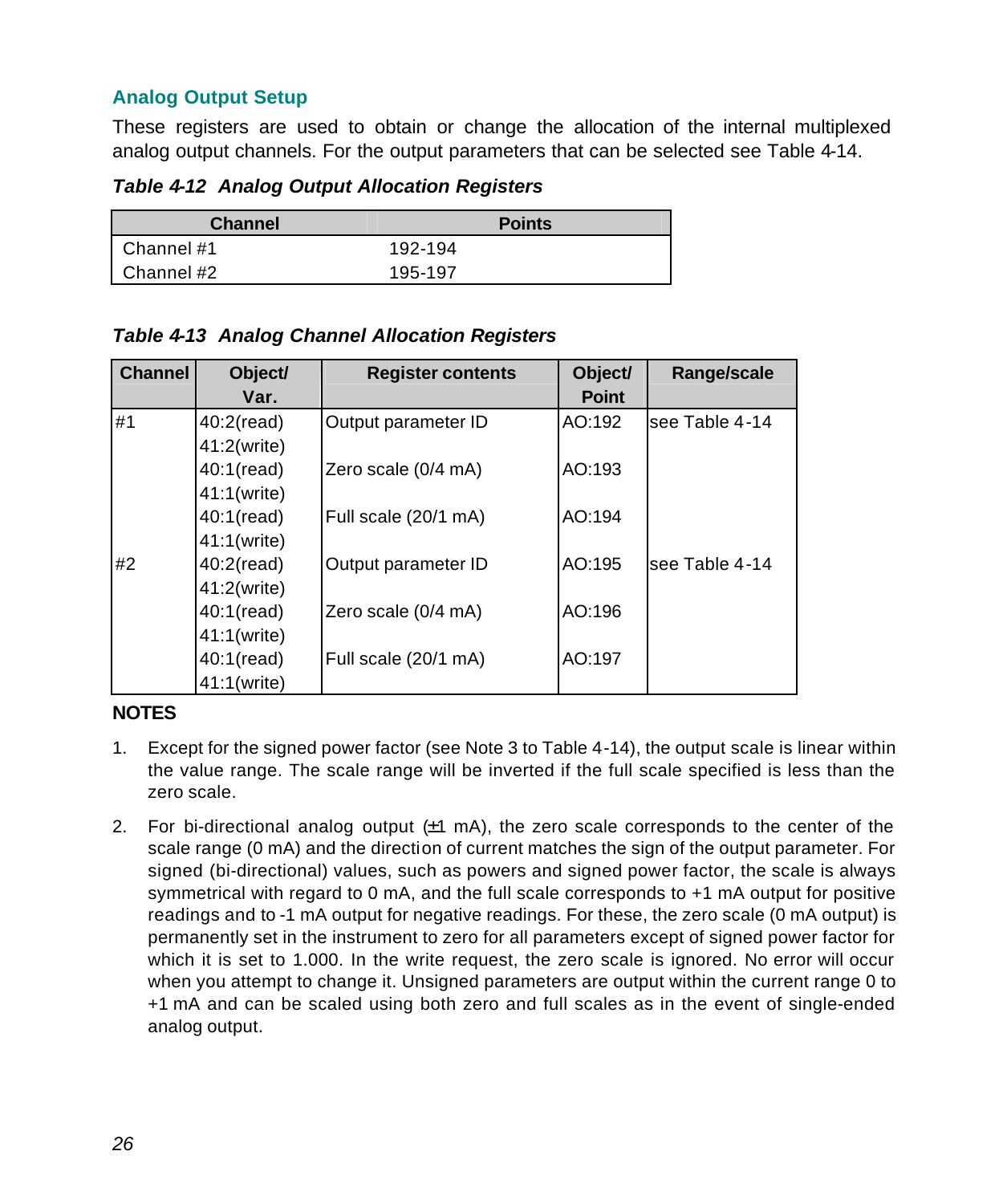| <b>Parameter</b>                  | ID   | <b>Unit</b> | Scale range 1                    | <b>Modulus</b> |
|-----------------------------------|------|-------------|----------------------------------|----------------|
| <b>None</b>                       | 0    | n/a         | 0                                |                |
| Real-time values per phase        |      |             |                                  |                |
| Voltage L1/L12                    | 3072 | V           | 0 to Vmax                        |                |
| Voltage L2/L23                    | 3073 | V           | 0 to Vmax                        |                |
| Voltage L3/L31                    | 3074 | V           | 0 to Vmax                        |                |
| Current L1                        | 3075 | A           | 0 to Imax                        |                |
| Current L2                        | 3076 | A           | 0 to Imax                        |                |
| Current L3                        | 3077 | A           | 0 to Imax                        |                |
| <b>Real-time total values</b>     |      |             |                                  |                |
| Total kW                          | 3840 | kW          | -Pmax to Pmax                    |                |
| Total kvar                        | 3841 | kvar        | -Pmax to Pmax                    |                |
| Total kVA                         | 3842 | <b>kVA</b>  | 0 to Pmax                        |                |
| Total PF <sup>3</sup>             | 3843 | n/a         | -1000 to 1000 3 x0.001           |                |
| Total PF lag                      | 3844 | n/a         | 0 to 1000                        | $\times$ 0.001 |
| <b>Total PF lead</b>              | 3845 | n/a         | 0 to 1000                        | $\times 0.001$ |
| <b>Real-time auxiliary values</b> |      |             |                                  |                |
| Frequency 2                       | 4098 | Hz          | 0 to 10000                       | $\times 0.01$  |
| Average values per phase          |      |             |                                  |                |
| Voltage L1/L12                    | 4352 | $\vee$      | 0 to Vmax                        |                |
| Voltage L2/L23                    | 4353 | V           | 0 to Vmax                        |                |
| Voltage L3/L31                    | 4354 | V           | 0 to Vmax                        |                |
| Current L1                        | 4355 | A           | 0 to Imax                        |                |
| Current L2                        | 4356 | A           | 0 to Imax                        |                |
| Current L3                        | 4357 | Α           | 0 to Imax                        |                |
| <b>Average total values</b>       |      |             |                                  |                |
| <b>Total kW</b>                   | 5120 | kW          | -Pmax to Pmax                    |                |
| <b>Total kvar</b>                 | 5121 | kvar        | -Pmax to Pmax                    |                |
| Total kVA                         | 5122 | <b>kVA</b>  | 0 to Pmax                        |                |
| Total PF 3                        | 5123 | n/a         | $-1000$ to 1000 3 $\times$ 0.001 |                |
| Total PF lag                      | 5124 | n/a         | 0 to 1000                        | $\times$ 0.001 |
| <b>Total PF lead</b>              | 5125 | n/a         | 0 to 1000                        | $\times$ 0.001 |
| <b>Average auxiliary values</b>   |      |             |                                  |                |
| Neutral current                   | 5377 | A           | 0 to Imax                        |                |
| Frequency 2                       | 5378 | Hz          | 0 to 10000                       | $\times$ 0.01  |
| <b>Present demands</b>            |      |             |                                  |                |
| Accumulated kW demand (E)         | 5647 | kW          | 0 to Pmax                        |                |
| Accumulated kVA demand(E)         | 5649 | <b>kVA</b>  | 0 to Pmax                        |                |

 $\Phi$  For the parameter limits, see Note  $\Phi$  to Table 4.1.

Ç The actual frequency range is 45.00 to 65.00 Hz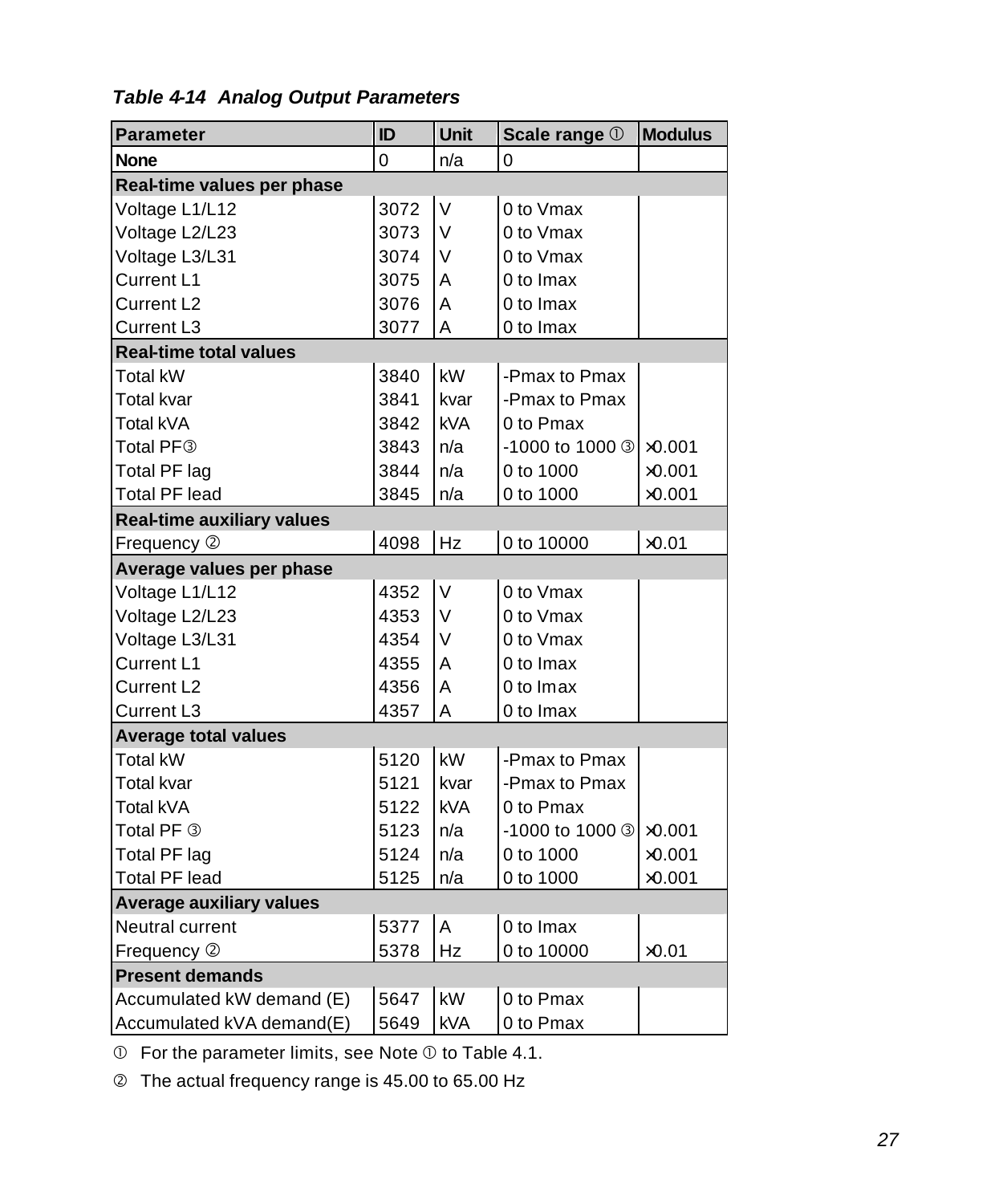- <span id="page-28-0"></span> $\circ$  The output scale for signed (bi-directional) power factor is symmetrical with regard to  $\pm 1.000$ and is linear from -0 to -1.000, and from 1.000 to +0 (note that -1.000  $\equiv$  +1.000). Negative power factor is output as [-1.000 minus measured value], and non-negative power factor is output as [+1.000 minus measured value]. To define the entire range for power factor from -0 to +0, the scales would be specified as -0/0. Because a negative zero may not be transmitted, the value of -0.001 is used to specify the scale of -0, and both +0.001 and 0.000 are used to specify the scale of +0. To define the range of -0 to 0, you must send -1/1 or -1/0 (considering the modulus of  $\times$ 0.001).
- (E) Available in the PM171E

#### **Analog Expander Channels Allocation Registers**

These registers are used to obtain or change the allocation of the analog expander channels. For the output parameters that can be selected see Table 4-14.

*Table 4-15 Analog Expander Allocation Registers* 

| <b>Channel</b> | <b>Points</b> | <b>Channel</b> | <b>Points</b> |
|----------------|---------------|----------------|---------------|
| Channel #1     | 256-258       | Channel #9     | 280-282       |
| Channel #2     | 259-261       | Channel #10    | 283-285       |
| Channel #3     | 262-264       | Channel #11    | 286-288       |
| Channel #4     | 265-267       | Channel #12    | 289-291       |
| Channel #5     | 268-270       | Channel #13    | 292-294       |
| Channel#6      | 271-273       | Channel #14    | 295-297       |
| Channel #7     | 274-276       | Channel #15    | 298-300       |
| Channel #8     | 277-279       | Channel #16    | 301-303       |

*Table 4-16 Analog Expander Channel Allocation Registers*

| <b>Channel</b> | Object/       | <b>Register contents</b> | Object/      | Range/scale    |
|----------------|---------------|--------------------------|--------------|----------------|
|                | Var.          |                          | <b>Point</b> |                |
| #1             | $40:2$ (read) | Output parameter ID      | AO:256       | See Table 4-14 |
|                | 41:2(write)   |                          |              |                |
|                | 40:1(read)    | Zero scale (0/4 mA)      | AO:257       |                |
|                | 41:1(write)   |                          |              |                |
|                | 40:1(read)    | Full scale (20/1 mA)     | AO:258       |                |
|                | 41:1(write)   |                          |              |                |
|                |               |                          |              |                |
| #16            | $40:2$ (read) | Output parameter ID      | AO:301       | see Table 4-14 |
|                | 41:2(write)   |                          |              |                |
|                | 40:1(read)    | Zero scale (0/4 mA)      | AO:302       |                |
|                | 41:1(write)   |                          |              |                |
|                | 40:1(read)    | Full scale (20/1 mA)     | AO:303       |                |
|                | 41:1(write)   |                          |              |                |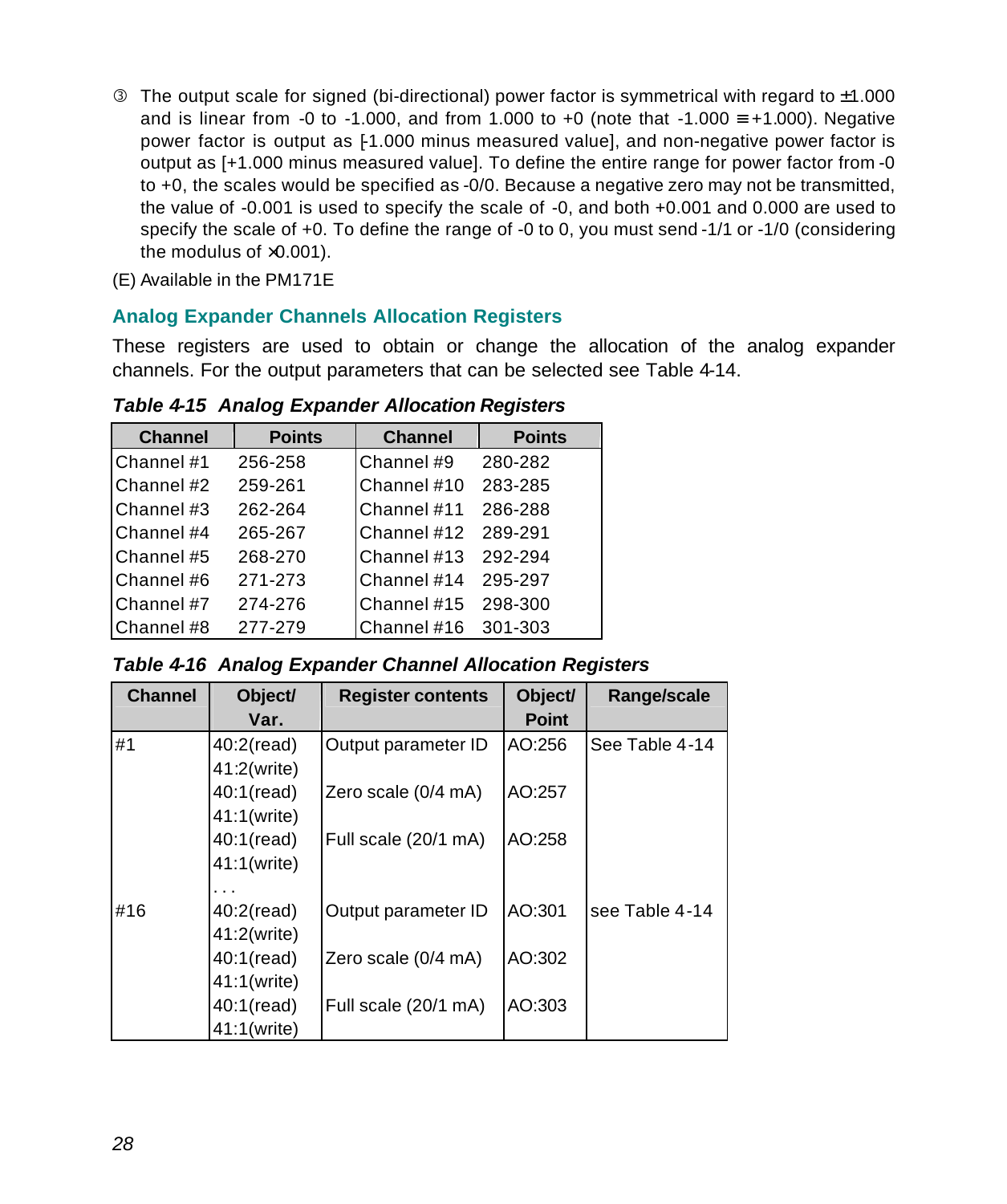#### <span id="page-29-0"></span>**NOTE**

Settings you made for analog expander outputs will not be in effect until the analog expander output is globally enabled. To activate the analog expander output, set the analog expander option to the enabled state in the user selectable options setup (see Table 4-3).

#### **Digital Inputs Allocation Registers**

These registers are used to obtain or change the allocation of the instrument digital inputs.

*Table 4-17 Digital Inputs Allocation Registers(E)*

| Object/<br>Var. | <b>Register contents</b>                  | Object/<br><b>Point</b> | Range          |
|-----------------|-------------------------------------------|-------------------------|----------------|
| $40:2$ (read)   | Status inputs allocation 1                | AO:130                  | See Table 4-18 |
| 41:2(write)     |                                           |                         |                |
| $40:2$ (read)   | Pulse inputs allocation                   | AO:131                  | See Table 4-18 |
| 41:2(write)     |                                           |                         |                |
|                 | 40:2(read) Not used $\odot$               | AO:132                  | Reads as 0     |
| 41:2(write)     |                                           |                         |                |
| $40:2$ (read)   | External synchronization pulse allocation | AO:133                  | See Table 4-18 |
| 41:2(write)     |                                           |                         |                |

Å Writing to these locations is ignored. No error will occur.

(E) Available in the PM171E

#### **NOTES**

- 1. All digital inputs that were not allocated as pulse inputs will be automatically configured as status inputs.
- 2. A digital input allocated for the external synchronization pulse will be automatically configured as a pulse input.

*Table 4-18 Digital Inputs Allocation Mask*

| <b>Bit number</b> | <b>Description</b>                  |
|-------------------|-------------------------------------|
|                   | Digital input #1 allocation status  |
|                   | Digital input # 2 allocation status |
| $2 - 15$          | $N/A$ (read as 0)                   |

Bit meaning:  $0 =$  input not allocated,  $1 =$  input allocated to the group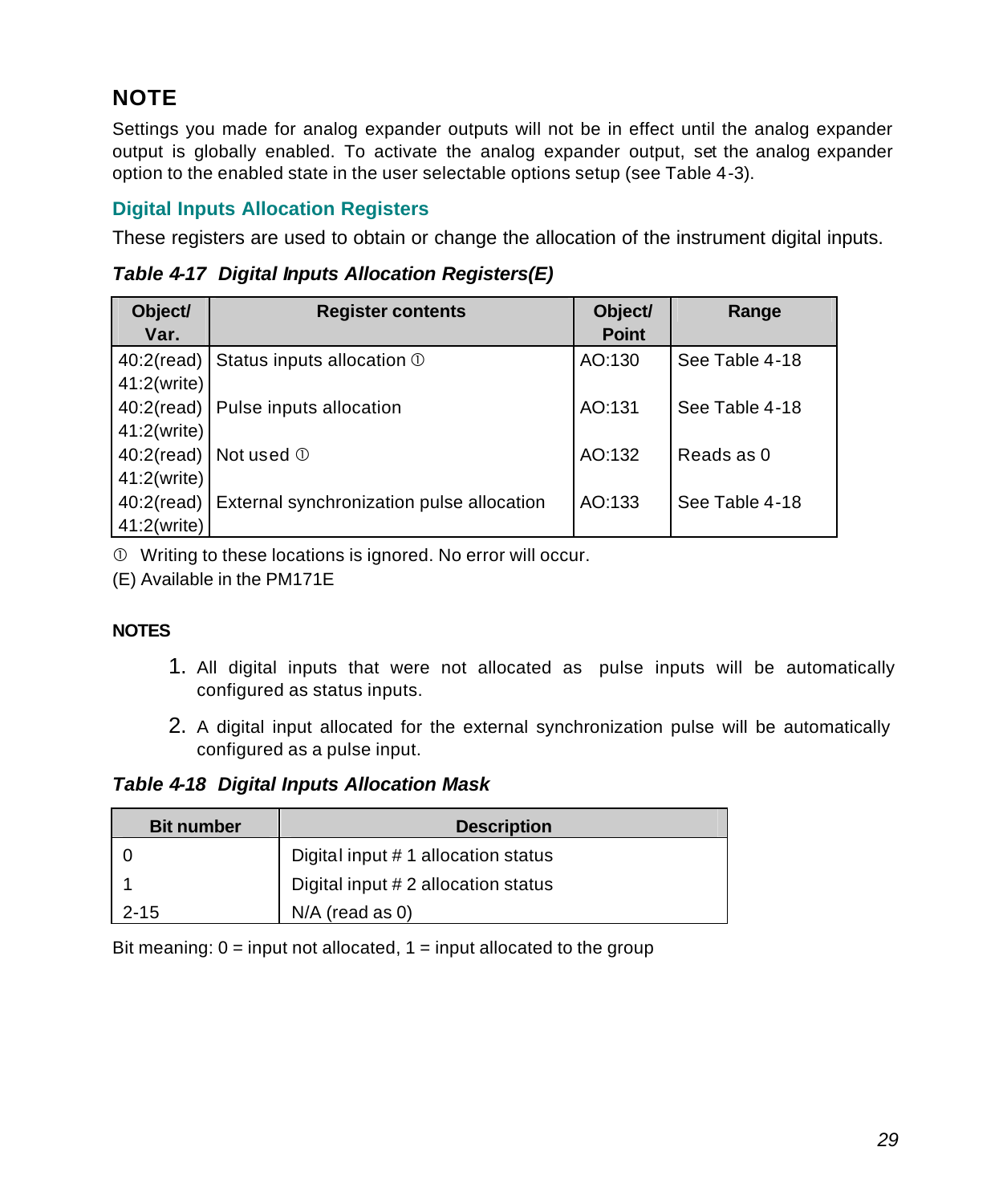#### <span id="page-30-0"></span>**Alarm/Event Setpoints Registers**

These registers allow obtaining or changing the setup of the sixteen alarm setpoints.

| Setpoint#    | <b>Points</b> |
|--------------|---------------|
| Setpoint #1  | 512-517       |
| Setpoint #2  | 518-523       |
| Setpoint #3  | 524-529       |
| Setpoint #4  | 530-535       |
| Setpoint #5  | 536-541       |
| Setpoint #6  | 542-547       |
| Setpoint #7  | 548-553       |
| Setpoint #8  | 554-559       |
| Setpoint #9  | 560-565       |
| Setpoint #10 | 566-571       |
| Setpoint #11 | 572-577       |
| Setpoint #12 | 578-583       |
| Setpoint #13 | 584-589       |
| Setpoint #14 | 590-595       |
| Setpoint #15 | 596-601       |
| Setpoint #16 | 602-607       |

*Table 4-19 Alarm/Event Setpoints*

*Table 4-20 Setpoint Registers*

| <b>Setpoint</b> | Object/       | <b>Register contents</b> | Object/      | Range/scale                       |
|-----------------|---------------|--------------------------|--------------|-----------------------------------|
|                 | Var.          |                          | <b>Point</b> |                                   |
| #1              | $40:2$ (read) | Trigger parameter ID     | AO:512       | lsee Table 4-21                   |
|                 | 41:2(write)   |                          |              |                                   |
|                 | 40:1(read)    | Action                   | AO:513       | lsee Table 4-22                   |
|                 | 41:1(write)   |                          |              |                                   |
|                 | 40:2(read)    | Operate delay            | AO:514       | $0.9999 \times 0.1$ sec)          |
|                 | 41:2(write)   |                          |              |                                   |
|                 | $40:2$ (read) | Release delay            | AO:515       | $ 0-9999 \times 0.1 \text{ sec} $ |
|                 | 41:2(write)   |                          |              |                                   |
|                 | $40:2$ (read) | Operate limit            | AO:516       | lsee Table 4-21                   |
|                 | 41:2(write)   |                          |              |                                   |
|                 | $40:2$ (read) | Release limit            | AO:517       | lsee Table 4-22                   |
|                 | 41:2(write)   |                          |              |                                   |
|                 |               |                          |              |                                   |
|                 |               |                          |              |                                   |
| #16             | $40:2$ (read) | Trigger parameter ID     | AO:602       | see Table 4-21                    |
|                 | 41:2(write)   |                          |              |                                   |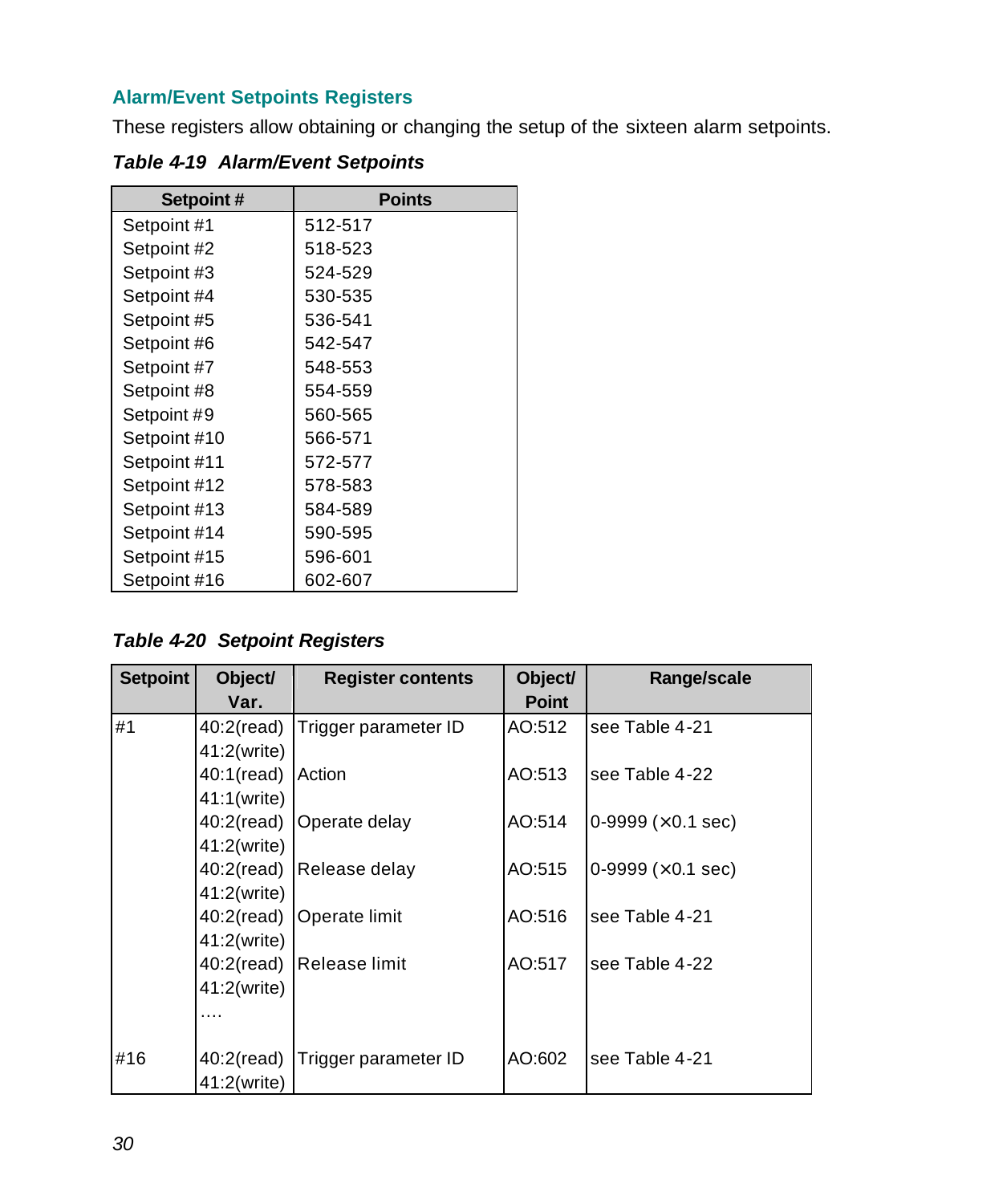| <b>Setpoint</b> | Object/           | <b>Register contents</b> | Object/      | Range/scale                  |
|-----------------|-------------------|--------------------------|--------------|------------------------------|
|                 | Var.              |                          | <b>Point</b> |                              |
|                 | 40:2(read) Action |                          | AO:603       | see Table 4-22               |
|                 | 41:2(write)       |                          |              |                              |
|                 |                   | 40:2(read) Operate delay | AO:604       | $0.9999$ ( $\times$ 0.1 sec) |
|                 | 41:2(write)       |                          |              |                              |
|                 |                   | 40:2(read) Release delay | AO:605       | $0.9999 \times 0.1$ sec)     |
|                 | 41:2(write)       |                          |              |                              |
|                 |                   | 40:2(read) Operate limit | AO:606       | see Table 4-21               |
|                 | 41:2(write)       |                          |              |                              |
|                 |                   | 40:1(read) Release limit | AO:607       | see Table 4-22               |
|                 | 41:1(write)       |                          |              |                              |

#### **NOTES**

- 1. The setpoint is disabled when its trigger parameter is set to NONE. To disable the setpoint, write zero into this register.
- 2. When writing the setpoint registers (except the event when the setpoint is to be disabled), it is recommended to write all the setpoint registers using a single request, or disable the setpoint before writing into separate registers. Each value being written is checked for compatibility with the other setpoint parameters, and if the new value does not conform to those, the request will be rejected.
- 3. Operate and release limits for the trigger parameters and their conversion scales are indicated in Table 4-21. Each limit value occupies two contiguous registers, the first of which (low word) contains the limit value, and the second (high word) is reserved for long parameters. This register is always read as zero. When written, its value is ignored.
- 4. Limits indicated in Table 4-20 by a n/a mark are read as zeros and are not checked when written. Write them as zeros.
- 5. When a setpoint action is directed to a relay allocated to output energy pulses, an attempt to re-allocate it for a setpoint will result in a negative response.

| <b>Trigger parameter</b>   |            | <b>Trigger ID</b> |             | <b>Operate/Release Limits</b> |                |
|----------------------------|------------|-------------------|-------------|-------------------------------|----------------|
|                            | <b>Hex</b> | <b>Dec</b>        | <b>Unit</b> | Range 1                       | <b>Modulus</b> |
| <b>None</b>                | 0000       | 10                |             |                               |                |
| Internal events (E)        |            |                   |             |                               |                |
| kWh import pulse           |            | 1024              |             | N/A                           |                |
| kWh export pulse           |            | 1025              |             | N/A                           |                |
| kvarh import pulse<br>0403 |            | 1027              |             | N/A                           |                |
| kvarh export pulse         |            | 1028              |             | N/A                           |                |
| kvarh total pulse          |            | 1029              |             | N/A                           |                |
| kVAh total pulse           | 0406       | 1030              |             | N/A                           |                |

*Table 4-21 Setpoint Trigger Parameters*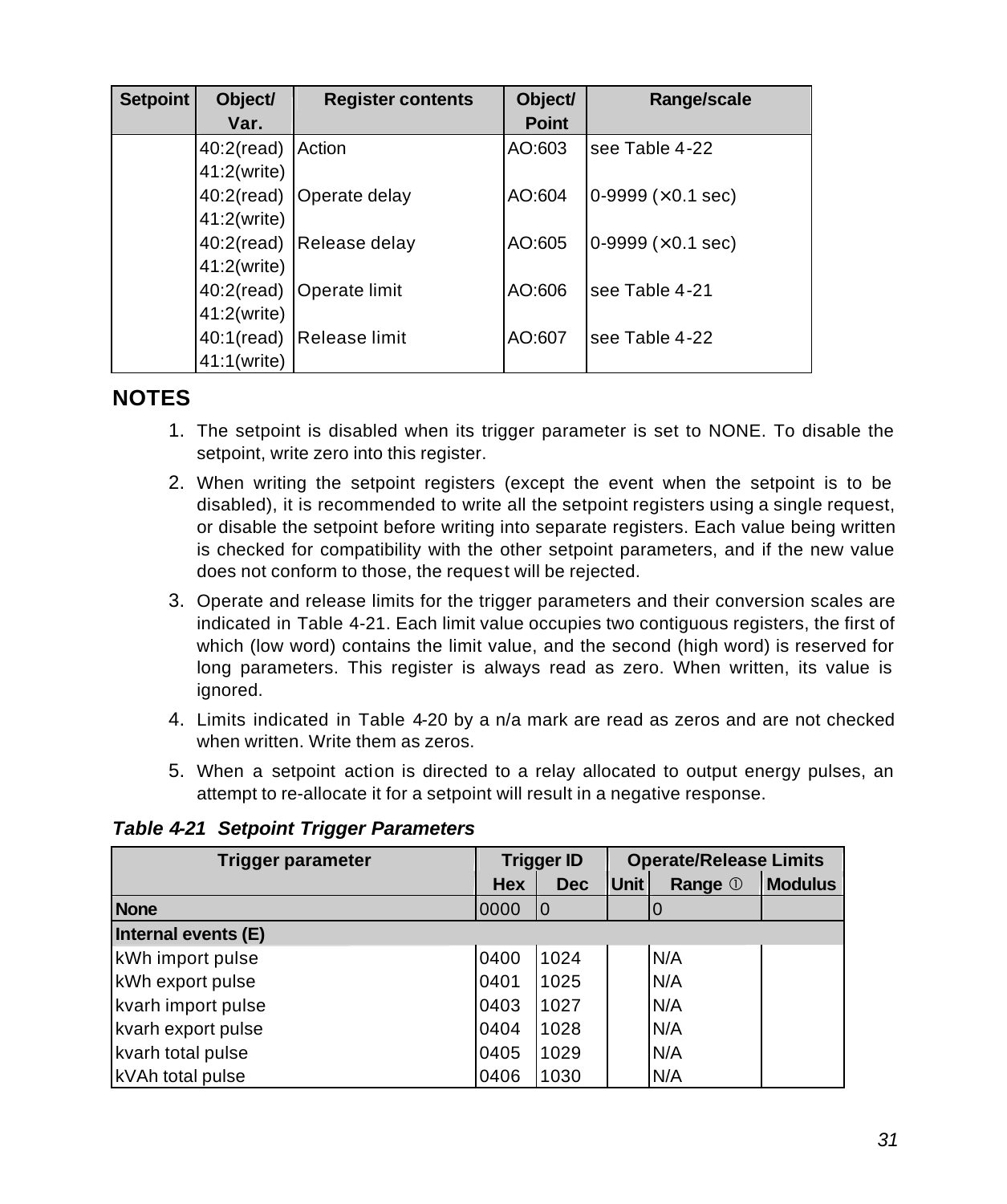| Trigger parameter                        |            | <b>Trigger ID</b> |             | <b>Operate/Release Limits</b> |                |  |
|------------------------------------------|------------|-------------------|-------------|-------------------------------|----------------|--|
|                                          | Hex        | <b>Dec</b>        | <b>Unit</b> | Range 1                       | <b>Modulus</b> |  |
| Start new block demand interval          | 0407       | 1031              |             | N/A                           |                |  |
| Reserved                                 | 0408       | 1032              |             | N/A                           |                |  |
| Start new volt/ampere demand interval    | 0409       | 1033              |             | N/A                           |                |  |
| Start new sliding window demand interval | 040A       | 1034              |             | N/A                           |                |  |
| <b>Status inputs</b>                     |            |                   |             |                               |                |  |
| Status input #1 ON                       | 0600       | 1536              |             | n/a                           |                |  |
| Status input #2 ON                       | 0601       | 1537              |             | n/a                           |                |  |
| Status input #1 OFF                      | 8600       | 34304             |             | n/a                           |                |  |
| Status input #2 OFF                      | 8601       | 34305             |             | n/a                           |                |  |
| Pulse inputs (E)                         |            |                   |             |                               |                |  |
| Pulse input #1                           | 0700h 1792 |                   |             | N/A                           |                |  |
| Pulse input #2                           | 0701h 1793 |                   |             | N/A                           |                |  |
| <b>Phase reversal</b>                    |            |                   |             |                               |                |  |
| Positive phase rotation reversal 2       | 8901       | 35073             |             | n/a                           |                |  |
| Negative phase rotation reversal 2       | 8902       | 35074             |             | n/a                           |                |  |
| <b>Pulse counters (E)</b>                |            |                   |             |                               |                |  |
| High pulse counter #1                    | 0A00       | 2560              |             | 0 t0 999999                   |                |  |
| High pulse counter #2                    | 0A01       | 2561              |             | 0 t0 999999                   |                |  |
| High pulse counter #3                    | 0A02       | 2562              |             | 0 t0 999999                   |                |  |
| High pulse counter #4                    | 0A03       | 2563              |             | 0 t0 999999                   |                |  |
| High/low real-time values per phase      |            |                   |             |                               |                |  |
| High current L1                          | 0C03       | 3075              | A           | 0 to Imax                     |                |  |
| High current L2                          | 0C04       | 3076              | A           | 0 to Imax                     |                |  |
| High current L3                          | 0C05       | 3077              | A           | 0 to Imax                     |                |  |
| Low current L1                           | 8C03       | 35843             | А           | 0 to Imax                     |                |  |
| Low current L2                           | 8C04       | 35844             | Α           | 0 to Imax                     |                |  |
| Low current L3                           | 8C05       | 35845             | Α           | 0 to Imax                     |                |  |
| High/low real-time values on any phase   |            |                   |             |                               |                |  |
| High voltage                             | 0E00       | 3584              | V           | 0 to Vmax                     |                |  |
| Low voltage                              | 8D00       | 36096             | V           | 0 to Vmax                     |                |  |
| High current                             | 0E01       | 3585              | L           | 0 to Imax                     |                |  |
| Low current                              | 8D01       | 36097             | L           | 0 to Imax                     |                |  |
| High voltage THD                         | 0E07       | 3591              | $\%$        | 0 to 9999                     | $\times 0.1$   |  |
| High current THD                         | 0E08       | 3592              | %           | 0 to 9999                     | $\times$ 0.1   |  |
| High K-Factor                            | 0E09       | 3593              | %           | 10 to 9999                    | $\times 0.1$   |  |
| High current TDD                         | 0E0A       | 3594              | $\%$        | 0 to 1000                     | $\times 0.1$   |  |
| High/low real-time auxiliary values      |            |                   |             |                               |                |  |
| High frequency 3                         | 1002       | 4098              | Hz          | 0 to 10000                    | $\times$ 0.01  |  |
| Low frequency 3                          | 9002       | 36866             | Hz          | 0 to 10000                    | $\times 0.01$  |  |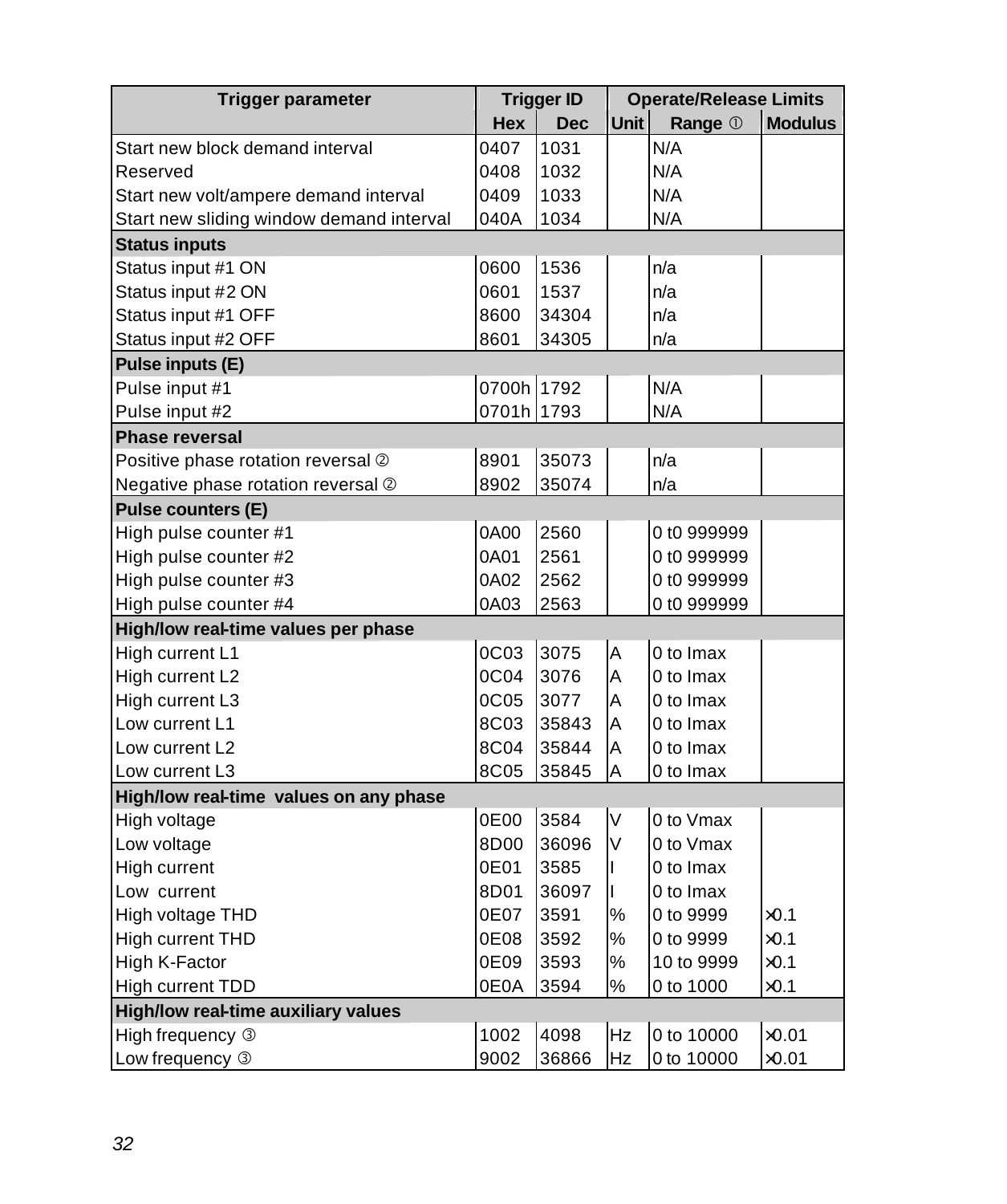| <b>Trigger parameter</b>             | <b>Trigger ID</b> |            | <b>Operate/Release Limits</b> |                 |                |
|--------------------------------------|-------------------|------------|-------------------------------|-----------------|----------------|
|                                      | Hex               | <b>Dec</b> | <b>Unit</b>                   | Range 1         | <b>Modulus</b> |
| High/low average values per phase    |                   |            |                               |                 |                |
| High current L1                      | 1103              | 4355       | A                             | 0 to Imax       |                |
| High current L2                      | 1104              | 4356       | A                             | 0 to Imax       |                |
| High current L3                      | 1105              | 4357       | A                             | 0 to Imax       |                |
| Low current L1                       | 9103              | 37123      | А                             | 0 to Imax       |                |
| Low current L2                       | 9104              | 37124      | A                             | 0 to Imax       |                |
| Low current L3                       | 9105              | 37125      | A                             | 0 to Imax       |                |
| High/low average values on any phase |                   |            |                               |                 |                |
| High voltage                         | 1300              | 4864       | V                             | 0 to Vmax       |                |
| Low voltage                          | 9200              | 37376      | V                             | 0 to Vmax       |                |
| High current                         | 1301              | 4865       | V                             | 0 to Vmax       |                |
| Low current                          | 9201              | 37377      | V                             | 0 to Vmax       |                |
| <b>High/low average total values</b> |                   |            |                               |                 |                |
| High total kW import                 | 1406              | 5126       | <b>kW</b>                     | 0 to Pmax       |                |
| High total kW export                 | 1407              | 5127       | kW                            | 0 to Pmax       |                |
| High total kvar import               | 1408              | 5128       |                               | kvar 10 to Pmax |                |
| High total kvar export               | 1409              | 5129       |                               | kvar 10 to Pmax |                |
| High total kVA                       | 1402              | 5122       | kVA                           | 10 to Pmax      |                |
| Low total PF lag                     | 9404              | 37892      |                               | 0 to 1000       | $\times 0.001$ |
| Low total PF lead                    | 9405              | 37893      |                               | 0 to 1000       | $\times 0.001$ |
| High/low average auxiliary values    |                   |            |                               |                 |                |
| High neutral current                 | 1501              | 5377       | A                             | 0 to Imax       |                |
| High frequency 3                     | 1502              | 5378       | Hz                            | 0 to 10000      | $\times 0.01$  |
| Low frequency 3                      | 9502              | 38146      | Hz                            | 0 to 10000      | $\times$ 0.01  |
| <b>High present demands</b>          |                   |            |                               |                 |                |
| High volt demand L1                  | 1600              | 5632       | V                             | 0 to Vmax       |                |
| High volt demand L2                  | 1601              | 5633       | v                             | 0 to Vmax       |                |
| High volt demand L3                  | 1602              | 5634       | V                             | 0 to Vmax       |                |
| High ampere demand L1                | 1603              | 5635       | A                             | 0 to Imax       |                |
| High ampere demand L2                | 1604              | 5636       | A                             | 0 to Imax       |                |
| High ampere demand L3                | 1605              | 5637       | A                             | 0 to Imax       |                |
| High block kW demand (E)             |                   | 5638       | kW                            | 0 to Pmax       |                |
| High block kVA demand(E)             |                   | 5640       | <b>kVA</b>                    | 0 to Pmax       |                |
| High sliding window kW demand(E)     | 1609              | 5641       | kW                            | 0 to Pmax       |                |
| High sliding window kVA demand(E)    | 160B              | 5643       | <b>kVA</b>                    | 0 to Pmax       |                |
| High accumulated kW demand(E)        | 160F              | 5647       | kW                            | 0 to Pmax       |                |
| High accumulated kVA demand(E)       | 1611              | 5649       | <b>kVA</b>                    | 0 to Pmax       |                |
| Predicted kW demand(import)(E)       | 1612              | 5650       | kW                            | 0 to Pmax       |                |
| Predicted kVA demand(E)              | 1614              | 5652       | kVA                           | 0 to Pmax       |                |

 $©$  For the parameter limits, see note  $①$  to Table 4-1.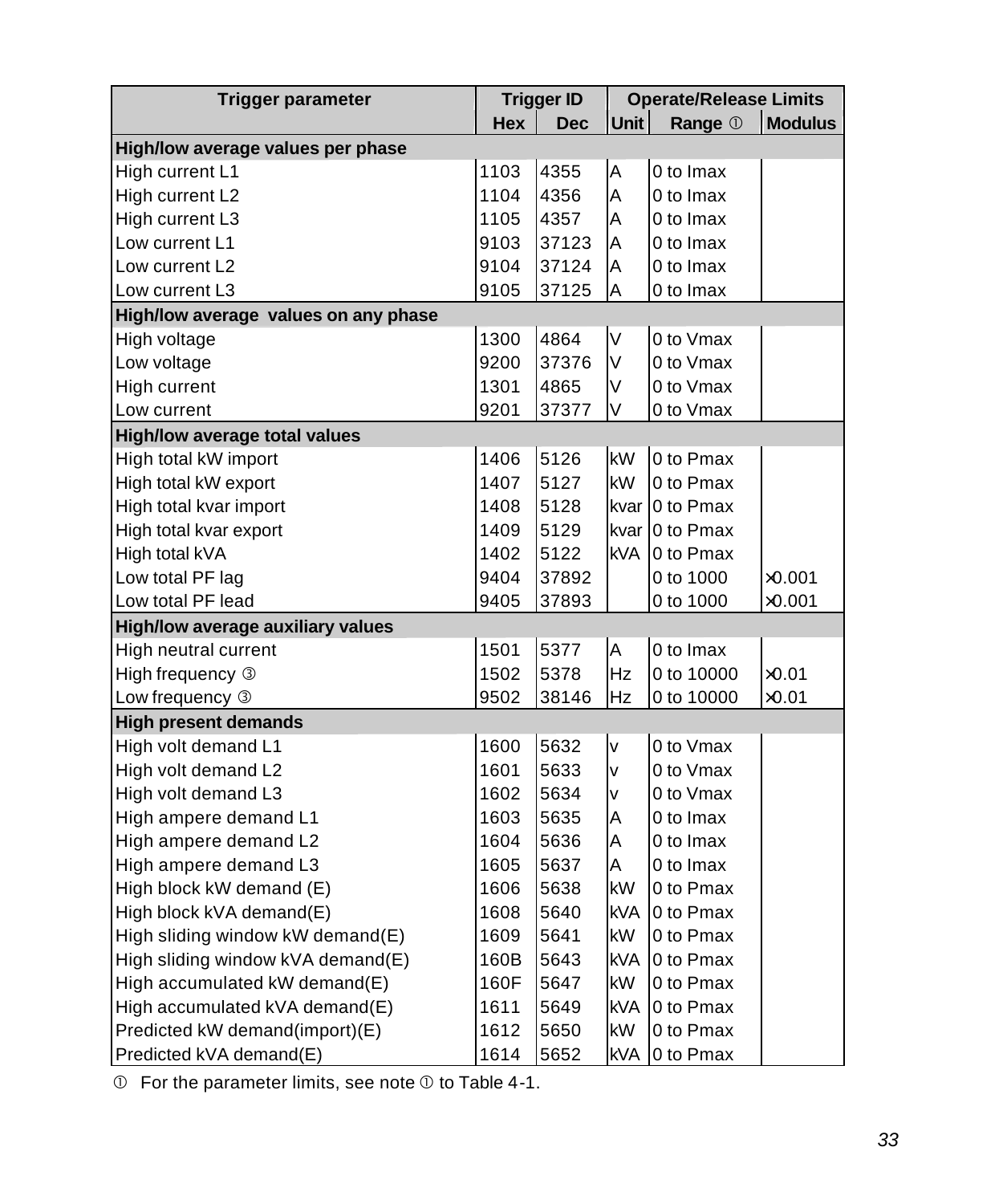- <span id="page-34-0"></span>Ç The setpoint is operated when the actual phase sequence does not match the indicated phase rotation.
- É The actual frequency range is 45.00 65.00 Hz.
- (E) Available in the PM171E

#### *Table 4-22 Setpoint Actions*

| <b>Description</b>                    | <b>Action ID</b> |            |  |
|---------------------------------------|------------------|------------|--|
|                                       | <b>Hex</b>       | <b>Dec</b> |  |
| No action                             | 0000             | $\Omega$   |  |
| Operate relay #1                      | 3000             | 12288      |  |
| Operate relay #2                      | 3001             | 12289      |  |
| Increment counter #1 (E)              | 4000             | 16384      |  |
| Increment counter #2 (E)              | 4001             | 16385      |  |
| Increment counter #3 (E)              | 4002             | 16386      |  |
| Increment counter #4 (E)              | 4003             | 16387      |  |
| Clear counter #1 (E)                  | 4200             | 16896      |  |
| Clear counter #2 (E)                  | 4201             | 16897      |  |
| Clear counter #3 (E)                  | 4202             | 16898      |  |
| Clear counter #4 (E)                  | 4203             | 16899      |  |
| Clear all counters (E)                | 6400             | 25600      |  |
| Reset total energy (E)                | 6000             | 24576      |  |
| Reset all total maximum demands (E)   | 6100             | 24832      |  |
| Reset power maximum demands (E)       | 6101             | 24833      |  |
| Reset volt/ampere maximum demands (E) | 6102             | 24834      |  |
| Reserved                              | 6200             | 25088      |  |
| Reserved                              | 6300             | 25344      |  |
| Clear Min/Max registers (E)           | 6500             | 25856      |  |

(E) - available in the PM171E

#### **Pulsing Setpoints Registers**

These registers are used to obtain or change the setup of the pulsing output for any of two relays.

#### **NOTE**

Allocating a relay as a pulsing relay will unconditionally disable all setpoints associated with this relay. If a relay was manually operated or released, it will automatically revert to normal operation.

*Table 4-23 Pulsing Setpoints (E)*

| Relay    | <b>Registers</b> |
|----------|------------------|
| Relay #1 | 768-769          |
| Relay #2 | 770-771          |

(E)- available in the PM171E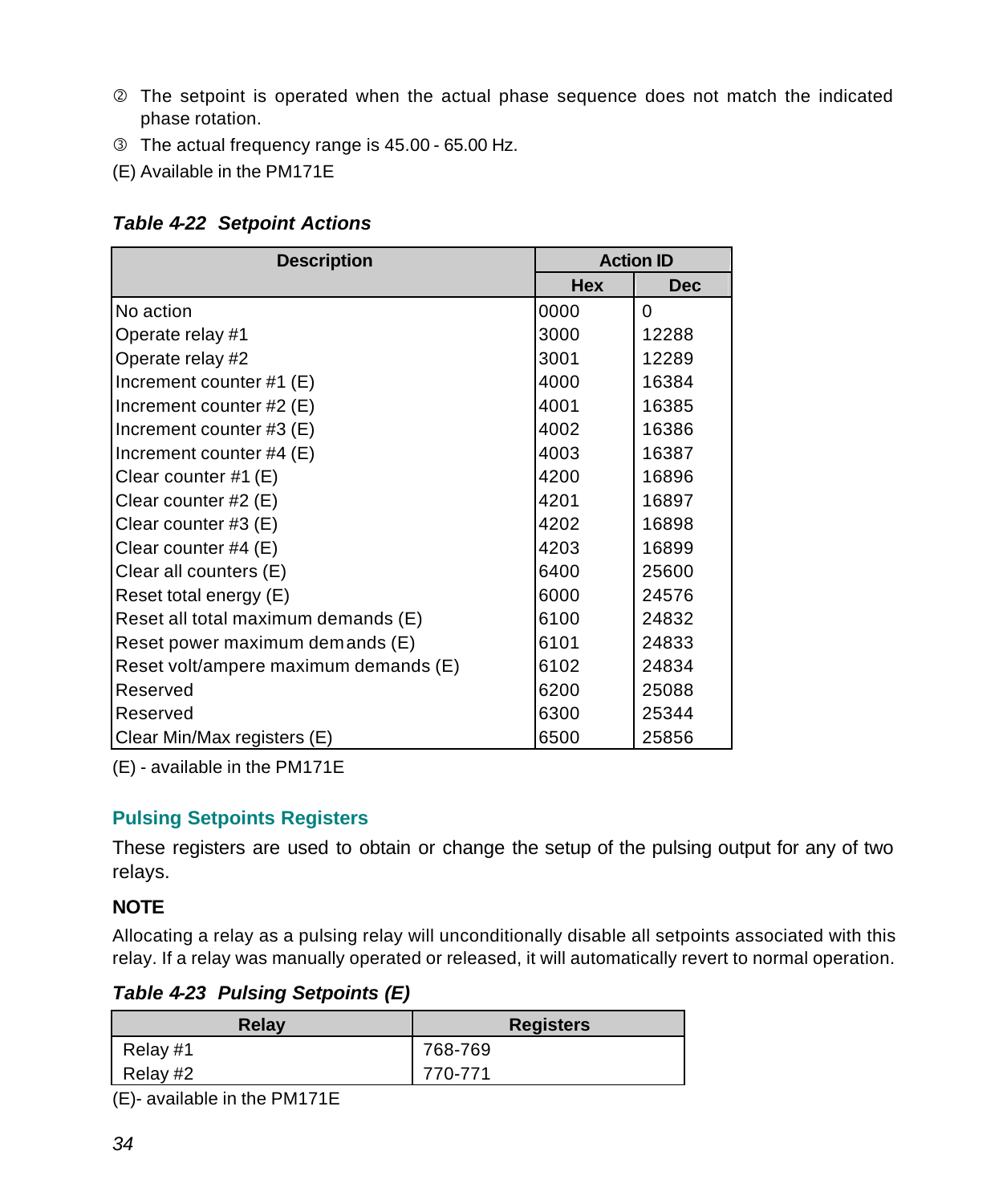<span id="page-35-0"></span>*Table 4-24 Pulsing Setpoint Registers*

| Object/<br>Var. | <b>Register contents</b>                    | Object/<br><b>Point</b> | Range                                               |
|-----------------|---------------------------------------------|-------------------------|-----------------------------------------------------|
| 41:2(write)     | 40:2(read)   Output parameter ID            | AO:768                  | See Table 4-25                                      |
| 41:2(write)     | 40:2(read)   Number of unit-hours per pulse | AO:769                  | 1-9999 for energy<br>pulsing, otherwise write<br>0. |
| 41:2(write)     | 40:2(read)   Output parameter ID            | AO:770                  | See Table 4-25                                      |
| 41:2(write)     | 40:2(read)   Number of unit-hours per pulse | AO:771                  | 1-9999 for energy<br>pulsing, otherwise write<br>0. |

*Table 4-25 Pulsing Output Parameters*

| <b>Pulsing parameter</b>  | <b>Identifier</b> |
|---------------------------|-------------------|
| None                      |                   |
| <b>KWh import</b>         |                   |
| KWh export                | 2                 |
| Kvarh import (inductive)  |                   |
| Kvarh export (capacitive) | 5                 |
| Kvarh total (absolute)    | 6                 |
| <b>KVAh</b>               |                   |

#### **Relay Operation Control**

These points allow the user to manually override relay operation normally operated via alarm setpoints. Starting with software version 3.16 the Pulse On & Pulse Off control code is valid.

#### **NOTE**

 A relay allocated as a pulsing relay may not be manually operated or released. When a relay is allocated for pulsing, it automatically reverts to normal operation.

*Table 4-26 Relay Operation Control Registers*

| Object/<br>Var. | <b>Register contents</b>                                   | Object/<br><b>Point</b> | <b>State Range</b>   |
|-----------------|------------------------------------------------------------|-------------------------|----------------------|
|                 |                                                            |                         |                      |
|                 | 10:2(read)   Relay #1 Force operate/Force release/Normal   | <b>BO:80</b>            | $0/1$ = state OFF/ON |
| 12:1(write)     |                                                            | CROB:80                 |                      |
|                 | 10:2(read)   Relay #2 Force operate/Force release / Normal | <b>BO:81</b>            | $0/1$ = state OFF/ON |
| 12:1(write)     |                                                            | CROB:81                 |                      |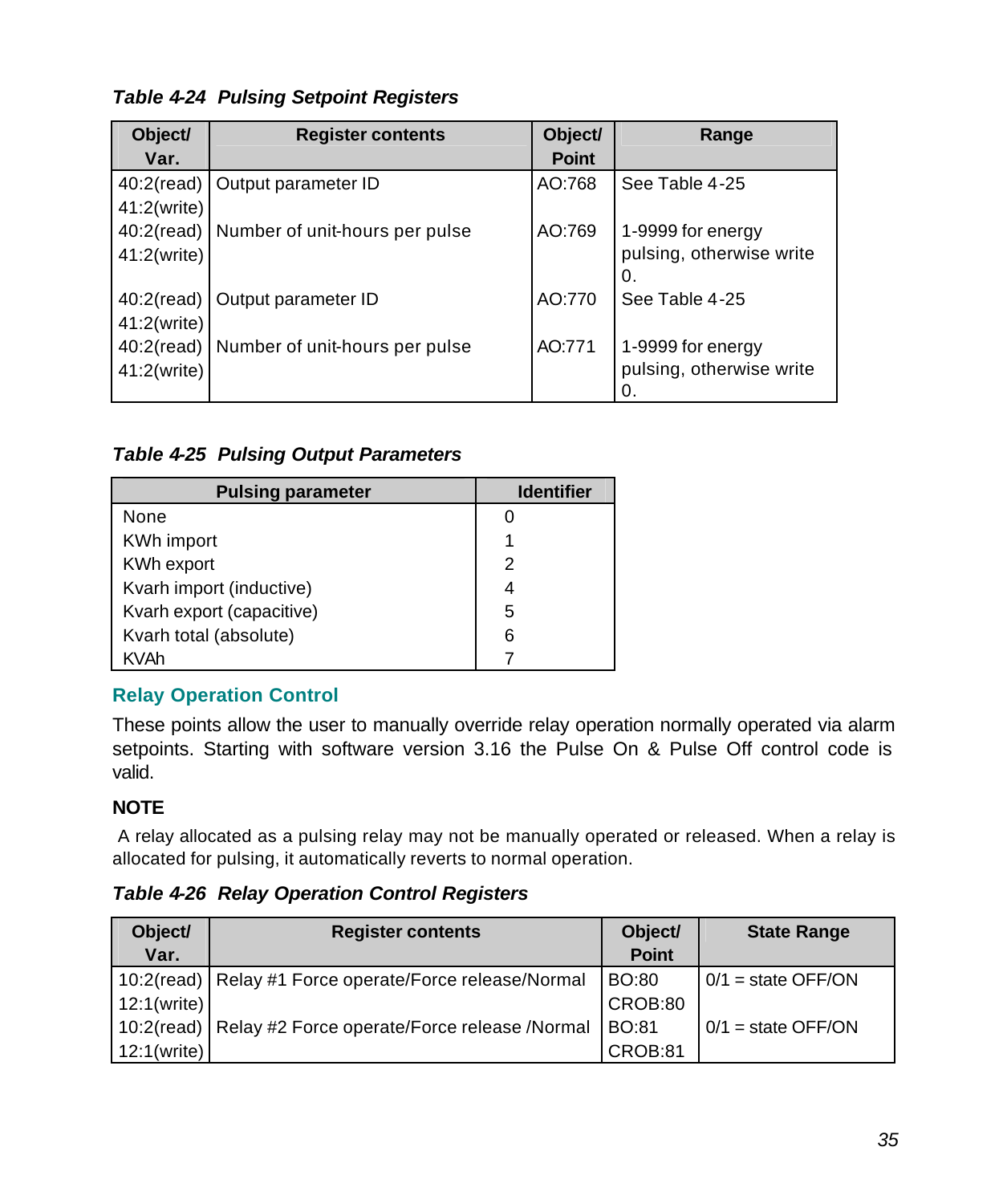<span id="page-36-0"></span>The following restrictions should be noted when using object 12 to control the listed points:

- The *Count* byte is ignored.
- $\bullet$  The *Control Code* byte is checked: codes of Pulse On , Pulse Off, Latch On, Latch Off are valid for all points; all others *Codes* are invalid and wil be rejected; the *Clear* sub-field is valid; the others sub-fields are ignored.
- The *On Time* specifies in ms the amount of time the digital point is to be turned on. The minimal value of the *On Time* is 500 ms and the actual value may differ from the specified value by up to 50 ms.
- The *Off Time* specifies in ms the amount of time the digital point is to be turned off. The minimal value of the *Off Time* is 500 ms and the actual value may differ from the specified value by up to 50 ms.
- w The *Status* byte in the response will reflect the success or failure of the control operation: a status of *Request Accepted* (0) will be return if the command was accepted; a status of *Request not Accepted due to Formatting Errors* (3) will be returned if the *Control Code* byte was incorrectly formatted or an invalid Code was present in the command; a status of *Control Operation not Supported for this Point* (4) will be returned if the Control Point was out of control (for instance, a relay is allocated for pulsing via Basic Setup).

To manually operate relay #1, use the Direct-Operate (or SBO/Operate or Direct-Operate-No-Acknowledge) command to point 80 of the Control-Relay-Output-Block object with the *Contol Code* value *Latch On*. To manually release relay #1, use the Direct-Operate (or SBO/Operate or Direct-Operate-No-Acknowledge) command to point 80 of the Control-Relay-Output-Block object with the *Contol Code* value *Latch Off*. To control relay #2, use point 81. To revert relay #1 or #2 to normal operation, use the Direct-Operate (or SBO/Operate or Direct-Operate-No-Acknowledge) command to the correspondent point of the Control-Relay-Output-Block object with the *Contol Code* value *Nul Operation* and *Clear* sub-field being set to 1.

#### **Pulse Counter Setup**

| Counter   | Setup registers (see Table 4-28) |
|-----------|----------------------------------|
| Counter#1 | 832-833                          |
| Counter#2 | 834-835                          |
| Counter#3 | 836-837                          |
| Counter#4 | 838-839                          |

#### *Table 4-27 Pulse Counter Register(E)*

(E)- available in the PM171E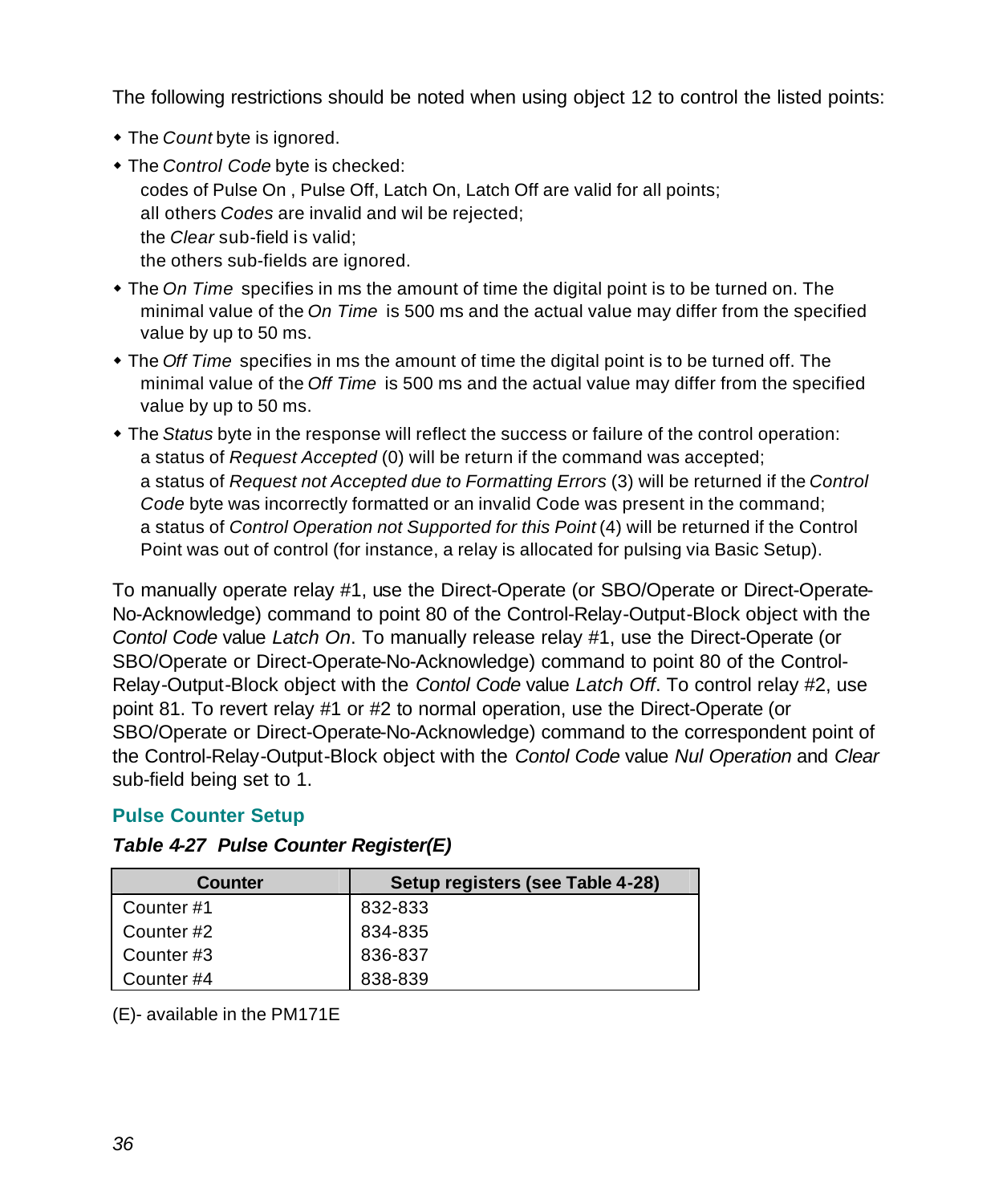#### <span id="page-37-0"></span>*Table 4-28 Pulse Counter Setup Registers*

| Object/       | <b>Register contents</b>                           | Object/      | Range          |
|---------------|----------------------------------------------------|--------------|----------------|
| Var.          |                                                    | <b>Point</b> |                |
| $40:2$ (read) | Associated digital input ID                        | AO:832       | See Table 4-29 |
| 41:2(write)   |                                                    |              |                |
|               | 40:2(read) Scale factor (number of units per input | AO:833       | 1-9999         |
| 41:2(write)   | pulse)                                             |              |                |
| $\cdots$      | $\cdots$                                           | $\cdots$     | .              |
| $40:2$ (read) | Associated digital input ID                        | AO:838       | See Table 4-29 |
| 41:2(write)   |                                                    |              |                |
|               | 40:2(read) Scale factor (number of units per input | AO:839       | 1-9999         |
| 41:2(write)   | pulse)                                             |              |                |

#### *Table 4-29 Pulsing Output Parameters*

| Discrete input   | <b>Identifier</b> |
|------------------|-------------------|
| Not allocated    |                   |
| Digital input #1 |                   |
| Digital input #2 |                   |

#### **Class 0 Object Assignment**

The *PM171* provides Read/Direct-Operate (or SBO/Operate or Direct-Operate-No-Acknowledge) Configuration Points 96-120 that allow the user to configure Class 0 object assignment. These Configuration points are currently defined as shown in Table 4-30.

*Table 4-30 Class 0 Object Assignment*

| Object/<br>Var.              | <b>ParameterGroup</b>                 | Object/<br><b>Point</b>   |
|------------------------------|---------------------------------------|---------------------------|
| $10:2$ (read)<br>12:1(write) | <b>Basic Data Parameters</b>          | BO:96<br>CROB:96          |
| $10:2$ (read)<br>12:1(write) | <b>Basic Energy Parameters</b>        | <b>BO:97</b><br>CROB:97   |
| $10:2$ (read)<br>12:1(write) | <b>Basic Setup Parameters</b>         | <b>BO:98</b><br>CROB:98   |
| $10:2$ (read)<br>12:1(write) | Firmware & Instrument Options         | <b>BO:99</b><br>CROB:99   |
| $10:2$ (read)<br>12:1(write) | <b>Communication Setup Parameters</b> | BO:100<br><b>CROB:100</b> |
| $10:2$ (read)<br>12:1(write) | Real-time values per phase            | BO:101<br><b>CROB:101</b> |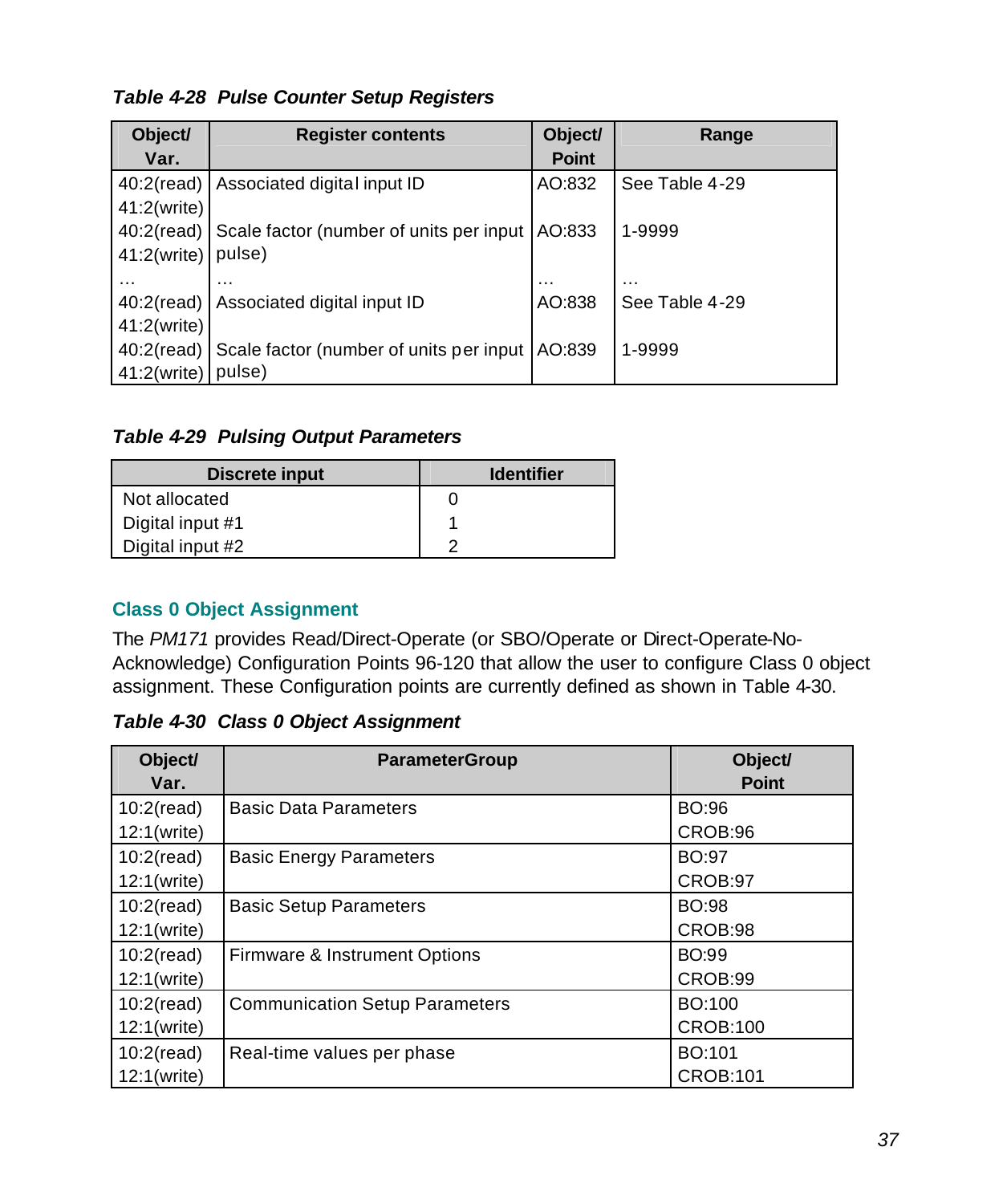| Object/       | <b>ParameterGroup</b>                          | Object/         |
|---------------|------------------------------------------------|-----------------|
| Var.          |                                                | <b>Point</b>    |
| $10:2$ (read) | Real-time total values                         | BO:102          |
| 12:1(write)   |                                                | <b>CROB:102</b> |
| $10:2$ (read) | Real-time auxiliary values                     | BO:103          |
| 12:1(write)   |                                                | <b>CROB:103</b> |
| $10:2$ (read) | Average values per phase                       | BO:104          |
| 12:1(write)   |                                                | <b>CROB:104</b> |
| 10:2(read)    | Average values total                           | BO:105          |
| 12:1(write)   |                                                | <b>CROB:105</b> |
| $10:2$ (read) | Average values auxiliary                       | BO:106          |
| 12:1(write)   |                                                | <b>CROB:106</b> |
| $10:2$ (read) | Present demands                                | BO:107          |
| 12:1(write)   |                                                | <b>CROB:107</b> |
| $10:2$ (read) | <b>Total energies</b>                          | <b>BO:108</b>   |
| 12:1(write)   |                                                | <b>CROB:108</b> |
| $10:2$ (read) | Phase energies                                 | BO:109          |
| 12:1(write)   |                                                | <b>CROB:109</b> |
| $10:2$ (read) | Fundamental's (H01) real-time values per phase | BO:110          |
| 12:1(write)   |                                                | <b>CROB:110</b> |
| $10:2$ (read) | Fundamental's (H01) real-time total values     | BO:111          |
| 12:1(write)   |                                                | <b>CROB:111</b> |
| $10:2$ (read) | Minimum real-time values per phase             | BO:112          |
| 12:1(write)   |                                                | <b>CROB:112</b> |
| $10:2$ (read) | Minimum real-time total values                 | BO:113          |
| 12:1(write)   |                                                | <b>CROB:113</b> |
| $10:2$ (read) | Minimum real-time auxiliary values             | BO:114          |
| 12:1(write)   |                                                | <b>CROB:114</b> |
| $10:2$ (read) | Minimum demands (reserved)                     | BO:115          |
| 12:1(write)   |                                                | <b>CROB:115</b> |
| $10:2$ (read) | Maximum real-time values per phase             | BO:116          |
| 12:1(write)   |                                                | <b>CROB:116</b> |
| $10:2$ (read) | Maximum real-time total values                 | BO:117          |
| 12:1(write)   |                                                | <b>CROB:117</b> |
| $10:2$ (read) | Maximum real-time auxiliary values             | <b>BO:118</b>   |
| 12:1(write)   |                                                | <b>CROB:118</b> |
| $10:2$ (read) | Maximum demands                                | BO:119          |
| 12:1(write)   |                                                | <b>CROB:119</b> |
| $10:2$ (read) | <b>Status Inputs</b>                           | BO:120          |
| 12:1(write)   |                                                | <b>CROB:120</b> |
| $10:2$ (read) | Reserved                                       | 121-127         |
| 12:1(write)   |                                                | 121-127         |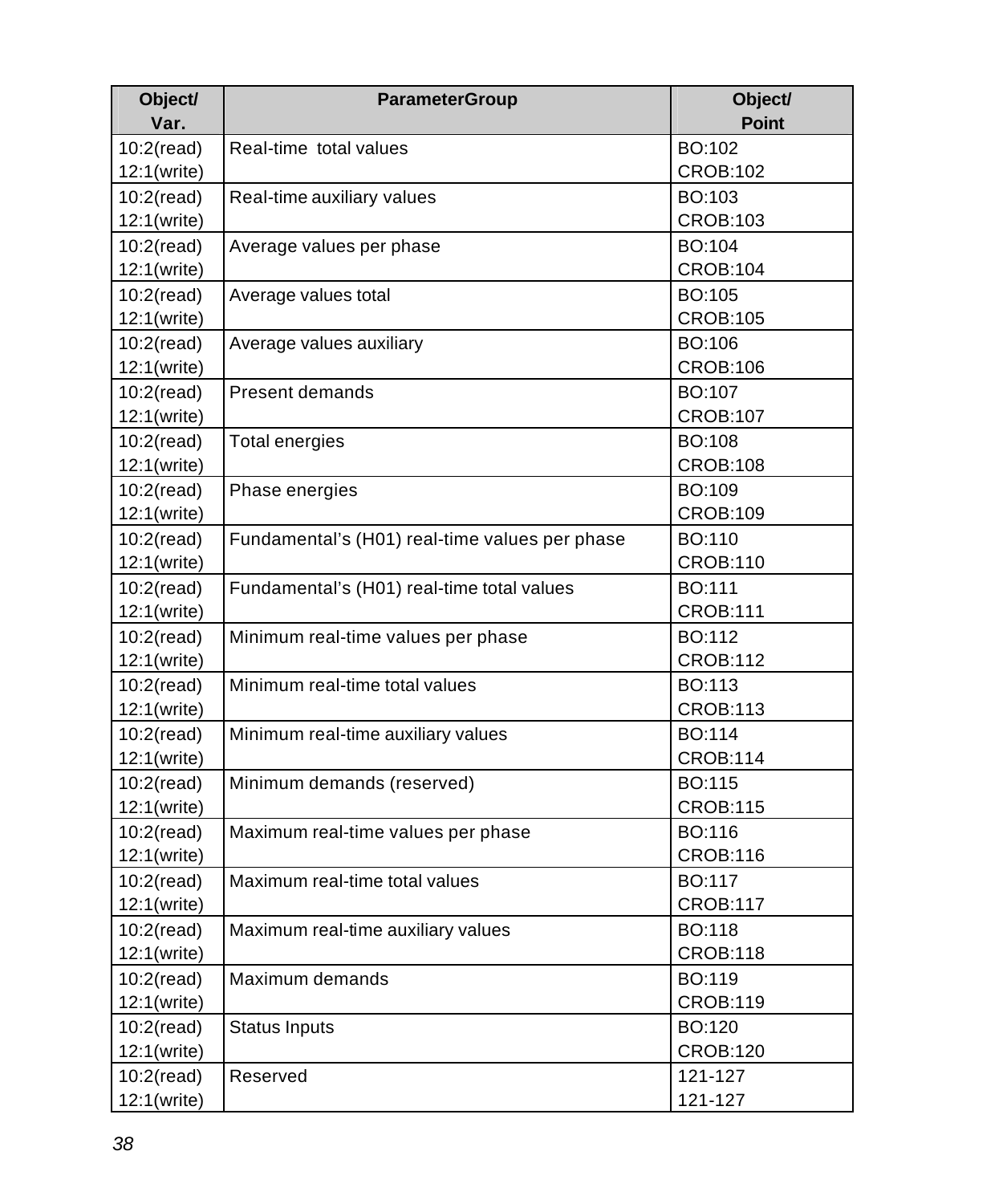BO indicates Binary Output Status (Read) or Binary Output (Write) points.

The following restrictions should be noted when using object 12 to control the listed points:

- The *Count* byte is ignored.
- $\bullet$  The *Control Code* byte is checked: codes of Latch On, Latch Off are valid for all points; all others codes are invalid and wil be rejected; all sub-fields are ignored.
- The *On Time* and *Off Time* fields are ignored.
- The status byte in the response will reflect the success or failure of the control operation: a status of *Request Accepted* (0) will be return if the command was accepted; a status of *Request not Accepted due to Formatting Errors* (3) will be returned if the *Control Code* byte was incorrectly formatted or an invalid code was present in the command.

The Basic Data Parameters (point 96) & Basic Setup Parameters (point 98) are assigned to Class 0 by default. Setting a value of the particular point to 1 causes the indicated objects to be sent. Attempting to set all points from the range 96 -127 to 0 causes default setting when the Class 0 object is requested.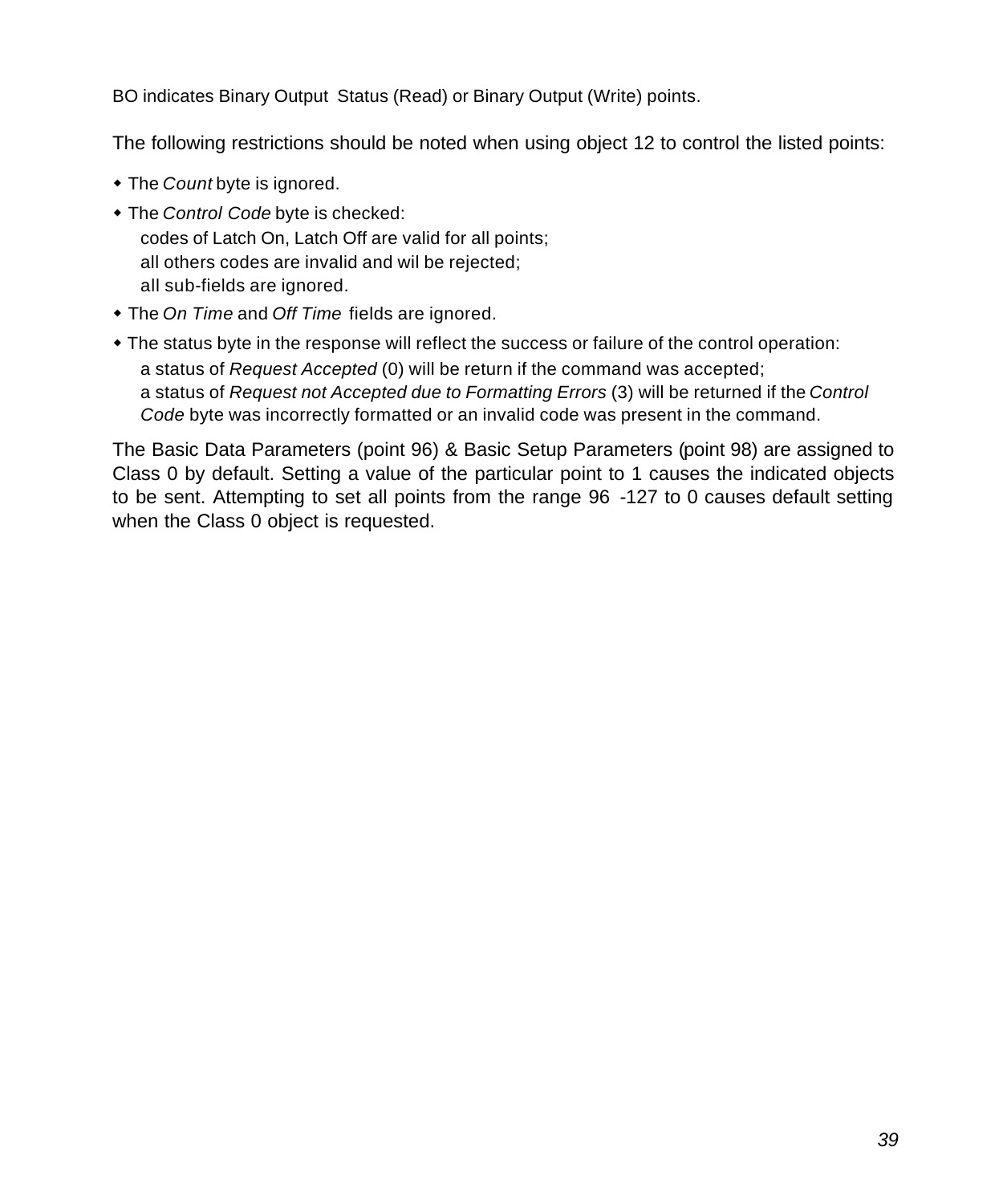### <span id="page-40-0"></span>**Appendix A DNP Application Messages**

The Powermeter is a DNP IED responding to external DNP Master requests. *Table A-1* describes the *Series PM171* application level responses to external requests, including object variations, functions, codes and qualifiers supported by the instrument. The object and formats are detailed in the DNP Basic 4 Documentation Set.

|     |                         | <b>OBJECT</b>                           | <b>REQUEST</b> |                   | <b>RESPONSE</b> |                |
|-----|-------------------------|-----------------------------------------|----------------|-------------------|-----------------|----------------|
| Obj | Var                     | <b>Description</b>                      | Func.<br>Code  | <b>Qual. Code</b> | Func.<br>Code   | Qual.<br>Code  |
| 01  | $\mathbf 0$             | Single Bit Binary Input                 | 1              | B                 | 129             | 01             |
| 01  | $\mathbf{1}$            | Single Bit Binary Input                 | 1              | Α                 | 129             | C              |
| 10  | $\overline{0}$          | <b>Binary Output</b>                    | 1              | B                 | 129             | 01             |
| 10  | $\overline{2}$          | <b>Binary Output Status</b>             | 1              | A                 | 129             | C              |
| 12  | 1                       | Control Relay Output Block              | 3,4,5          | Α                 | 129             | $\ddot{C}$     |
| 12  | 1                       | <b>Control Relay Output Block</b>       | 6              | A                 | None            | N/A            |
| 20  | $\mathbf 0$             | Counter (responds like 20:5)            | 1              | B                 | 129             | 01             |
| 20  | 5                       | 32-bit Binary Counter without flag      | 1              | A                 | 129             | C              |
| 20  | $6\phantom{1}6$         | 16-bit Binary Counter without flag      | 1              | A                 | 129             | C              |
| 30  | $\mathbf 0$             | Analog Input                            | 1              | B                 | 129             | 01             |
| 30  | 1                       | 32-bit Analog Input                     | 1              | A                 | 129             | C              |
| 30  | $\overline{2}$          | 16-bit Analog Input                     | 1              | A                 | 129             | C              |
| 30  | 3                       | 32-bit Analog Input without flag        | 1              | A                 | 129             | C              |
| 30  | $\overline{\mathbf{4}}$ | 16-bit Analog Input without flag        | 1              | A                 | 129             | $\overline{C}$ |
| 40  | $\overline{0}$          | Analog Output Status(respond like 40:1) | 1              | B                 | 129             | 01             |
| 40  | 1                       | 32-bit Analog Output Status             | 1              | Α                 | 129             | C              |
| 40  | $\overline{2}$          | 16-bit Analog Output Status             | 1              | A                 | 129             | C              |
| 41  | 1                       | 32-bit Analog Output Block              | 3,4,5          | A                 | 129             | C              |
| 41  | $\overline{2}$          | 16-bit Analog Output Block              | 3,4,5          | A                 | 129             | $\overline{C}$ |
| 41  | 1                       | 32-bit Analog Output Block              | 6              | Α                 | None            | N/A            |
| 41  | $\overline{2}$          | 16-bit Analog Output Block              | 6              | A                 | None            | N/A            |
| 50  | 1                       | Time and Date 1                         | 1,2            | A                 | 129             | C              |
| 60  | 1                       | Class 0                                 | 1              | B                 | 129             | 01             |
| 60  | $\overline{2}$          | Class 1                                 | 1              | 06,07,08          | 129             | N/R            |

#### *Table A-1 Application Responses*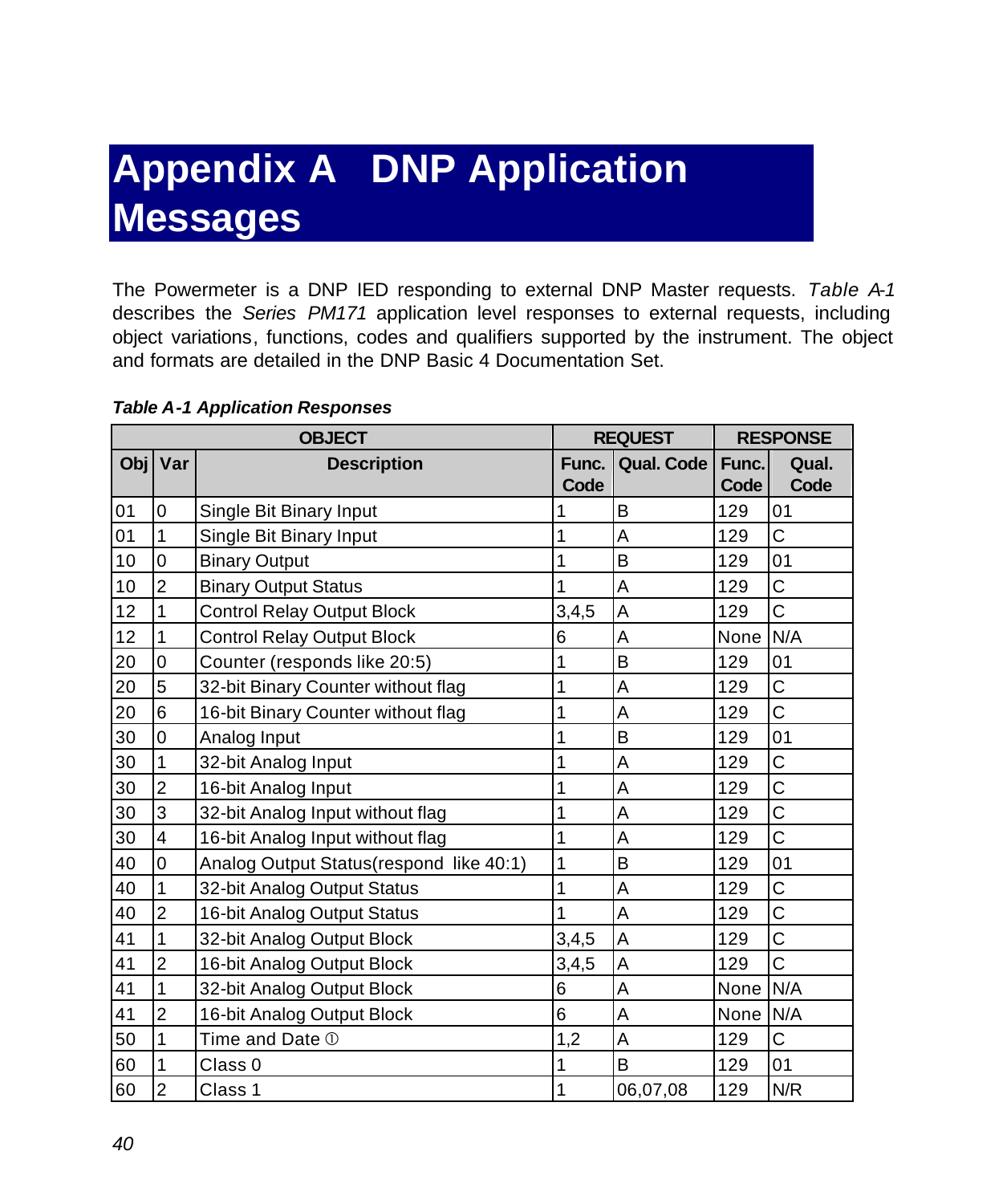| <b>OBJECT</b> |     |                                           |               | <b>REQUEST</b>     |      | <b>RESPONSE</b> |  |
|---------------|-----|-------------------------------------------|---------------|--------------------|------|-----------------|--|
| Objl          | Var | <b>Description</b>                        | Func.<br>Code | Qual. Code   Func. | Code | Qual.<br>Code   |  |
| 60            | 3   | Class 2                                   |               | 06,07,08           | 129  | N/R             |  |
| 60            | 4   | Class 3                                   |               | 06,07,08           | 129  | N/R             |  |
| 80            |     | Internal indication 2                     | 2             |                    | 129  | N/A             |  |
| N/A           | N/A | Cold Restart <b>T</b> (respond obj. 52:2) | 13            | N/A                | 129  | 07              |  |
| N/A           | N/A | Delay Measurement (respond obj. 52:2)     | 23            | N/A                | 129  | 07              |  |

 $<sup>①</sup>$  For this object, the quantity specified in the request must be exactly 1or an index of 0 only as</sup> there is only one instance of this object defined in the instrument.

Ç For this object, the qualifier code must specify an index 7 only.

**E** Respond with a time object 50 variation 2 indicating time till the instrument availability

Qualifier Hex Codes for each category:

- A 00,01,03,04,07,17,27,08,18,28
- B 06 only
- C Qualifier echo
- D 00,01,03,04,17,27,18,28
- N/A Not Available

N/R- Null Response.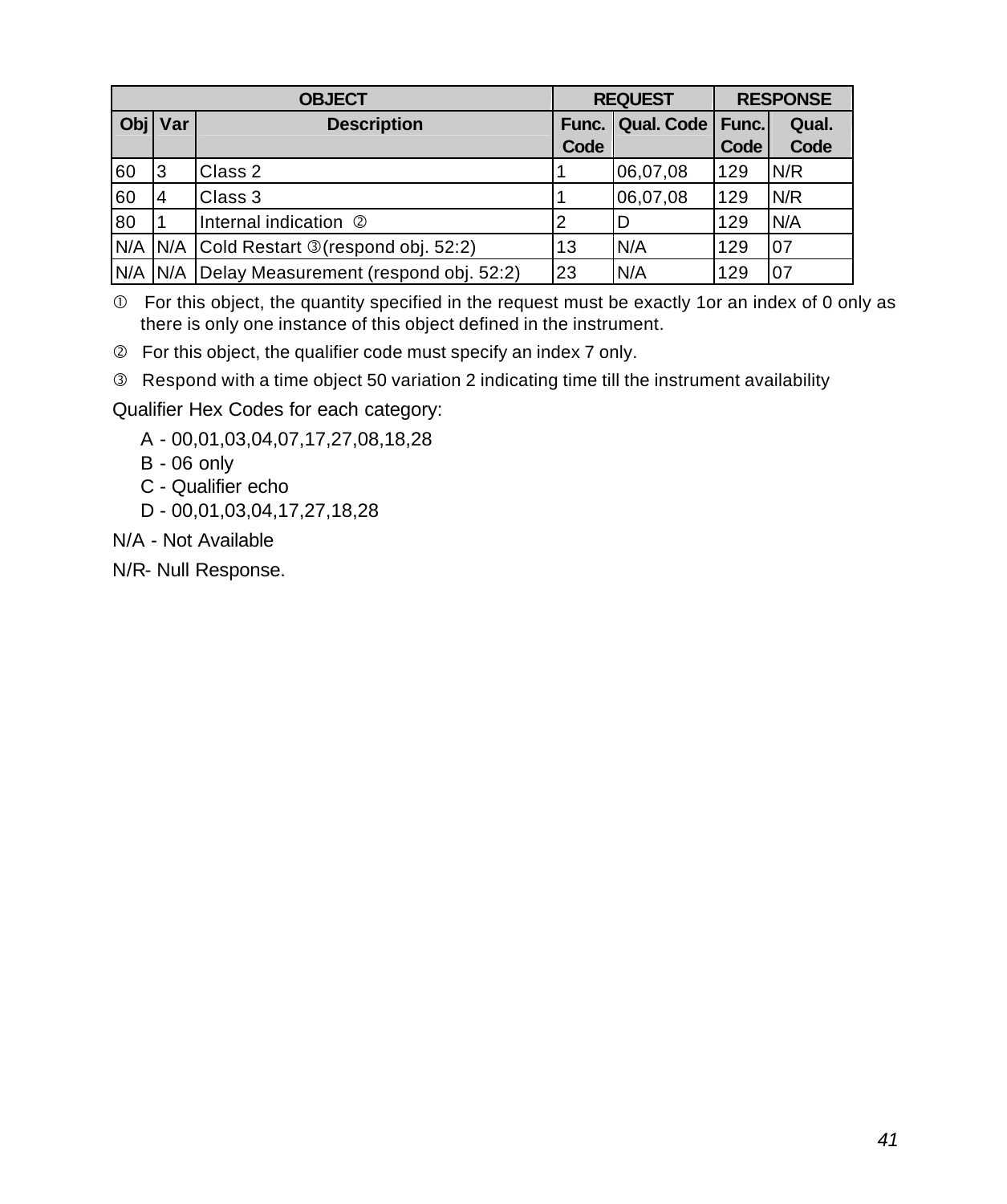## <span id="page-42-0"></span>**Appendix B DNP Device Profile**

| <b>DNP V3.00</b>                                                                                                                                                                                                                                                                                                                                              |                                                                 |  |  |  |  |
|---------------------------------------------------------------------------------------------------------------------------------------------------------------------------------------------------------------------------------------------------------------------------------------------------------------------------------------------------------------|-----------------------------------------------------------------|--|--|--|--|
| <b>DEVICE PROFILE DOCUMENT</b>                                                                                                                                                                                                                                                                                                                                |                                                                 |  |  |  |  |
| This document must be accompanied by a table having the following headings:                                                                                                                                                                                                                                                                                   |                                                                 |  |  |  |  |
| <b>Object Group</b>                                                                                                                                                                                                                                                                                                                                           | <b>Request Function Codes</b><br><b>Response Function Codes</b> |  |  |  |  |
| <b>Object Variation</b><br>Request Qualifiers                                                                                                                                                                                                                                                                                                                 | <b>Response Qualifiers</b>                                      |  |  |  |  |
| Object Name (optional)                                                                                                                                                                                                                                                                                                                                        |                                                                 |  |  |  |  |
| Vendor Name: SATEC Ltd.                                                                                                                                                                                                                                                                                                                                       |                                                                 |  |  |  |  |
| Device Name: Powermeter Series PM171                                                                                                                                                                                                                                                                                                                          |                                                                 |  |  |  |  |
| <b>Highest DNP Level Supported:</b>                                                                                                                                                                                                                                                                                                                           | Device Function:                                                |  |  |  |  |
| For Requests<br>$\mathsf{L}$ 1                                                                                                                                                                                                                                                                                                                                | □ Master<br>$\blacksquare$ Slave                                |  |  |  |  |
| For Responses L1                                                                                                                                                                                                                                                                                                                                              |                                                                 |  |  |  |  |
| Instrument supports READ of each object using either all points (Qualifier $= 6$ ) or<br>specific points using qualifier defined in Basic 4 Documentation Set: 00, 01, 03, 04,<br>07, 17, 27, 08, 18, 28. Control Relay Block requires specific parameters described in<br>this manual. Treats range field of qualifier 07 and 08 to mean point range [0N-1]. |                                                                 |  |  |  |  |
| Maximum Data Link Frame Size<br>(octets):                                                                                                                                                                                                                                                                                                                     | <b>Maximum Application Fragment Size</b><br>(octets):           |  |  |  |  |
| Transmitted 292                                                                                                                                                                                                                                                                                                                                               | Transmitted<br>2048                                             |  |  |  |  |
| Received<br>292                                                                                                                                                                                                                                                                                                                                               | Received<br>249                                                 |  |  |  |  |
| Maximum Data Link Re-tries:                                                                                                                                                                                                                                                                                                                                   | Maximum Application Layer Re-tries:                             |  |  |  |  |
| $\blacksquare$ None                                                                                                                                                                                                                                                                                                                                           | $\blacksquare$ None                                             |  |  |  |  |
| □ Fixed at__________________________                                                                                                                                                                                                                                                                                                                          | $\Box$ Configurable, range ____ to _______                      |  |  |  |  |
| $\Box$ Configurable, range $\_\_\_$ to $\_\_\_\_\_$                                                                                                                                                                                                                                                                                                           | (Fixed is not permitted)                                        |  |  |  |  |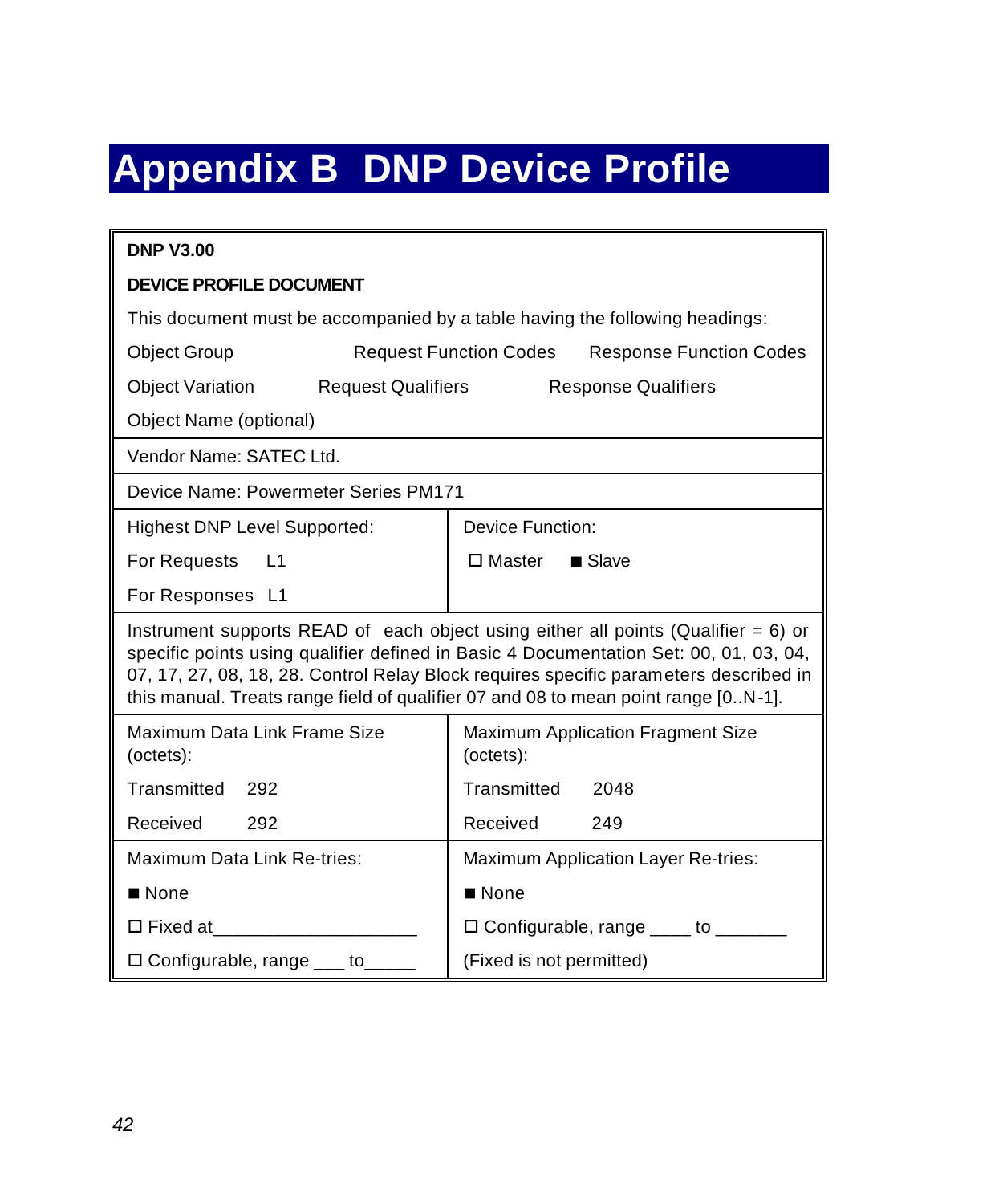### Device Profile Document (continued)

| Requires Data Link Layer Confirmation:                                         |                                                                       |  |  |  |  |  |
|--------------------------------------------------------------------------------|-----------------------------------------------------------------------|--|--|--|--|--|
| $\blacksquare$ Never                                                           |                                                                       |  |  |  |  |  |
| $\Box$ Always                                                                  |                                                                       |  |  |  |  |  |
| $\square$ Sometimes                                                            |                                                                       |  |  |  |  |  |
|                                                                                |                                                                       |  |  |  |  |  |
| Requires Application Layer Confirmation:                                       |                                                                       |  |  |  |  |  |
| $\blacksquare$ Never                                                           |                                                                       |  |  |  |  |  |
| □ Always (not recommended)                                                     |                                                                       |  |  |  |  |  |
|                                                                                | $\Box$ When reporting Event Data (Slave devices only)                 |  |  |  |  |  |
|                                                                                | □ When sending multi-fragment responses (Slave devices only)          |  |  |  |  |  |
| $\square$ Sometimes                                                            |                                                                       |  |  |  |  |  |
|                                                                                |                                                                       |  |  |  |  |  |
| Timeouts while waiting for:                                                    |                                                                       |  |  |  |  |  |
|                                                                                | Data Link Confirm ■ None □ Fixed at _______ □ Variable □ Configurable |  |  |  |  |  |
| Complete Appl.<br>Fragment                                                     | ■ None ロ Fixed at _______ ロ Variable ロ Configurable                   |  |  |  |  |  |
| Application Confirm ■ None ロ Fixed at _______ ロ Variable ロ Configurable        |                                                                       |  |  |  |  |  |
| Complete Appl.<br>Response                                                     | ■ None ロ Fixed at ________ ロ Variable ロ Configurable                  |  |  |  |  |  |
| <b>Others</b>                                                                  |                                                                       |  |  |  |  |  |
|                                                                                |                                                                       |  |  |  |  |  |
| Attach explanation if 'Variable' or 'Configurable' was checked for any timeout |                                                                       |  |  |  |  |  |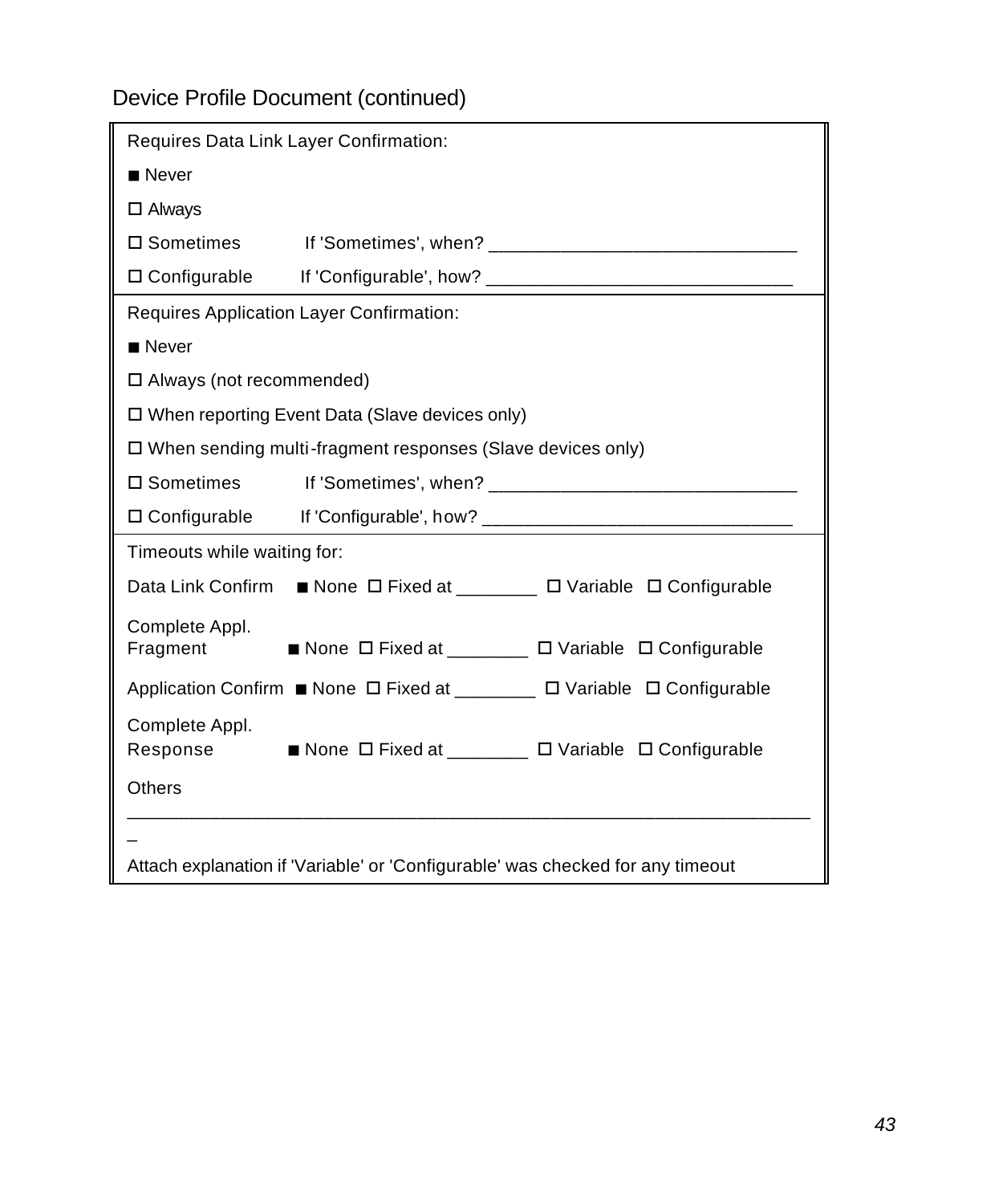Device Profile Document (continued)

| Sends/Executes Control Operations:                                                                                                                                                                                                                                                                                                                                         |                      |                       |                                             |                                                                                            |                                         |  |
|----------------------------------------------------------------------------------------------------------------------------------------------------------------------------------------------------------------------------------------------------------------------------------------------------------------------------------------------------------------------------|----------------------|-----------------------|---------------------------------------------|--------------------------------------------------------------------------------------------|-----------------------------------------|--|
| WRITE Binary Outputs ■ Never                                                                                                                                                                                                                                                                                                                                               |                      | $\Box$ Always         | $\square$ Sometimes                         | □ Configurable                                                                             |                                         |  |
| SELECT/OPERATE                                                                                                                                                                                                                                                                                                                                                             | $\square$ Never      | $\blacksquare$ Always |                                             | $\square$ Sometimes                                                                        | $\square$ Configurable                  |  |
| <b>DIRECT OPERATE</b>                                                                                                                                                                                                                                                                                                                                                      | $\square$ Never      | ■ Always              |                                             | $\square$ Sometimes                                                                        | $\Box$ Configurable                     |  |
| <b>DIRECT OPERATE -</b>                                                                                                                                                                                                                                                                                                                                                    |                      |                       |                                             |                                                                                            |                                         |  |
| NO ACK                                                                                                                                                                                                                                                                                                                                                                     | $\Box$ Never Always  |                       |                                             | □ Sometimes                                                                                | $\square$ Configurable                  |  |
| Count > 1                                                                                                                                                                                                                                                                                                                                                                  | $\blacksquare$ Never | $\Box$ Always         |                                             | $\square$ Sometimes                                                                        | $\Box$ Configurable                     |  |
| Pulse On                                                                                                                                                                                                                                                                                                                                                                   | $\Box$ Never         | $\square$ Always      |                                             |                                                                                            | ■ Sometimes 14D Configurable            |  |
| Pulse Off                                                                                                                                                                                                                                                                                                                                                                  | $\square$ Never      | $\Box$ Always         |                                             |                                                                                            | ■ Sometimes 4 □ Configurable            |  |
| Latch On                                                                                                                                                                                                                                                                                                                                                                   | $\Box$ Never         | $\Box$ Always         |                                             |                                                                                            | Sometimes $\oslash$ $\Box$ Configurable |  |
| Latch Off                                                                                                                                                                                                                                                                                                                                                                  | $\square$ Never      | $\square$ Always      |                                             |                                                                                            | ■ Sometimes 3 □ Configurable            |  |
| Queue                                                                                                                                                                                                                                                                                                                                                                      | $\blacksquare$ Never | $\square$ Always      |                                             | $\square$ Sometimes                                                                        | $\Box$ Configurable                     |  |
| Clear Queue                                                                                                                                                                                                                                                                                                                                                                | $\square$ Never      | $\square$ Always      |                                             |                                                                                            | ■ Sometimes 4 □ Configurable            |  |
| Select timeout period is configurable : 2s to 30s<br>12 0 used to activate the Reset function associated with points 0 to 21<br>2 3 used to configure Class 0 object assignment (points 96 to 120)<br>2 3 4 used to control Relays associated with points 80 to 81<br>3 used to reset the setpoint alarm and self-check alarm registers accosiated with<br>points 48 to 75 |                      |                       |                                             |                                                                                            |                                         |  |
|                                                                                                                                                                                                                                                                                                                                                                            |                      |                       |                                             |                                                                                            |                                         |  |
| Reports Binary Input Change Events<br>when no specific variation requested:                                                                                                                                                                                                                                                                                                |                      |                       |                                             | Reports time-tagged Binary Input<br>Change Events when no specific<br>variation requested: |                                         |  |
| $\blacksquare$ Never                                                                                                                                                                                                                                                                                                                                                       |                      |                       | $\blacksquare$ Never                        |                                                                                            |                                         |  |
| $\Box$ Only time-tagged                                                                                                                                                                                                                                                                                                                                                    |                      |                       |                                             | □ Binary Input Change With Time                                                            |                                         |  |
| □ Only non-time-tagged                                                                                                                                                                                                                                                                                                                                                     |                      |                       |                                             | □ Binary Input Change With Relative                                                        |                                         |  |
| □ Configurable to send both, one or the<br>other (attach explanation)                                                                                                                                                                                                                                                                                                      |                      |                       |                                             | Time                                                                                       |                                         |  |
|                                                                                                                                                                                                                                                                                                                                                                            |                      |                       | $\square$ Configurable (attach explanation) |                                                                                            |                                         |  |
|                                                                                                                                                                                                                                                                                                                                                                            |                      |                       |                                             |                                                                                            |                                         |  |